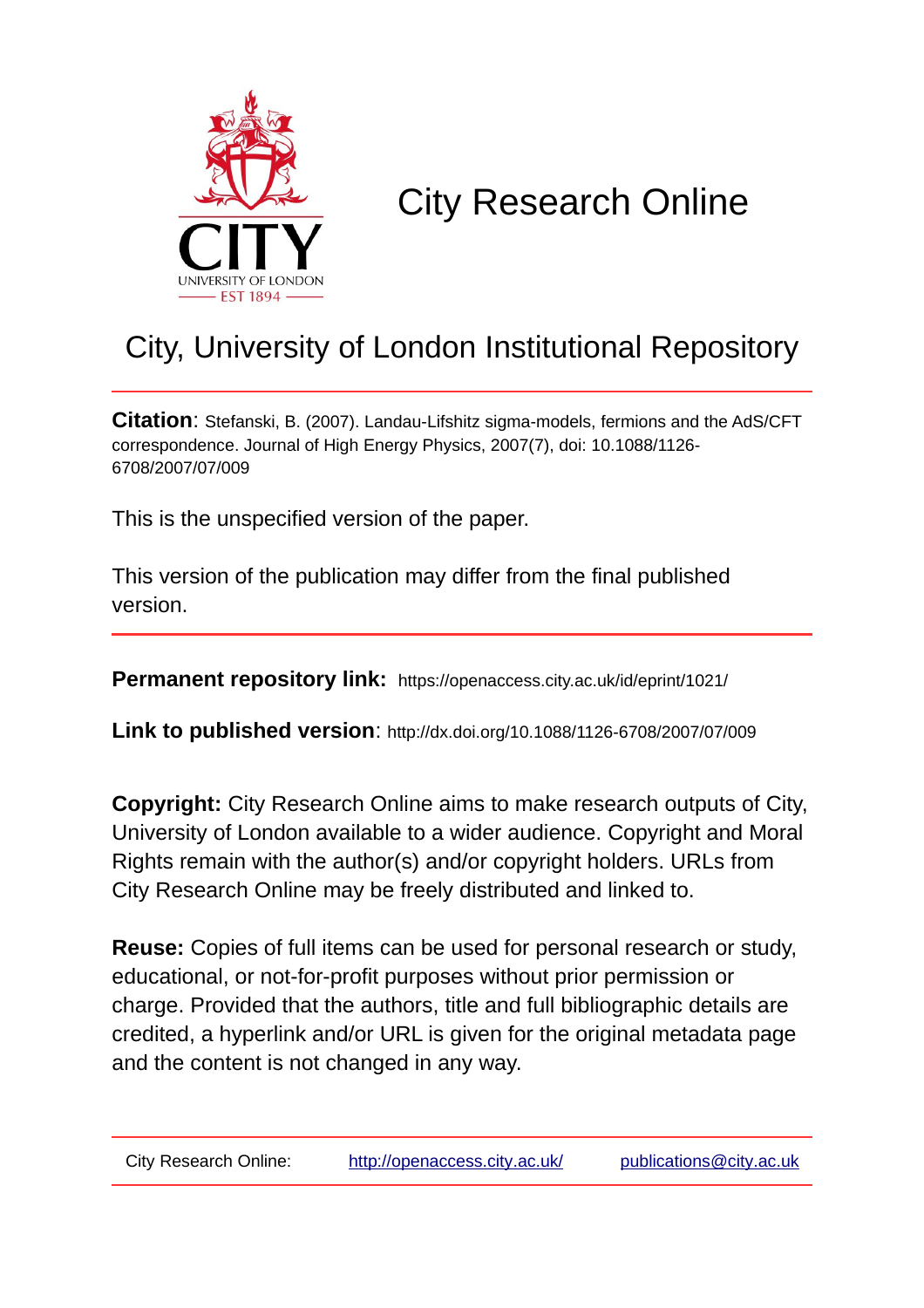# Landau-Lifshitz sigma-models, fermions and the AdS/CFT correspondence

B. Stefański, jr.<sup>1,2</sup>

<sup>1</sup> *Center for Theoretical Physics Laboratory for Nuclear Science, Massachusetts Institute of Technology Cambridge, MA 02139, USA*

<sup>2</sup> *Theoretical Physics Group, Blackett Laboratory, Imperial College, London SW7 2BZ, U.K.*

#### Abstract

We define Landau-Lifshitz sigma models on general coset space  $G/H$ , with  $H$  a maximal stability sub-group of  $G$ . These are non-relativistic models that have  $G$ -valued Nöther charges, local  $H$  invariance and are classically integrable. Using this definition, we construct the  $PSU(2,2|4)/PS(U(2|2)^2)$  Landau-Lifshitz sigma-model. This sigma model describes the thermodynamic limit of the spin-chain Hamiltonian obtained from the complete one-loop dilatation operator of the  $N = 4$  super Yang-Mills (SYM) theory. In the second part of the paper, we identify a number of consistent truncations of the Type IIB Green-Schwarz action on  $AdS_5 \times S^5$  whose field content consists of two real bosons and 4,8 or 16 real fermions. We show that  $\kappa$ -symmetry acts trivially in these sub-sectors. In the context of the large spin limit of the AdS/CFT correspondence, we map the Lagrangians of these sub-sectors to corresponding truncations of the  $PSU(2, 2|4)/PS(U(2|2)^2)$  Landau-Lifshitz sigma-model.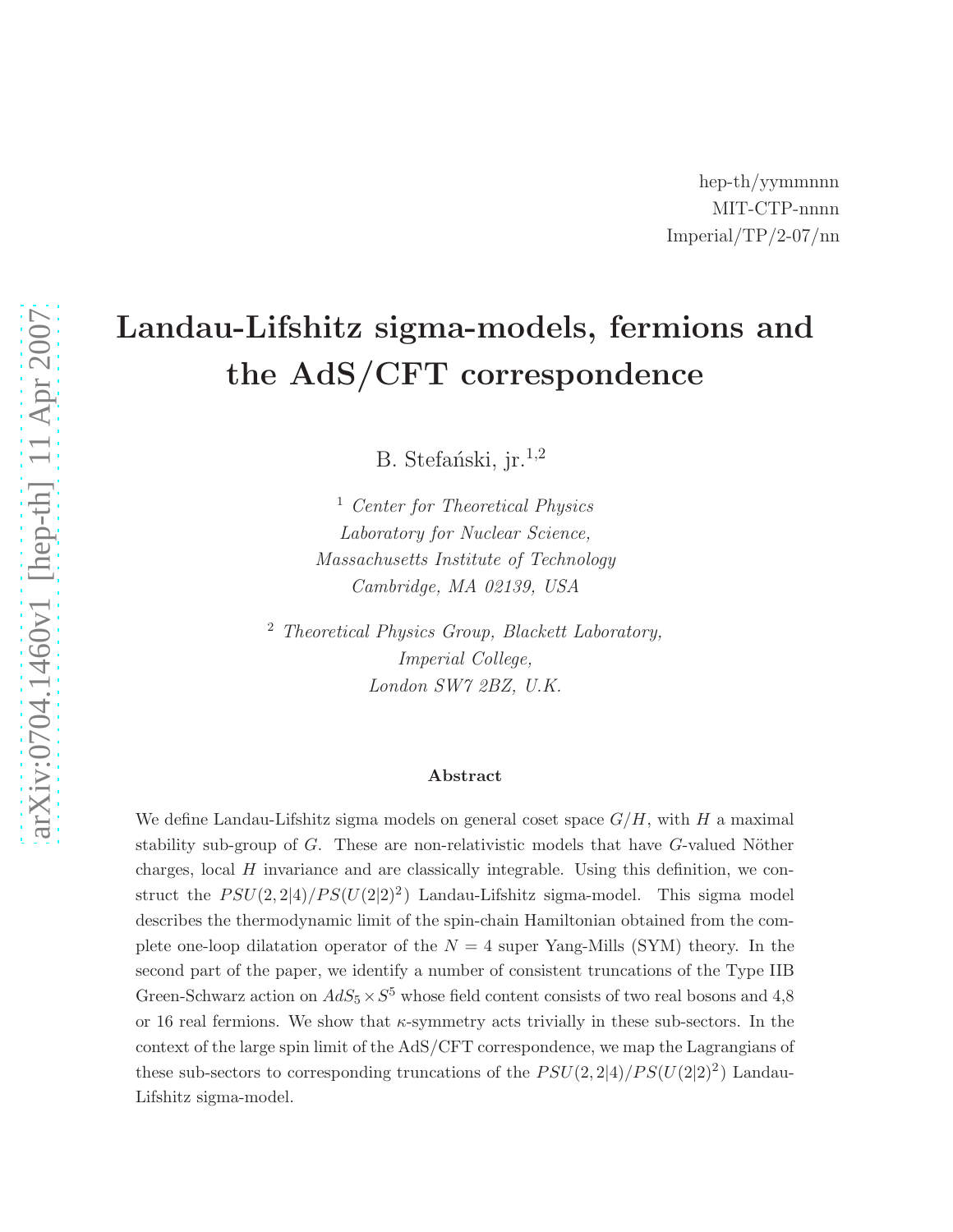### 1 Introduction

sec1

The gauge/string correspondence  $\boxed{1}$  provides an amazing connection between quantum gauge and gravity theories. The correspondence is best understood in the case of the maximally supersymmetric dual pair of  $\mathcal{N} = 4$   $SU(N)$  super-Yang-Mills (SYM) gauge theory and Type IIB string theory on  $AdS_5 \times S^5$ . Recent progress in understanding this duality has come from investigations of states in the dual theories with large charges  $\begin{bmatrix} \frac{\text{bmm}}{3, 4, 5} \end{bmatrix}$  $\begin{bmatrix} \frac{\text{bmm}}{3, 4, 5} \end{bmatrix}$  $\begin{bmatrix} \frac{\text{bmm}}{3, 4, 5} \end{bmatrix}$ . In these large-charge limits (LCLs) it is possible to test the duality in sectors where quantities are not protected by supersymmetry. Typically, one compares the energy of some semi-classical string state with large charges (labelled schematically  $J$ ) to the anomalous dimensions of the corresponding operator in the dual gauge theory, using  $1/J$  as an expansion parameter which supresses quantum corrections. A crucial ingredient, which made such comparisons possible, was the observation that computing anomalous dimensions in the  $\mathcal{N} = 4$  SYM gauge theory is equivalent to finding the energy eigenvalues of certain integrable spin-chains  $\begin{bmatrix} \frac{\text{and }im}{\text{[6]}} \\ \frac{\text{[6]}}{\text{[6]}} \end{bmatrix}$  $\begin{bmatrix} \frac{\text{and }im}{\text{[6]}} \\ \frac{\text{[6]}}{\text{[6]}} \end{bmatrix}$  $\begin{bmatrix} \frac{\text{and }im}{\text{[6]}} \\ \frac{\text{[6]}}{\text{[6]}} \end{bmatrix}$  (following the earlier work on more generic gauge theories  $\frac{\text{bandim}}{[7]}$  $\frac{\text{bandim}}{[7]}$  $\frac{\text{bandim}}{[7]}$ . At the same time the classical Green-Schwarz (GS) action for the Type IIB string theory on  $AdS_5 \times S^5$  was shown to be integrable [\[21\]](#page-41-0). The presence of integrable structures has led to an extensive use of Bethe ansatz-type techniques to investigate the gauge/string duality  $\frac{64}{8}$ . In particular, impressive results for matching the world-sheet Smatrix of the GS string sigma-model with the corresponding S-matrix of the spin-chain have been obtained **Finatrix** 

The matching of anomalous dimensions of gauge theory operators with the energies of semiclassical string states was shown to work up to and including two loops in the 't Hooft coupling  $\lambda$ . At three loops it was shown that the string and gauge theory results differ. As has been noted many times in the literature, this result should not be interpretted as a falsification of the gauge/string correspondence conjecture. Indeed, while the (perturbative) gauge theory computations are done at small values in  $\lambda$ , they are compared to dual string theory energies which are computed at large values of  $\lambda$  and as such are not necessarily comparable. It has then been a fortunate coincidence that the one- and two-loop results do match.

This match was first established in a number of particular semi-classical string solutions and corresponding single-trace operators  $\frac{f_t}{[5]}$  $\frac{f_t}{[5]}$  $\frac{f_t}{[5]}$ . Later it was shown that, to leading order in the LCL, for some bosonic sub-sectors the string action reduced to a generalised Landau-Lifshitz (LL) sigma model, which also could be obtained as a thermodynamic limit of the corresponding spin-chain  $\begin{bmatrix} k1, k2, h11, st1, k3 \\ 13, 14, 16, 18, 15 \end{bmatrix}$  $\begin{bmatrix} k1, k2, h11, st1, k3 \\ 13, 14, 16, 18, 15 \end{bmatrix}$  $\begin{bmatrix} k1, k2, h11, st1, k3 \\ 13, 14, 16, 18, 15 \end{bmatrix}$  $\begin{bmatrix} k1, k2, h11, st1, k3 \\ 13, 14, 16, 18, 15 \end{bmatrix}$  $\begin{bmatrix} k1, k2, h11, st1, k3 \\ 13, 14, 16, 18, 15 \end{bmatrix}$  (see also [\[20\]](#page-41-6)). In this way, by matching Lagrangians on both sides one can establish that energies of a wide class of string solutions do indeed match with the corresponding anomalous dimensions of gauge theory operators without having to compute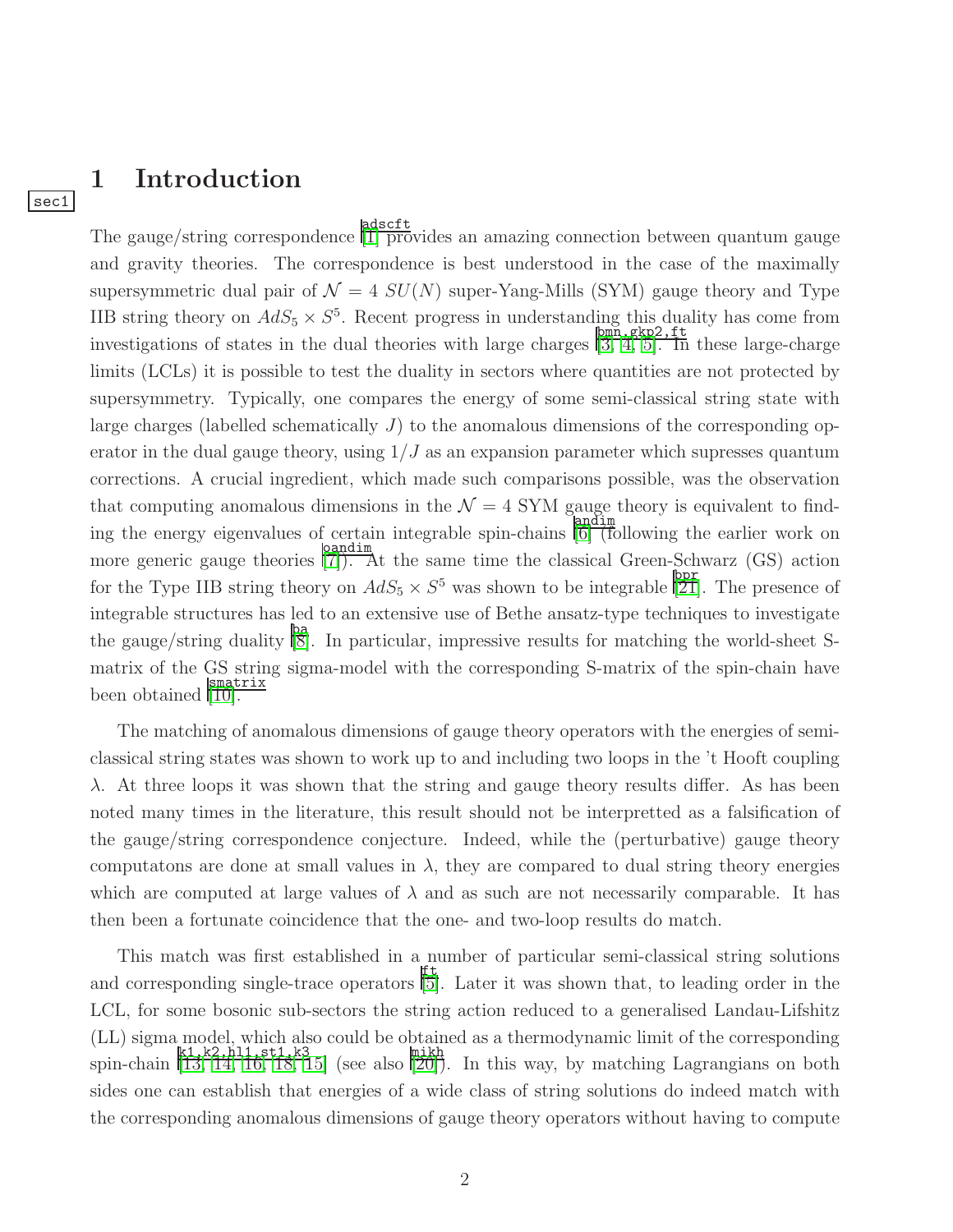these on a case-by-case basis.

A natural extension of this programme is to match, to leading order, the LCL of the full GS action of Type IIB string theory on  $AdS_5 \times S^5$  to the thermodynamic limit of the spinchain corresponding to the dilatation operator for the full  $\mathcal{N} = 4$  SYM gauge theory; including fermions on both sides of the map is interesting given the different way in which they enter the respective actions. On the spin-chain side fermions are on equal footing to bosons  $\frac{\text{st2,h12}}{[19, 17]}$  $\frac{\text{st2,h12}}{[19, 17]}$  $\frac{\text{st2,h12}}{[19, 17]}$  $\frac{\text{st2,h12}}{[19, 17]}$  - the LL equation, which describes the thermodynamic limit of the system, relates to a super-coset manifold when fermions are included, as opposed to a coset manifold when there are no fermions. In particular, both fermions and bosons satisfy equations which are first order in  $\tau$  and second order in  $\sigma$ . On the other hand, fermions in the GS action possess  $\kappa$ -symmetry [\[22,](#page-41-9) [23,](#page-42-0) [24,](#page-42-1) [25\]](#page-42-2) and their equations of motion are first order both in  $\tau$  and  $\sigma$ . Previous progress on this question was able to match string and spin chain actions in a LCL up to quadratic level in fermions  $\frac{\text{mikh}, \text{h12}, \text{st2}}{20, 17, 19}$  $\frac{\text{mikh}, \text{h12}, \text{st2}}{20, 17, 19}$  $\frac{\text{mikh}, \text{h12}, \text{st2}}{20, 17, 19}$ . Roughly speaking, on the string side,  $\kappa$ -gauge fixed equations of motion for fermions typically come as  $2n$  first order equations. From these one obtains n second-order equations for n by 'integrating out' half of the fermions. Taking a non-relativistic limit on the worldsheet one ends up with equations which are first order in  $\tau$  and second order in  $\sigma$ which can be matched with the corresponding LL equations obtained from the spin chain side. Matching the terms quartic and higher in the fermions had so far not been achieved, though it is expected that this should be possible given the results of  $\boxed{9}$ . However, finding a suitable  $\kappa$ -gauge in which this matching could be done in a natural way remained an obstacle. Below we propose a  $\kappa$  gauge which appears to be natural from the point of view of the dual spin-chain and allows for a matching of higher order fermionic terms in the dual Lagrangians.

In this paper we first present a compact way of writing LL sigma models for quite general (super-)cosets  $G/H$ ; in particular we write down the full  $PSU(2, 2|4)/PS(U(2|2)^2)$  LL sigma model which arrises as the thermodynamic limit of the one-loop dilatation operator for the full  $\mathcal{N} = 4$  SYM theory. This generalises earlier work by  $\begin{bmatrix} \text{ran} \\ \text{III} \end{bmatrix}$ , and allows one to write down LL-type actions without having to go through the coherent-state  $\frac{pere}{12}$  thermodynamic limit of the spin chain. We then identify a number of sub-sectors of the classical GS action  $<sup>1</sup>$  $<sup>1</sup>$  $<sup>1</sup>$  all of</sup> which have two real bosonic degrees of freedom and a larger number of fermionic degrees of freedom (specifically 4,8 and 16 real fermionic d.o.f.s<sup>[2](#page-3-1)</sup>). Finally, we define a LCL in which

<span id="page-3-0"></span><sup>&</sup>lt;sup>1</sup>By a sub-sector we mean that the classical equations of motion for the full GS superstring on  $AdS_5 \times S^5$ admit a truncation in which all other fields are set to zero in a manner which is consistent with their equations of motion. This is quite familiar in two cases:  $(i)$  when one sets all fermions in the GS action to zero and, (ii) when one further restricts the bosons to lie on some  $AdS_p \times S^q$  sub-space  $(1 \geq p, q \geq 5)$ .

<span id="page-3-1"></span><sup>&</sup>lt;sup>2</sup>The 4 fermion model was previously postulated to be a sub-sector of the classical GS action in [\[28\]](#page-42-3) and <sup>2</sup>The 4 fermion model was previously postulated to be a sub-sector of the classical GS action in [28] and represents a starting point for our analysis.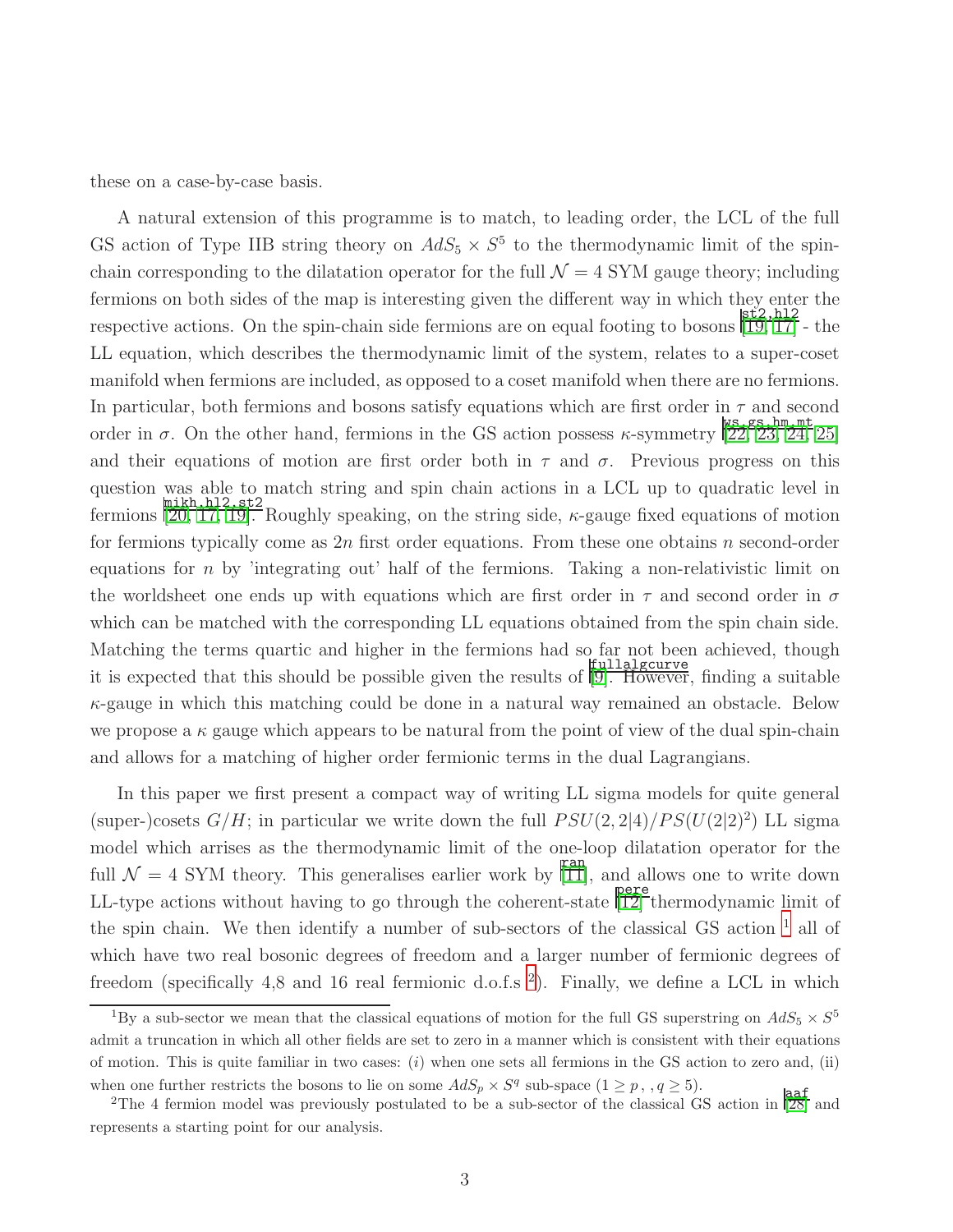the GS actions for these fermionic sub-sectors reduce to corresponding LL actions. In this way we match the complete Lagrangians for these sub-sectors and not just the terms quadratic in fermions. Since the largest of these sectors contains the maximal number of fermions (sixteen) for a κ-fixed GS action the LCL matching to a LL model gives a clear indication of what the natural  $\kappa$ -gauge is from the point of view of the dual spin-chain.

The fermionic sub-sectors of the GS action that we find are quite interesting in themselves because on-shell  $\kappa$ -symmetry acts trivially on them - in particular the sub-sector containing 16 fermionic degrees of freedom contains the same number of fermions as the  $\kappa$ -fixed GS superstring on  $AdS_5 \times S^5$ . Since  $\kappa$ -symmetry acts trivially in this case one cannot use it to eliminate half of the fermions as one does in more conventional GS actions. Further, these fermionic sub-sectors naturally inherit the classical integrability of the full GS superstring on  $AdS_5 \times S^5$  found in  $\frac{\text{ppr}}{21}$ . Integrating out the metric and the two bosonic degrees of freedom one then arrives at a new class of integrable differential equations for fermions only.

This paper is organised as follows. In section  $\frac{\sec 2}{2}$  $\frac{\sec 2}{2}$  $\frac{\sec 2}{2}$  we give a prescription for constructing a LL sigma model on a general coset  $G/H$ . We also present a number of explicit examples of LL sigma models most relevant to the gauge/string correspondence there and in Appendix  $\overline{A}$ . In section  $\overline{3}$  $\overline{3}$  $\overline{3}$  we identify the fermionic sub-sectors of the GS superstring on  $AdS_5 \times S^5$ . In section  $\overline{4}$  $\overline{4}$  $\overline{4}$ we define a LCL in which the GS action of the fermionic sub-sectors reduces, to leading order in J, to the LL sigma models for the corresponding gauge-theory fermionic sub-sectors. Since the GS action for the four fermion subsector is quadratic in the remaining appendices to this paper we present a more detailed discussion of it including a light-cone quantisation in Appendix  $\mathbb{B}$ , a discussion of its conformal invariance in Appendix  $\overrightarrow{C}$  $\overrightarrow{C}$  $\overrightarrow{C}$  and a T-dual form of the action in Appendix [E.](#page-36-0)

### <span id="page-4-0"></span>2 Landau-Lifshitz sigma models

sec2

In this section we construct the Lagrangian for a Landau-Lifshitz (LL) sigma model on a coset  $G/H$ .<sup>[3](#page-4-1)</sup> The Lagrangian will typically be first (second) order in the worldsheet time (space) coordinate, and so is non-relativistic on the worldsheet. We refer to such models as LL sigma models because in the case of  $G/H = SU(2)/U(1)$  the equations of motion reduce to the usual LL equation

$$
\partial_{\tau} n_i = \varepsilon_{ijk} n_j \partial_{\sigma}^2 n_k, \qquad \text{where} \qquad n_i n_i = 1. \tag{2.1}
$$

<span id="page-4-1"></span> $\frac{1}{3}$ For earlier work on this see  $\left[\frac{11}{11}\right]$ .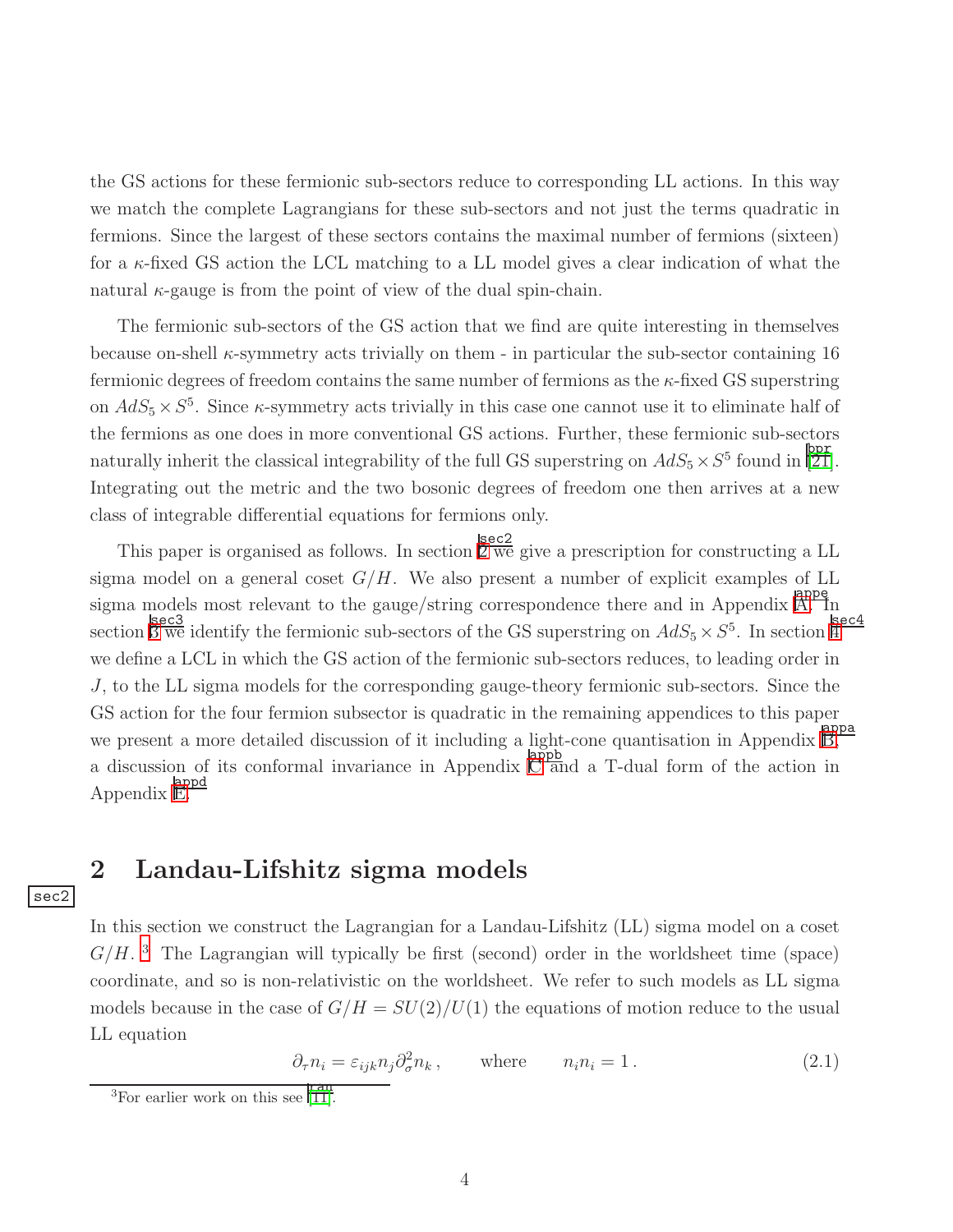The construction of LL Lagrangians is closely related to coherent states  $|\omega, \Lambda\rangle$ . Recall <sup>[4](#page-5-0)</sup> that to construct a coherent state  $|\omega, \Lambda\rangle$  we need to specify a unitary irreducible representation  $\Lambda$ of G acting on a Hilbert space  $V_{\Lambda}$  and a vacuum state  $|0\rangle$  on which H is a maximal stability sub-group, in other words for any  $h \in H$ 

<span id="page-5-1"></span>
$$
\Lambda(h) \left| 0 \right\rangle = e^{i\phi(h)} \left| 0 \right\rangle , \qquad (2.2) \quad \text{vacuumphas}
$$

with  $\phi(h) \in \mathbf{R}$ . Given such a representation  $\Lambda$  and state  $|0\rangle$  we define the operator  $\Omega$  as

$$
\Omega \equiv |0\rangle\langle 0| \ . \tag{2.3}
$$
 
$$
\mathsf{Omega}
$$

The LL sigma model Lagrangian on  $G/H$  is defined as

<span id="page-5-2"></span>
$$
\mathcal{L}_{\text{LL G/H}} = \mathcal{L}_{\text{LL G/H}}^{\text{WZ}} + \mathcal{L}_{\text{LL G/H}}^{\text{kin}} \tag{2.4}
$$

where

<span id="page-5-3"></span>
$$
\mathcal{L}_{LL G/H}^{WZ} = -i \text{Tr} \left( \Omega g^{\dagger} \partial_{\tau} g \right), \tag{2.5}
$$
\n
$$
\mathcal{L}_{LL WZ}^{\text{kin}} = \text{Tr} \left( \alpha^{\dagger} D_{\tau} g \alpha^{\dagger} D_{\tau} g \right) \tag{2.6}
$$

$$
\mathcal{L}_{\text{LL G/H}}^{\text{kin}} = \text{Tr}\left(g^{\dagger} D_{\sigma} g g^{\dagger} D_{\sigma} g\right). \tag{2.6}
$$

Above,  $g^{\dagger}D_{\sigma}g \equiv g^{\dagger}\partial_{\sigma}g - g^{\dagger}\partial_{\sigma}g|_H$  is just the standard H-covariant current. It is then clear that  $\mathcal{L}_{\text{LL G/H}}^{\text{kin}}$  is invariant under gauge transformations

$$
g \to gh \,,\tag{2.7}
$$

for any  $h = h(\tau, \sigma) \in H$ . We may also show that the same is true of  $\mathcal{L}_{LL G/H}^{WZ}$ . To see this note that the gauge variation of  $\mathcal{L}_{LL\ G/H}^{WZ}$ , using equation  $(\mathbb{Z}.2)$ , is given by

$$
\delta_H \mathcal{L}_{LL \text{ G/H}}^{\text{WZ}} = e^{-i\phi(h)} \langle 0 | \partial_\tau h | 0 \rangle = e^{-i\phi(h)} \partial_\tau (\langle 0 | h | 0 \rangle) = i \partial_\tau \phi(h) . \tag{2.8}
$$

This in turn is a total derivative; and so the full action is invariant under local right H action. The Lagrangian also has a global G symmetry

$$
g \to g_0 g \,, \tag{2.9}
$$

for any  $g_0 \in G$  with  $\partial_{\tau} g_0 = \partial_{\sigma} g_0 = 0$ , and the corresponding Nöther current is given by

$$
(j_{\tau}, j_{\sigma}) = (g\Omega g^{\dagger}, 2iD_{\sigma}gg^{\dagger}). \tag{2.10}
$$

<span id="page-5-0"></span><sup>&</sup>lt;sup>4</sup>For a detailed exposition of coherent states see  $\frac{\text{pere}}{12}$ ; a brief summary, using the same notation as in this paper, is also presented in Appendix A of  $\frac{\text{st1}}{18}$ .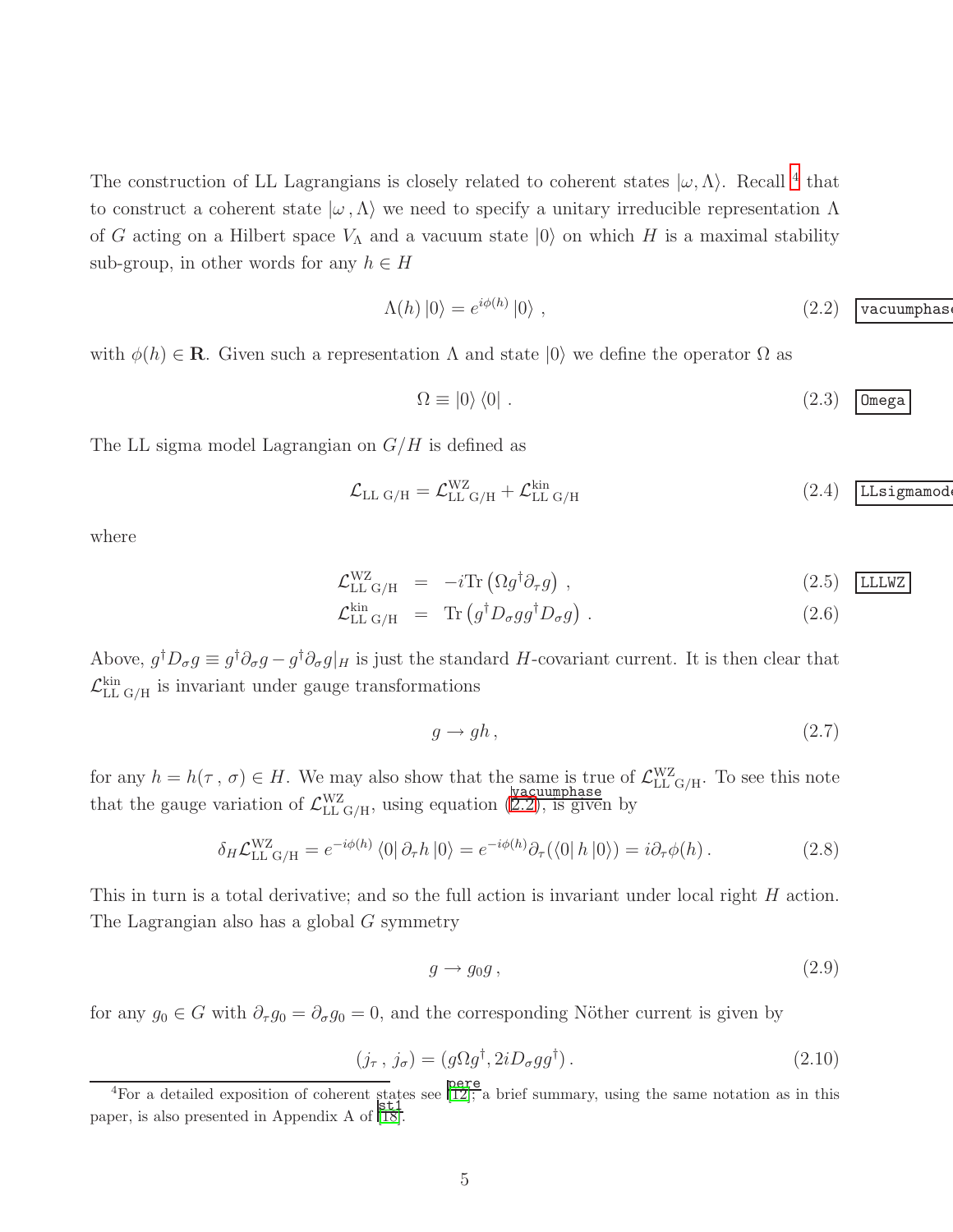In [\[18,](#page-41-4) [19\]](#page-41-7) LL actions were written down in terms of Lie algebra matrices denoted typically by  $N$ . To make contact with the present notation we note that  $5$ 

$$
N \equiv g\Omega g^{\dagger} - \frac{1}{n}\mathbf{I}_n, \qquad (2.11)
$$

where the second term on the right hand side is included since  $N$  is traceless. Finally, let us note that these LL sigma models admit a Lax pair representation and as a result are integrable. This is most easily seen in terms of the matrix  $N$  for which the equations of motion are the LL matrix equation

$$
\partial_{\tau} N = \frac{i}{2} \left[ N \, , \, \partial_{\sigma}^2 N \right] \,. \tag{2.12}
$$

This is equivalent to the zero-curvature condition on the following Lax pair

$$
\mathcal{L} \longrightarrow \partial_{\sigma} - \frac{iN}{4\pi x}, \qquad (2.13)
$$

$$
\mathcal{M} \longrightarrow \partial_{\tau} - \frac{iN}{4\pi^2 x^2} - \frac{[N, \partial_{\sigma} N]}{8\pi x}, \qquad (2.14)
$$

where  $[\cdot, \cdot]$  is the (super)-commutator. In the remainder of this section we construct a number of explicit examples of LL sigma models. Further examples of interest in the gauge/string  $\overline{\text{corrected}}$  correspondence are relagated to Appendix [A.](#page-23-0) The reader who is not interested in the details of these examples should skip the remainder of this section.

### **2.1** The  $U(1|1)/U(1)^2$  model

This is one of the simplest LL sigma models, <sup>[6](#page-6-1)</sup> in that the Lagrangian is quadratic

<span id="page-6-2"></span>
$$
\mathcal{L}_{\text{LL }U(1|1)/U(1)^2} = i\bar{\psi}\partial_\tau\psi + \partial_\sigma\bar{\psi}\partial_\sigma\psi, \qquad (2.15) \quad \text{LLu11}
$$

with  $\psi$  a complex Grassmann-odd field and  $\bar{\psi}$  its complex conjugate. Notice that this result can be obtained using the explicit  $2 \times 2$  supermatrix representation of  $U(1|1)$ , with the vacuum state  $|0\rangle$  being the super-vector  $(0, 1)$ .

### 2.2 The  $SU(3)/S(U(2) \times U(1)$  model

Before proceeding to our main example - the  $PSU(2, 2|4)$  model - in this subsection we show how the above formal prescription applies to the well known  $SU(3)$  Landau-Lifshitz model  $\frac{\text{st1},\text{h11}}{18,16}$ .

<sup>&</sup>lt;sup>5</sup>The following equation is due to Charles Young.

<span id="page-6-1"></span><span id="page-6-0"></span><sup>&</sup>lt;sup>6</sup>There is also the equally simple bosonic  $U(1)$  LL sigma model.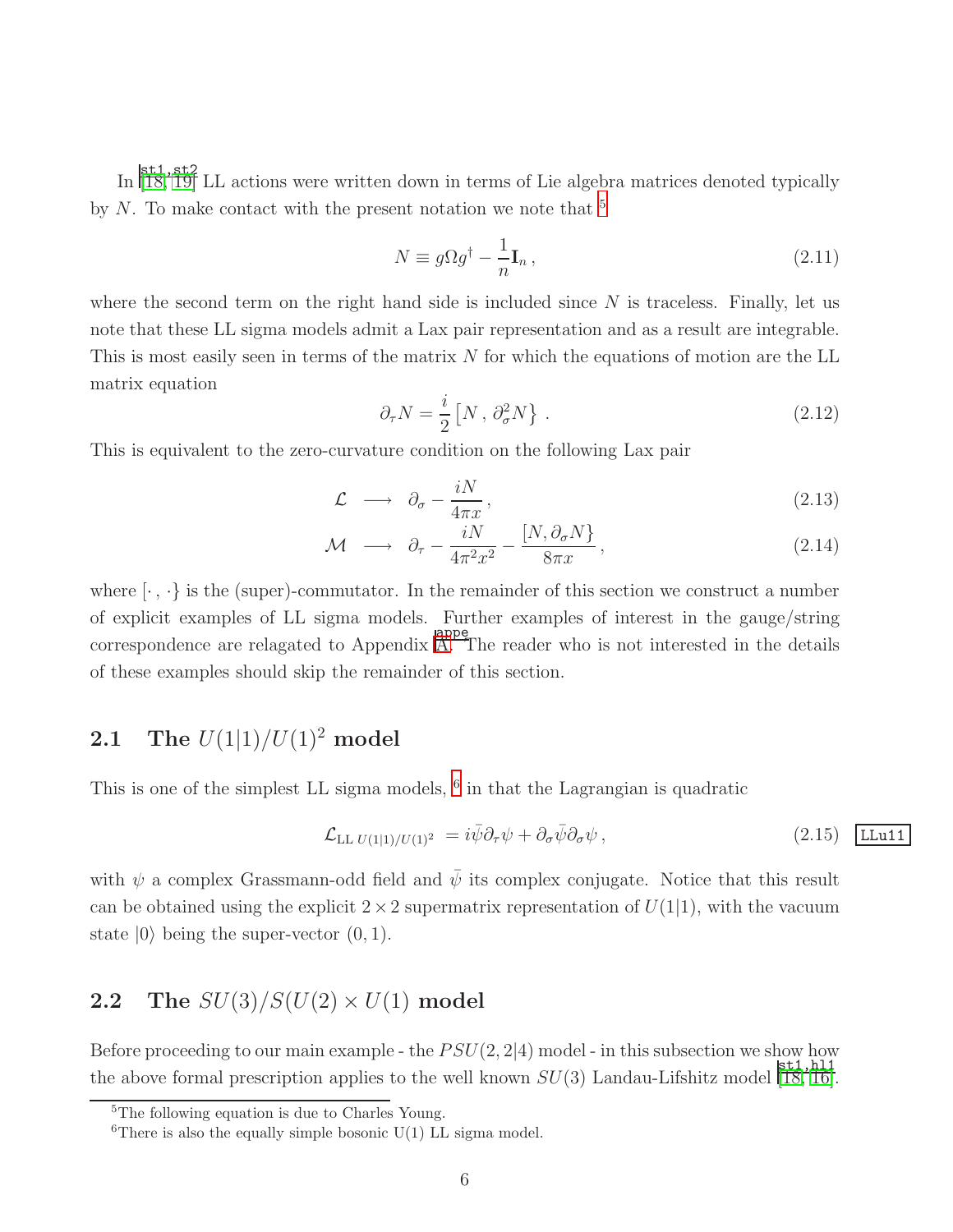Recall that the Lagrangian for this is

<span id="page-7-0"></span>
$$
\mathcal{L}_{SU(3)/S(U(2) \times U(1))} = -iU^{i}\partial_{\tau}U_{i} - \frac{1}{2}|D_{\sigma}U_{i}|^{2} + \Lambda(U_{i}U^{i} - 1), \qquad (2.16) \quad \text{gtsu3}
$$

where

$$
D_{\mu}U_i \equiv \partial_{\mu} - iC_{\mu} \,, \qquad C_{\mu} = -iU^i \partial_{\mu} U_i \,, \tag{2.17}
$$

for  $\mu = \tau$ ,  $\sigma$  and  $U^i \equiv U_i^*$ . To show that we can obtain this from our general expression  $(E.4)$ we write elements of the group  $SU(3)$  as  $3 \times 3$  matrix g, split into a  $3 \times 2$  matrix X and a vector Y

$$
g = (X, Y) \tag{2.18}
$$

and because g is in  $SU(3)$  (*i.e.*  $g^{\dagger}g = 1$ ) we have

$$
X^{\dagger}X = \mathbf{1}_2, \qquad Y^{\dagger}Y = \mathbf{1}_1, \qquad X^{\dagger}Y = 0, \qquad Y^{\dagger}X = 0, \tag{2.19}
$$

$$
XX^{\dagger} + YY^{\dagger} = \mathbf{1}_3. \tag{2.20}
$$

$$
[I.I.s. i \text{ command}]
$$

The kinetic part of the Lagrangian  $(\overline{2.4})$  is then given by

$$
\mathcal{L}_{\text{kin }SU(3)/S(U(2)\times U(1))} = \frac{1}{4} \text{Tr} \left( (g^{-1} D_1 g)(g^{-1} D_1 g) \right)
$$
\n
$$
= \frac{1}{4} \text{Tr} \left[ \left( \begin{array}{cc} X^{\dagger} D_1 X & X^{\dagger} D_1 Y \\ Y^{\dagger} D_1 X & Y^{\dagger} D_1 Y \end{array} \right)^2 \right] = \frac{1}{4} \text{Tr} \left[ \left( \begin{array}{cc} 0 & X^{\dagger} \partial_1 Y \\ Y^{\dagger} \partial_1 X & 0 \end{array} \right)^2 \right]
$$
\n
$$
= \frac{1}{2} \text{Tr} \left[ X^{\dagger} \partial_1 Y Y^{\dagger} \partial_1 X \right]
$$
\n
$$
= -\frac{1}{2} \text{Tr} \left[ \partial_1 X^{\dagger} Y Y^{\dagger} \partial_1 X \right] = -\frac{1}{2} \text{Tr} \left[ \partial_1 Y^{\dagger} X X^{\dagger} \partial_1 Y \right]
$$
\n
$$
= \frac{1}{2} - \text{Tr} \left[ \partial_1 X^{\dagger} (1 - X X^{\dagger}) \partial_1 X \right] = -\frac{1}{2} \partial_1 Y^i (\delta_i^j - Y_i Y^j) \partial_1 Y_j
$$
\n
$$
= -\frac{1}{2} \text{Tr} \left[ \bar{D}_1 X^{\dagger} D_1 X \right] = -\frac{1}{2} \bar{D}_1 Y^i D_1 Y_i. \tag{2.21}
$$

The final expression is the same as the kinetic term of the usual  $SU(3)$  Landau-Lifshitz La-grangian ([2.16\)](#page-7-0) upon identifying  $Y_i$  with  $U_i$  (above  $Y^i \equiv Y^{\dagger}$ ). Above, we have defined

$$
D_1 Y_i = \partial_1 Y_i - Y_i Y^j \partial_1 Y_j, \qquad \bar{D}_1 Y^i \equiv (D_1 Y_i)^{\dagger} \tag{2.22}
$$

$$
D_1 X = \partial_1 X - X X^{\dagger} \partial_1 X, \qquad \bar{D}_1 X \equiv (D_1 X)^{\dagger}.
$$
 (2.23)

The WZ term of the Lagrangian is given by equation  $(E.5)$  and can be written as

$$
\mathcal{L}_{\text{WZ }SU(3)/S(U(2)\times U(1))} = i \operatorname{Tr}(X^{\dagger} \partial_0 X) = -i Y^i \partial_0 Y_i. \qquad (2.24)
$$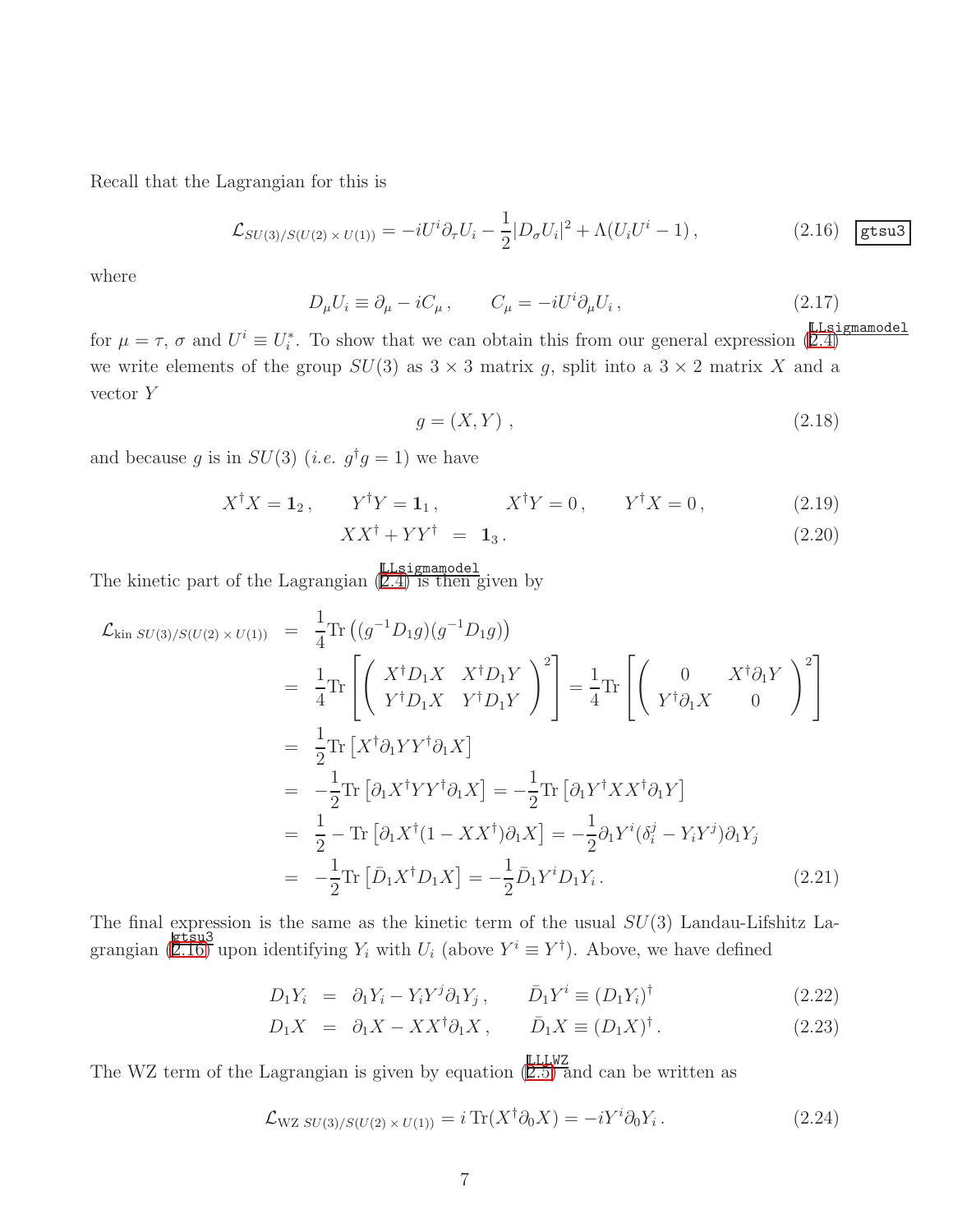This follows from the fact that  $g^{-1}\partial_0 g$  is traceless and so

$$
\text{Tr}(X^{\dagger} \partial_0 X) = -Y^i \partial_0 Y_i. \tag{2.25}
$$

Upon identifying  $Y_i$  with  $U_i$ , the WZ term above is the same as the usual  $SU(3)$  Landau-Lifshitz one  $(E.16)$ . Notice that we have also given an alternate parametrisation of the  $SU(3)$ Landau-Lifshitz model in terms of X

$$
\mathcal{L}_{SU(3)/S(U(2)\times U(1))} = i \operatorname{Tr}(X^{\dagger} \partial_0 X) - \frac{1}{2} \operatorname{Tr} \left[ \bar{D}_1 X^{\dagger} D_1 X \right] + \Lambda (X^{\dagger} X - 1_2), \tag{2.26}
$$

which has an explicit  $SU(2)$  gauge invariance.

Finally, out of X and Y we may define a matrix which takes values in the  $SU(3)$  Lie algebra

$$
N^{i}{}_{j} = 3Y^{i}Y_{j} - \delta^{i}_{j} = -3X_{ja}X^{ai} + 2\delta^{i}_{j}, \qquad (2.27)
$$

where  $a = 1, 2$ . This matrix is however, not a general  $SU(3)$  matrix but rather satisfies the identity

$$
N^2 = N + 2. \t\t(2.28)
$$

In terms of N the equations of motion take the form of the matrix Landau-Lifshitz equation

$$
\partial_0 N = -\frac{i}{9} [N, \partial_1^2 N]. \tag{2.29}
$$

These are equivalent to the consistency of the following linear problem

$$
\mathcal{L}\psi = \left[\partial_{\sigma} - \frac{i}{4\pi x}N\right]\psi = 0, \qquad (2.30)
$$

$$
\mathcal{M}\psi = \left[\partial_{\tau} - \frac{i}{4\pi^2 x^2} N - \frac{b}{4\pi x} [N, \partial_1 N] \right] \psi = 0. \qquad (2.31)
$$

### **2.3** The  $SU(2, 2|4)/S(U(2|2) \times U(2|2))$  model

In this sub-section we present an explicit Lagrangian for the complete  $PSU(2, 2|4)$  Landau-Lifshitz sigma model Lagrangian following the general discussion at the start of the present section. The action we are interested in is the Landau Lifshitz model as defined in equation  $(\overline{2.4})$ on the coset

$$
\frac{PSU(2,2|4)}{PS(U(2|2) \times U(2|2))},
$$
\n(2.32)

or on the coset

$$
\frac{SU(2,2|4)}{S(U(2|2) \times U(2|2))},
$$
\n(2.33)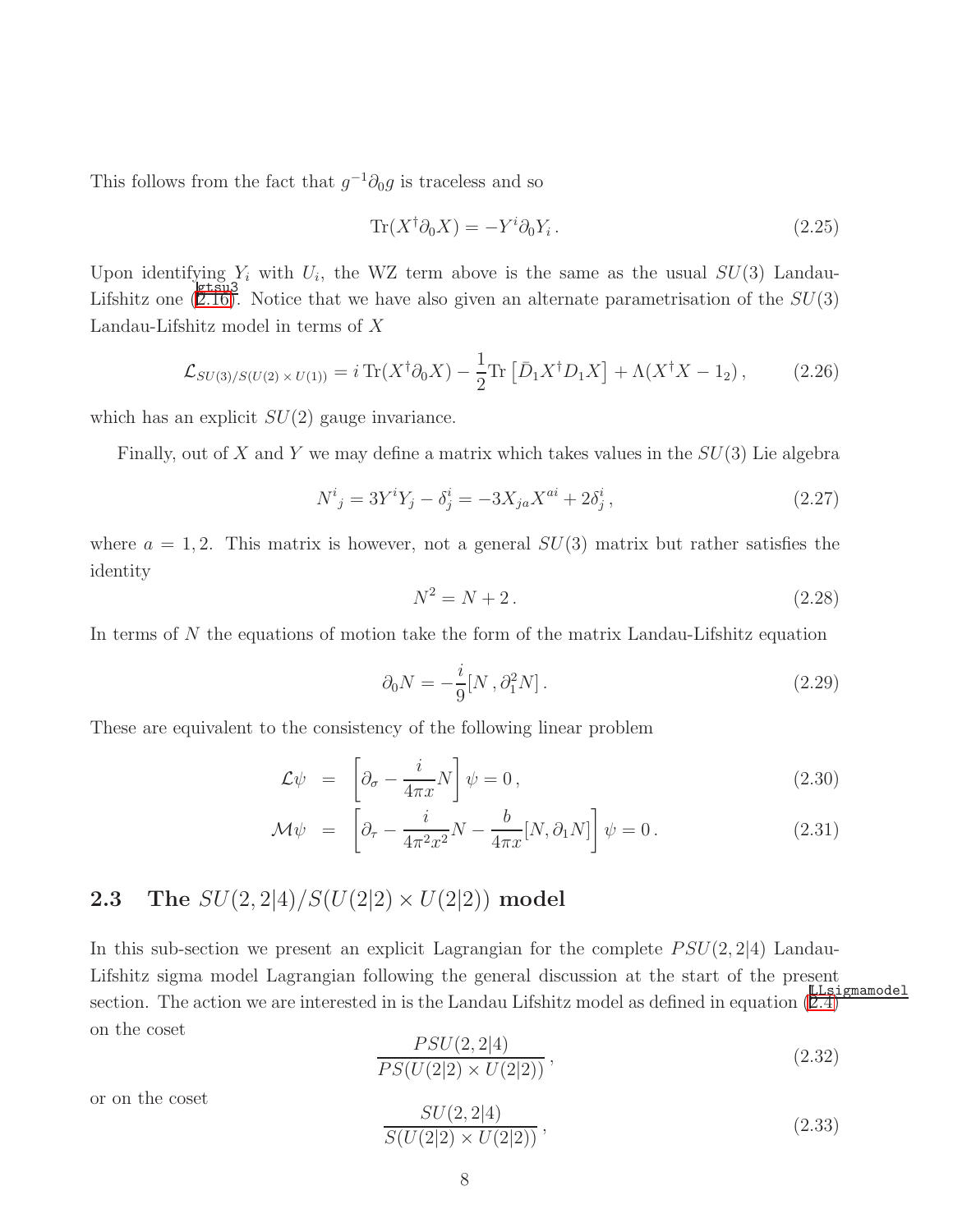both of which have 32 real components. The derivation is very similar to the  $SU(3)$  Lagrangian derived in the previous sub-section, and so we will simply state our results. A general group element g can be written as  $(X, Y)$  where now  $X(Y)$  is a  $8 \times 4$  supermatrix, with the diagonal  $4 \times 4$  blocks bosonic (fermionic) and the off-diagonal  $4 \times 4$  blocks fermionic (bosonic). The Lagrangian is then given by

$$
\mathcal{L}_{\text{LL} \, PSU(2,2|4)/PS(U(2|2) \times U(2|2))} = i\text{STr}(X^{\dagger}\partial_0 X) - \frac{1}{2}\text{STr}(\bar{D}_1 X^{\dagger} D_1 X) + \Lambda(X^{\dagger} X - 1). \tag{2.34}
$$

Note that there are 32 complex degrees of freedom in  $X$ , which the constraints reduce to 48 real degrees of freedom. The action also has a local  $U(2|2)$  gauge invariance, so in total the above Lagrangian has 32 degrees of freedom - the same as the coset.

In fact we may write  $X$  as

$$
X = (\tilde{U}_a, \tilde{V}_a, U_a, V_a), \qquad X^{\dagger} \equiv (\tilde{U}^a, \tilde{V}^a, U^a, V^a), \qquad (2.35)
$$

where  $a = 1, \ldots, 8$ , and

$$
\tilde{U}^{a}\tilde{U}_{a} = -1, \quad \tilde{V}^{a}\tilde{V}_{a} = -1, \quad \tilde{V}^{a}\tilde{U}_{a} = 0, \quad \tilde{U}^{a}\tilde{V}_{a} = 0,
$$
\n(2.36)

$$
U^{a}U_{a} = 1, \qquad V^{a}V_{a} = 1, \qquad V^{a}U_{a} = 0, \qquad U^{a}V_{a} = 0, \tag{2.37}
$$

$$
U^{a}\tilde{U}_{a} = 0, \qquad U^{a}\tilde{V}_{a} = 0, \qquad V^{a}\tilde{U}_{a} = 0, \qquad V^{a}\tilde{V}_{a} = 0, \tag{2.38}
$$

$$
\tilde{U}^a U_a = 0, \qquad \tilde{U}^a V_a = 0, \qquad \tilde{V}^a U_a = 0, \qquad \tilde{V}^a V_a = 0. \tag{2.39}
$$

Above we have defined

$$
U^{a} = U_{b}^{*} C^{ba}, \qquad V^{a} = V_{b}^{*} C^{ba}, \qquad \tilde{U}^{a} = -\tilde{U}_{b}^{*} C^{ba}, \qquad \tilde{V}^{a} = -\tilde{V}_{b}^{*} C^{ba}, \qquad (2.40)
$$

where  $C^{ab} = \text{diag}(-1, -1, 1, 1, 1, 1, 1, 1)$ .

The Lagrangian  $\left( \frac{\text{psu224}}{2.41} \right)$  written in terms of  $\tilde{U}_a, \tilde{V}_a, U_a, V_a$  is

<span id="page-9-0"></span>
$$
\mathcal{L}_{LL\,PSU(2,2|4)/PS(U(2|2)^{2})} = -i\tilde{U}^{a}\partial_{0}\tilde{U}_{a} - i\tilde{V}^{a}\partial_{0}\tilde{V}_{a} - iU^{a}\partial_{0}U_{a} - iV^{a}\partial_{0}V_{a} \n- \frac{1}{2}\Big(\partial_{1}\tilde{U}^{a}\partial_{1}\tilde{U}_{a} + \partial_{1}\tilde{V}^{a}\partial_{1}\tilde{V}_{a} + \partial_{1}U^{a}\partial_{1}U_{a} + \partial_{1}V^{a}\partial_{1}V_{a} \n- \tilde{U}^{a}\partial_{1}\tilde{U}_{a}\tilde{U}^{b}\partial_{1}\tilde{U}_{b} - \tilde{V}^{a}\partial_{1}\tilde{V}_{a}\tilde{V}^{b}\partial_{1}\tilde{V}_{b} \n+ V^{a}\partial_{1}V_{a}V^{b}\partial_{1}V_{b} + U^{a}\partial_{1}U_{a}U^{b}\partial_{1}U_{b} \n+ 2V^{a}\partial_{1}U_{a}U^{b}\partial_{1}V_{b} - 2\tilde{V}^{a}\partial_{1}\tilde{U}_{a}\tilde{U}^{b}\partial_{1}\tilde{V}_{b} + 2\tilde{U}^{a}\partial_{1}U_{a}U^{b}\partial_{1}\tilde{U}_{b} \n+ 2\tilde{U}^{a}\partial_{1}V_{a}V^{b}\partial_{1}\tilde{U}_{b} + 2\tilde{V}^{a}\partial_{1}U_{a}U^{b}\partial_{1}\tilde{V}_{b} + 2\tilde{V}^{a}\partial_{1}V_{a}V^{b}\partial_{1}\tilde{V}_{b})
$$
\n(2.41) 
$$
\boxed{\text{psu224}}
$$

One can check explicitly that this action has local  $U(2|2)$  invariance

$$
(\tilde{U}_a, \tilde{V}_a, U_a, V_a) \rightarrow (\tilde{U}_a, \tilde{V}_a, U_a, V_a) U(\tau, \sigma), \qquad (2.42)
$$

for U a  $U(2|2)$  matrix.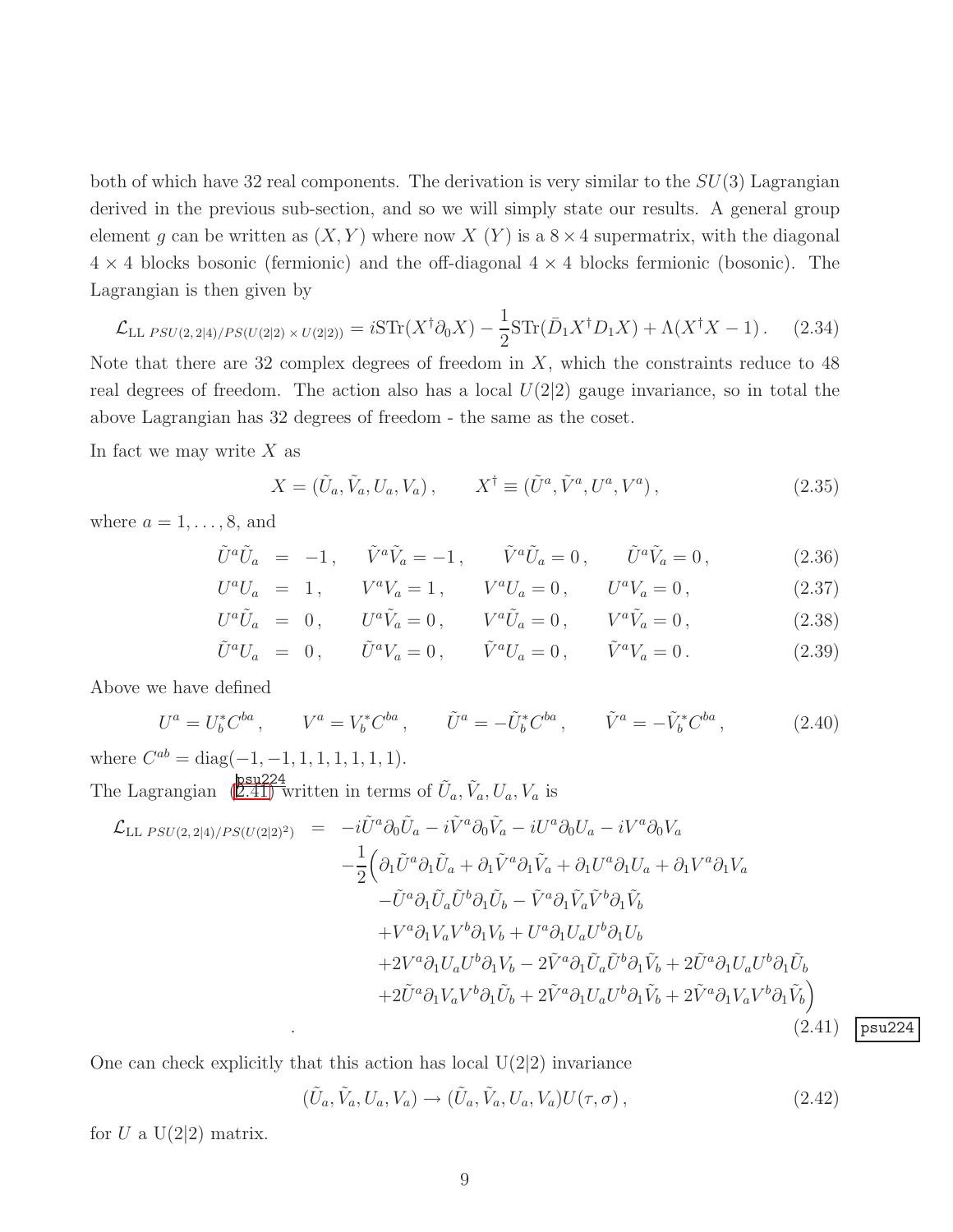#### 2.3.1 Subsectors of the the  $SU(2, 2|4)/S(U(2|2) \times U(2|2))$  model

In the above Lagrangian we may set

$$
\tilde{U}_a = (1,0^7), \qquad \tilde{V}_a = (0,1,0^6), \qquad U_a = (0^2, U_3, \dots, U_8), \qquad V_a = (0^2, V_3, \dots, V_8), \quad (2.43)
$$

where

$$
U^{a}U_{a} = 1, \qquad V^{a}V_{a} = 1, \qquad V^{a}U_{a} = 0, \qquad U^{a}V_{a} = 0. \tag{2.44}
$$

The resulting Lagrangian is that of the  $SU(2|4)$  sector. If we further set

$$
0 = U_3 = U_4 = V_3 = V_4, \t\t(2.45)
$$

we can recover the SO(6) Lagrangian  $\frac{|\text{st1}|}{|\text{TS}|}$ . Details of this are presented in Appendix [B.](#page-30-0) We may further consistently set

$$
0 = U_8 = V_3 = V_4 = V_5 = V_6 = V_7, \qquad V_8 = 1, \tag{2.46}
$$

in which case we obtain the SU(2|3) Lagrangian ( $\begin{bmatrix} 5t2 \\ 19 \end{bmatrix}$ ), with the identification  $(U_3, U_4) \equiv$  $(\psi_1, \psi_2).$ 

We may instead set

$$
U_a = (0^7, 1), \qquad V_a = (0^6, 1, 0), \qquad \tilde{U}_a = (U_1, \dots, U_6, 0^2), \qquad \tilde{V}_a = (V_1, \dots, V_6, 0^2), \quad (2.47)
$$

where

$$
\tilde{U}^a \tilde{U}_a = -1, \qquad \tilde{V}^a \tilde{V}_a = -1, \qquad \tilde{V}^a \tilde{U}_a = 0, \qquad \tilde{U}^a \tilde{V}_a = 0. \tag{2.48}
$$

The resulting Lagrangian is that of the  $SU(2,2|2)$  sector. If we further set

$$
0 = U_3 = U_4 = V_3 = V_4, \tag{2.49}
$$

we recover the  $SO(2,4)$  Lagrangian, which is the Wick rotated version of the  $SO(6)$  Lagrangian  $\begin{pmatrix} \text{st1} \\ \text{[18]} \end{pmatrix}$  $\begin{pmatrix} \text{st1} \\ \text{[18]} \end{pmatrix}$  $\begin{pmatrix} \text{st1} \\ \text{[18]} \end{pmatrix}$ . In Appendix [B](#page-30-0) we write out this Lagrangian explicitly.

A final interesting choice is to set

$$
U_a = (0^7, 1), \qquad V_a = (0, V_2, \dots, V_7, 0), \qquad \tilde{U}_a = (0, U_2, \dots, U_7, 0), \qquad \tilde{V}_a = (1, 0^7), \tag{2.50}
$$

where

$$
\tilde{U}^a \tilde{U}_a = -1 \,, \qquad V^a V_a = 1 \,, \qquad V^a \tilde{U}_a = 0 \,, \qquad \tilde{U}^a V_a = 0 \,. \tag{2.51}
$$

The resulting Lagrangian is that of the  $SU(1,2|3)$  sector. If we further set

$$
0 = V_2 = V_7 = \tilde{U}_2 = \tilde{U}_7, \qquad (2.52)
$$

we get the  $SU(2|2)$  Lagrangian. In Appendix  $\overline{B}$  $\overline{B}$  $\overline{B}$  we write out this Lagrangian explicitly.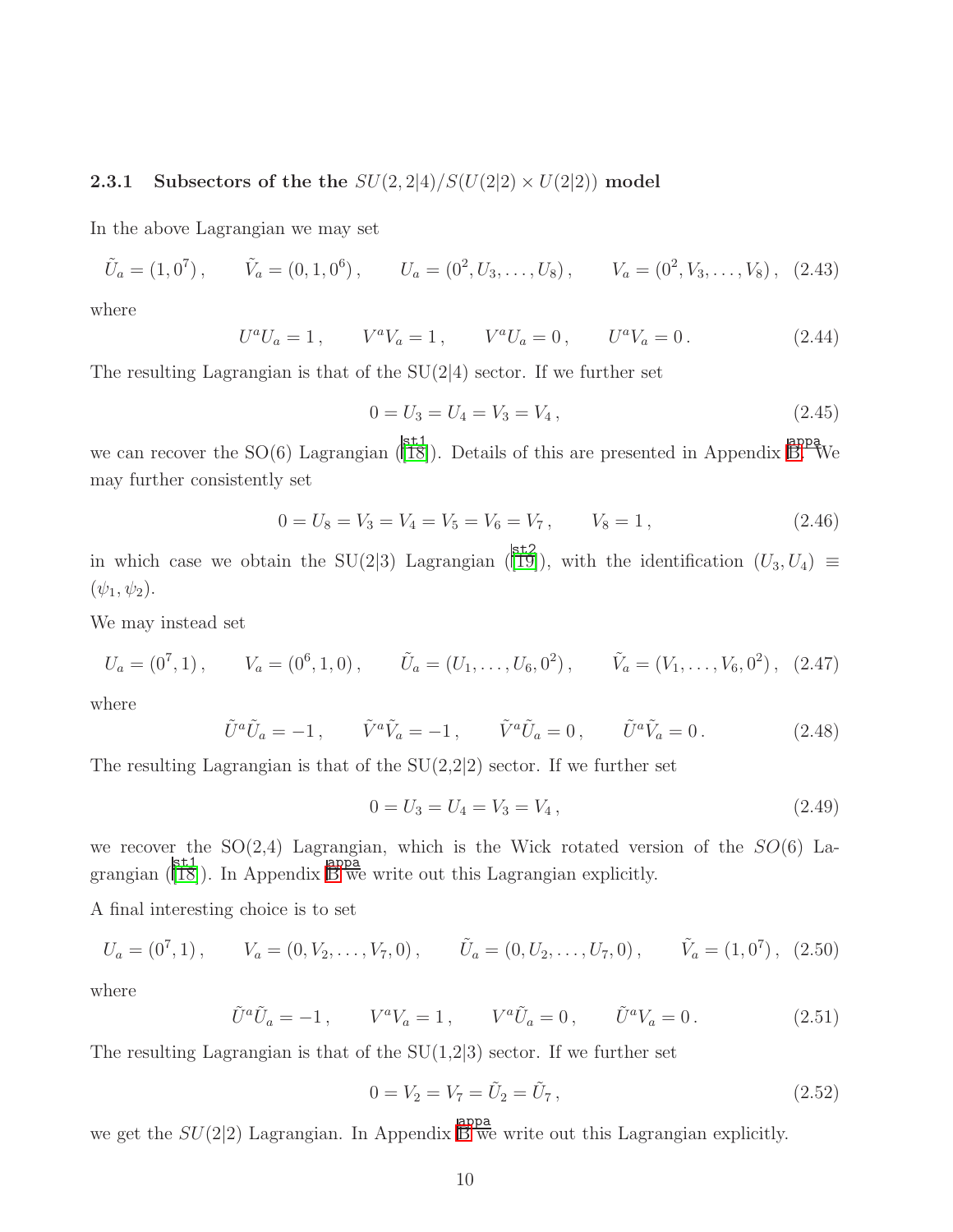### <span id="page-11-0"></span>3 Green-Schwarz actions and fake  $\kappa$ -symmetry

in this section we construct GS sigma model actions whose field content are two real bosons and 4,8 or 16 real fermions. These models all come from consistent truncations of the equations of motion for the full Type IIB GS action on  $AdS_5 \times S^5$ . Just as any GS sigma model these fermionic actions have a  $\kappa$ -symmetry. However, we show that for these models  $\kappa$ -symmetry is trivial on-shell. As a result one cannot use it to reduce the fermionic degrees of freedom of these models by fixing a  $\kappa$ -gauge as one does in more conventional GS actions.

Let us briefly recall the construction of the GS action on a super-coset  $G/H$ . We require that: (i) H be bosonic and, (ii) G admit a  $\mathbb{Z}_4$  automorphism that leaves H invariant, acts by  $-1$  on the remaining bosonic part of  $G/H$ , and by  $\pm i$  on the fermionic part of  $G/H$ . The currents  $j_{\mu} = g^{\dagger} \partial_{\mu} g$  can then be decomposed as

$$
j_{\mu} = j_{\mu}^{(0)} + j_{\mu}^{(1)} + j_{\mu}^{(2)} + j_{\mu}^{(3)}, \qquad (3.1)
$$
  $\boxed{\text{curr} \text{z} \text{4dec}}$ 

where  $j^{(k)}$  has eigenvalue  $i^k$  under the  $\mathbb{Z}_4$  automorphism. In terms of these the GS action can be written as

<span id="page-11-1"></span>
$$
\mathcal{L}_{\text{GS }G/H} = \int d^2 \sigma \sqrt{-g} g^{\mu \nu} \text{Str}(j_{\mu}^{(2)} j_{\nu}^{(2)}) + \epsilon^{\mu \nu} \text{Str}(j_{\mu}^{(1)} j_{\nu}^{(3)}), \qquad (3.2) \quad \boxed{\text{z4gs}}
$$

from which the equations of motion are

sec3

<span id="page-11-2"></span>
$$
0 = \partial_{\alpha}(\sqrt{-g}g^{\alpha\beta}j_{\beta}^{(2)}) - \sqrt{-g}g^{\alpha\beta}\left[j_{\alpha}^{(0)}, j_{\beta}^{(2)}\right] + \frac{1}{2}\epsilon^{\alpha\beta}\left(\left[j_{\alpha}^{(1)}, j_{\beta}^{(1)}\right] - \left[j_{\alpha}^{(3)}, j_{\beta}^{(3)}\right]\right), \quad (3.3) \quad \boxed{\text{eom} \ 1}
$$
  

$$
0 = (\sqrt{-g}g^{\alpha\beta} + \epsilon^{\alpha\beta})\left[j_{\beta}^{(3)}, j_{\beta}^{(2)}\right]
$$
 (3.4)

$$
0 = \left(\sqrt{-g}g^{\alpha\beta} + \epsilon^{\alpha\beta}\right)\left[j^{(3)}_{\alpha}, j^{(2)}_{\beta}\right],
$$
\n
$$
(3.4) \quad \boxed{\text{eon2}}
$$

$$
0 = \left(\sqrt{-g}g^{\alpha\beta} - \epsilon^{\alpha\beta}\right)\left[j^{(1)}_{\alpha}, j^{(2)}_{\beta}\right].
$$
\n(3.5)  $\boxed{\text{eom3}}$ 

#### 3.1 Fermionic GS actions

Having briefly reviewed the general construction of GS actions on  $G/H$  super-cosets, we now turn to the main focus of this section which is identifying GS actions with a large number of fermionic degrees of freedom, which are consistent truncations of the full  $AdS_5 \times S^5$  GS action. To do this consider the following sequence of super-cosets

$$
\frac{U(1|1) \times U(1|1)}{U(1) \times U(1)} \subset \frac{U(2|2)}{SU(2) \times SU(2)} \subset \frac{PS(U(1,1|2) \times U(2|2))}{SU(1,1) \times SU(2)^3} \subset \frac{PSU(2,2|4)}{SO(1,4) \times SO(5)}.\tag{3.6}
$$

The ⊂ symbols are valid both for the numerators and denominators and hence for the cosets as written above. Notice that the right-most of these cosets is just the usual Type IIB on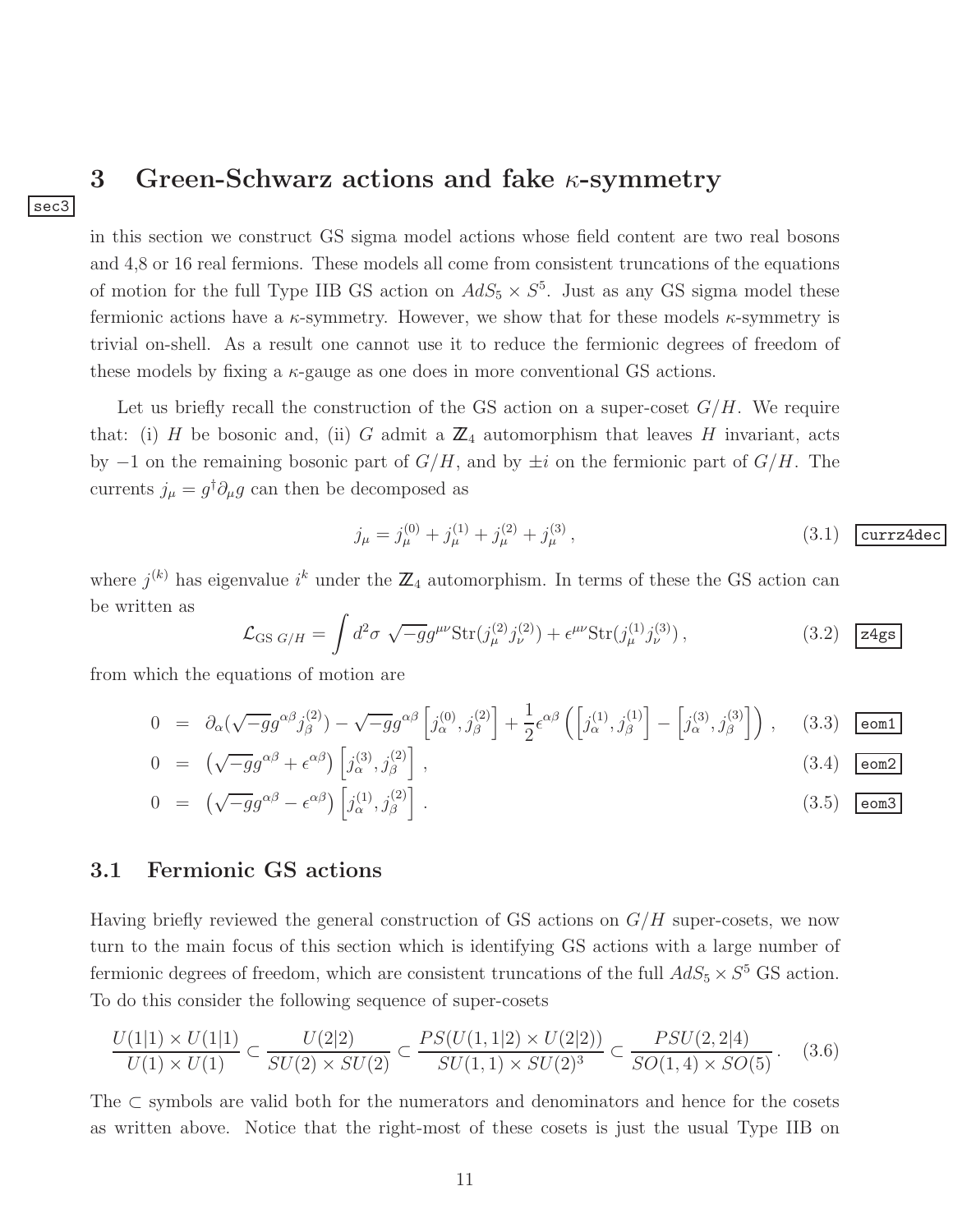$AdS_5 \times S^5$  super-coset. Further, it is easy to convince onself that each of the cosets above admits a  $\mathbb{Z}_4$  automorphism which is compatible with the  $\mathbb{Z}_4$  automorphism of the Type IIB on  $AdS_5 \times S^5$  super-coset. The  $\mathbb{Z}_4$  automorphisms may be used to write down GS actions for each of these cosets. The fact that the cosets embed into each other as shown above in a manner compatible with the  $\mathbb{Z}_4$  automorphism implies that their GS actions can be thought of as coming from a consistent truncation of the GS action of any coset to the right of it in the above sequence. In particular this reasoning shows that the GS actions for  $U(1|1)^2/U(1)^2$ ,  $U(2|2)/SU(2)^2$  and  $U(1, 1|2) \times U(2|2)/(SU(1, 1) \times SU(2)^3)$  can all be thought of as coming from consistent truncations of the Type IIB GS action on  $AdS_5 \times S^5$ .

Counting the number of bosonic and fermionic components of the three cosets  $U(1|1)^2/U(1)^2$ ,  $U(2|2)/SU(2)^2$  and  $U(1, 1|2) \times U(2|2)/(SU(1, 1) \times SU(2)^3)$  we see immediately that they each have 2 real bosonic components and, respectively, 4,8 and 16 real fermionic components - which is why we refer to these actions as fermionic GS actions. We might expect that some of the femrionic degrees of freedom could be eliminated from the GS actions by fixing  $\kappa$ -symmetry. In fact, it turns out that for these models κ-symmetry acts trivially on-shell and so cannot be used to eliminate some of the fermionic degrees of freedom. Indeed, the GS actions on the above-mentioned cosets do have 4,8 and 16 real fermionic degrees of freedom, respectively.

In the remainder of this sub-section we write down explicitly the GS actions for  $U(2|2)/SU(2)^2$ and  $U(1|1)^2/U(1)^2$  and discuss their  $\kappa$  and gauge transformations; the GS action for  $U(1, 1|2) \times$  $U(2|2)/SU(1, 1) \times SU(2)^3$  may also be written down in an analogous fashion but since we will not need its explicit form later we refrain from writing it out in full.

### **3.2** The GS action on  $U(2|2)/SU(2)^2$

The GS action on action on  $U(2|2)/SU(2)^2$  can be written down in terms of the parametrisation of the  $U(2|2)$  supergroup-valued matrix written as

<span id="page-12-0"></span>
$$
g = (X, Y; \tilde{X}, \tilde{Y}), \qquad (3.7)
$$
  $\boxed{\text{ads2s2para}}$ 

where X, Y  $(\tilde{X}, \tilde{Y})$  are four-component super-vectors with the first (last) two entries Grassmann even and the last (first) two entries Grassmann odd. Since the matrix  $q$  is unitary we must have

$$
1 = X^{\dagger}X = Y^{\dagger}Y = \tilde{X}^{\dagger}\tilde{X} = \tilde{Y}^{\dagger}\tilde{Y},
$$
  
\n
$$
0 = X^{\dagger}Y = Y^{\dagger}X = X^{\dagger}\tilde{X} = \tilde{X}^{\dagger}X = X^{\dagger}\tilde{Y} = \tilde{Y}^{\dagger}X
$$
  
\n
$$
= Y^{\dagger}\tilde{X} = \tilde{X}^{\dagger}Y = Y^{\dagger}\tilde{Y} = \tilde{Y}^{\dagger}Y = \tilde{X}^{\dagger}\tilde{Y} = \tilde{Y}^{\dagger}\tilde{X},
$$
  
\n
$$
1_{(2|2)} = XX^{\dagger} + YY^{\dagger} + \tilde{X}\tilde{X}^{\dagger} + \tilde{Y}\tilde{Y}^{\dagger},
$$
  
\n(3.8) ads2s2cons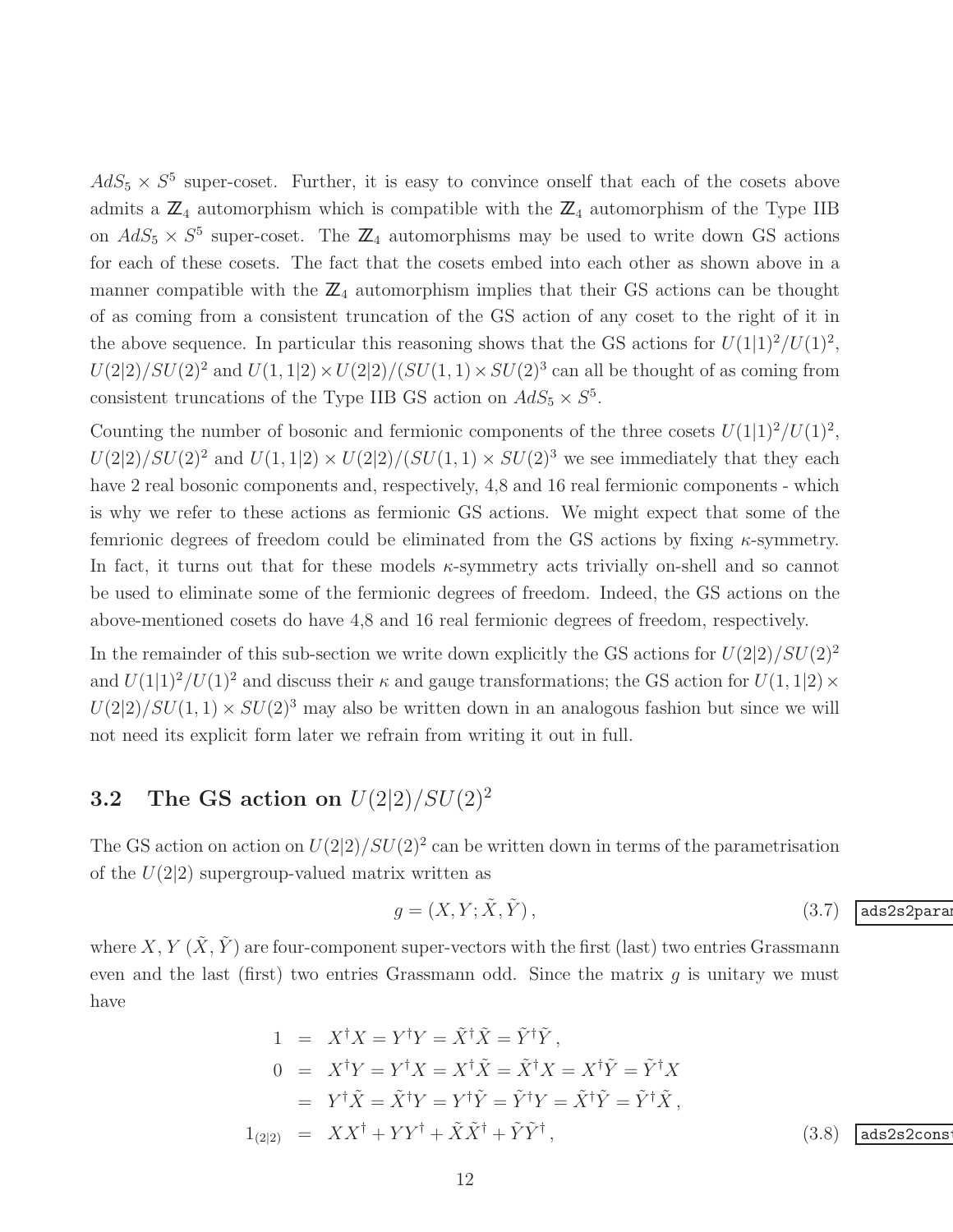where the matrix  $1_{(2|2)}$  is just the  $4 \times 4$  identity matrix. The  $\mathbb{Z}_4$  automorphism is given by

<span id="page-13-2"></span>
$$
\Omega: M = \begin{pmatrix} A & B \\ C & D \end{pmatrix} \longrightarrow \begin{pmatrix} \sigma^2 & 0 \\ 0 & \sigma^2 \end{pmatrix} \begin{pmatrix} -A^T & C^T \\ -B^T & -D^T \end{pmatrix} \begin{pmatrix} \sigma^2 & 0 \\ 0 & \sigma^2 \end{pmatrix}, \quad (3.9) \text{ Z4autu22}
$$

which acts on the current as

$$
\Omega(j_{\mu}) = \begin{pmatrix}\n-Y^{\dagger} \partial_{\mu} Y & X^{\dagger} \partial_{\mu} Y & -\tilde{Y}^{\dagger} \partial_{\mu} Y & \tilde{X}^{\dagger} \partial_{\mu} Y \\
Y^{\dagger} \partial_{\mu} X & X^{\dagger} \partial_{\mu} X & \tilde{Y}^{\dagger} \partial_{\mu} X & -\tilde{X}^{\dagger} \partial_{\mu} X \\
Y^{\dagger} \partial_{\mu} \tilde{Y} & -X^{\dagger} \partial_{\mu} \tilde{Y} & -\tilde{Y}^{\dagger} \partial_{\mu} \tilde{Y} & \tilde{X}^{\dagger} \partial_{\mu} \tilde{Y} \\
-Y^{\dagger} \partial_{\mu} \tilde{X} & X^{\dagger} \partial_{\mu} \tilde{X} & \tilde{Y}^{\dagger} \partial_{\mu} \tilde{X} & -\tilde{X}^{\dagger} \partial_{\mu} \tilde{X}\n\end{pmatrix}.
$$
\n(3.10)

The Green-Schwarz action then is

<span id="page-13-1"></span>
$$
\mathcal{L}_{\text{GS }U(2|2)/(SU(2)\times SU(2))} = \frac{1}{2} \int d^2 \sigma \sqrt{g} g^{\mu\nu} \left( (X^{\dagger} \partial_{\mu} X + Y^{\dagger} \partial_{\mu} Y)(X^{\dagger} \partial_{\nu} X + Y^{\dagger} \partial_{\nu} Y) - (\tilde{X}^{\dagger} \partial_{\mu} \tilde{X} + \tilde{Y}^{\dagger} \partial_{\mu} \tilde{Y})(\tilde{X}^{\dagger} \partial_{\nu} \tilde{X} + \tilde{Y}^{\dagger} \partial_{\nu} \tilde{Y}) \right) \n+ 2i \epsilon^{\mu\nu} \left( X^{\dagger} \partial_{\mu} \tilde{X} Y^{\dagger} \partial_{\nu} \tilde{Y} + \tilde{Y}^{\dagger} \partial_{\mu} Y \tilde{X}^{\dagger} \partial_{\nu} X - X^{\dagger} \partial_{\mu} \tilde{Y} Y^{\dagger} \partial_{\nu} \tilde{X} - \tilde{X}^{\dagger} \partial_{\mu} Y \tilde{Y}^{\dagger} \partial_{\nu} X \right).
$$
\n(3.11) 
$$
\boxed{\text{u22gs}}
$$

One can easily check that this action has a local  $SU(2) \times SU(2)$  invariance which acts on the doublets  $(X, Y)$  and  $(\tilde{X}, \tilde{Y})$ . The action also has  $\kappa$ -symmetry which acts on the fields as <sup>[7](#page-13-0)</sup>

<span id="page-13-3"></span>
$$
\delta_{\kappa} X = -\tilde{X}(\bar{\epsilon}_{1} + \bar{\tilde{\epsilon}}_{1}) - \tilde{Y}(\bar{\epsilon}_{2} + \bar{\tilde{\epsilon}}_{2})
$$
\n
$$
\delta_{\kappa} Y = i\tilde{X}(\epsilon_{2} - \tilde{\epsilon}_{2}) - i\tilde{Y}(\epsilon_{1} - \tilde{\epsilon}_{1})
$$
\n
$$
\delta_{\kappa} \tilde{X} = X(\epsilon_{1} + \tilde{\epsilon}_{1}) + iY(\bar{\epsilon}_{2} - \bar{\tilde{\epsilon}}_{2})
$$
\n
$$
\delta_{\kappa} \tilde{Y} = X(\epsilon_{2} + \tilde{\epsilon}_{2}) - iY(\bar{\epsilon}_{1} - \bar{\tilde{\epsilon}}_{1}),
$$
\n(3.12) ku22coord

ku22metric

where

<span id="page-13-5"></span>
$$
\epsilon_i = \Pi_+^{\alpha\beta} (X^\dagger \partial_\alpha X + Y^\dagger \partial_\alpha Y + \tilde{X}^\dagger \partial_\alpha \tilde{X} + \tilde{Y}^\dagger \partial_\alpha \tilde{Y}) \kappa_{i,\beta}
$$
\n
$$
\tilde{\epsilon}_i = \Pi_-^{\alpha\beta} (X^\dagger \partial_\alpha X + Y^\dagger \partial_\alpha Y + \tilde{X}^\dagger \partial_\alpha \tilde{X} + \tilde{Y}^\dagger \partial_\alpha \tilde{Y}) \tilde{\kappa}_{i,\beta},
$$
\n(3.13) **ku22eps**

for  $i = 1$ , 2 with  $\kappa_{i,\beta}$  and  $\tilde{\kappa}_{i,\beta}$  local Grassmann-odd parameters. The world-sheet metric also varies as

<span id="page-13-4"></span>
$$
\delta_{\kappa}(\sqrt{-g}g^{\alpha\beta}) = \Pi_{+}^{\alpha\gamma} \left( \kappa_{1,+}^{\beta} (\tilde{X}^{\dagger}\partial_{\gamma}X - iY^{\dagger}\partial_{\gamma}\tilde{Y}) + \kappa_{2,+}^{\beta} (\tilde{Y}^{\dagger}\partial_{\gamma}X + iY^{\dagger}\partial_{\gamma}\tilde{X}) + \text{c.c.} \right) + \alpha \leftrightarrow \beta
$$
  
 
$$
+ \Pi_{-}^{\alpha\gamma} \left( \tilde{\kappa}_{1,-}^{\beta} (\tilde{X}^{\dagger}\partial_{\gamma}X + iY^{\dagger}\partial_{\gamma}\tilde{Y}) + \tilde{\kappa}_{2,-}^{\beta} (\tilde{Y}^{\dagger}\partial_{\gamma}X - iY^{\dagger}\partial_{\gamma}\tilde{X}) + \text{c.c.} \right) + \alpha \leftrightarrow \beta.
$$
\n(3.14)

<span id="page-13-0"></span><sup>7</sup>The  $\kappa$ -action below has the nice feature of acting as a local fermionic group action by multiplication from the right. Such a representation was originally suggested in  $\frac{\text{ncart in}}{26}$  and was developed more fully for the  $AdS_5 \times S^5$ GS action in [\[27\]](#page-42-5); the formulas below are a simple extension of this latter construction to the coset at hand.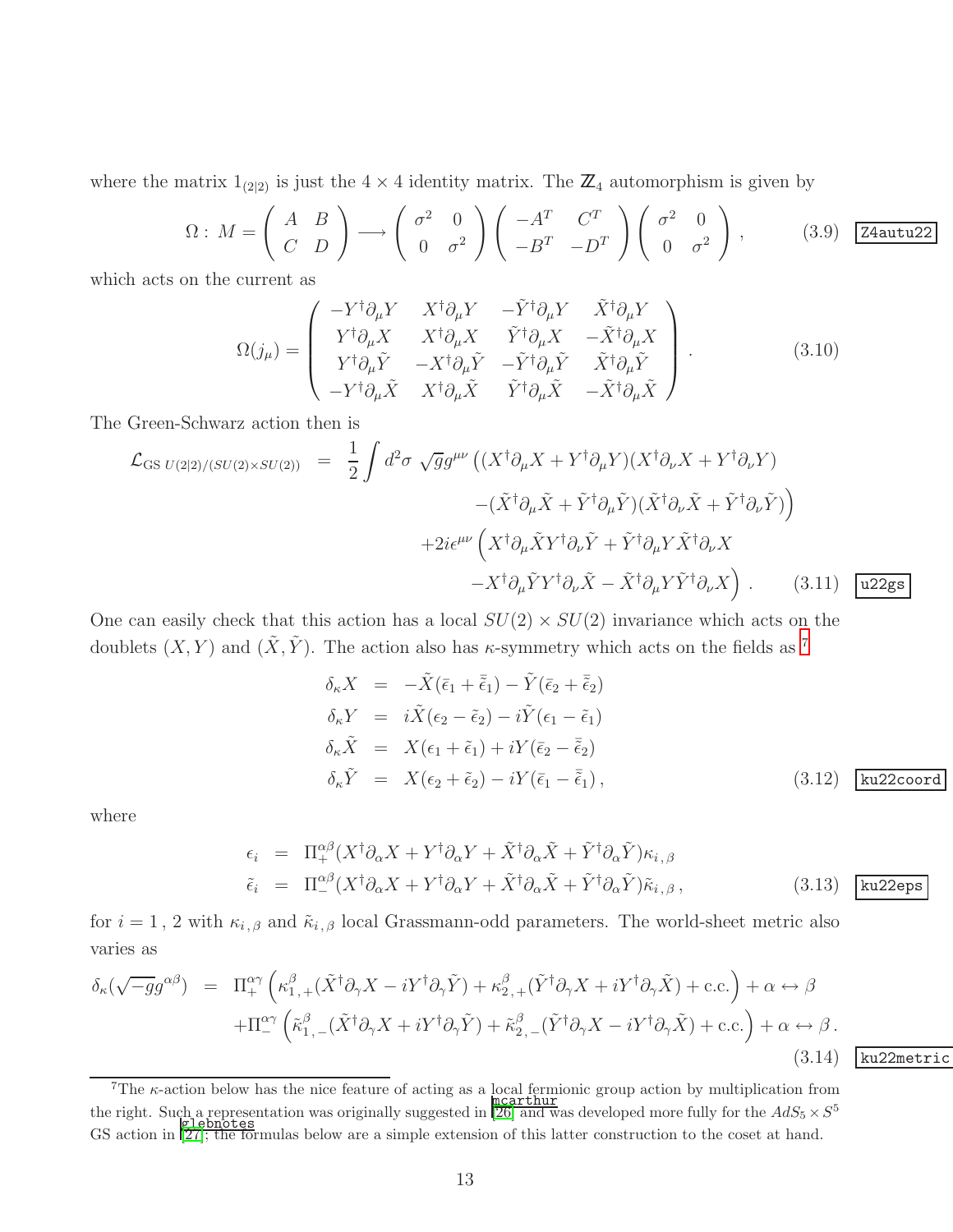Notice that the above variation is consistent with the symmetries and the unimodularity of  $\sqrt{-g}g^{\alpha\beta}$  as long as

$$
\kappa_i^{\alpha} = \Pi_+^{\alpha\beta} \kappa_{i,\beta}, \qquad \tilde{\kappa}_i^{\alpha} = \Pi_-^{\alpha\beta} \tilde{\kappa}_{i,\beta}.
$$
\n(3.15)

In the above formulas we have decomposed two-component vectors  $v_{\alpha}$  as

$$
v_{\pm}^{\alpha} \equiv \Pi_{\pm}^{\alpha\beta} v_{\beta} \equiv \frac{1}{2} \left( \sqrt{-g} g^{\alpha\beta} \pm \epsilon^{\alpha\beta} \right) v_{\beta} . \tag{3.16}
$$

### **3.3** The GS action on  $U(1|1)^2/U(1)^2$

To obtain the GS action on  $U(1|1)^2/U(1)^2$  we may simply set

$$
0 = X_3 = Y_4 = \tilde{X}_1 = \tilde{Y}_2. \tag{3.17}
$$

in the action (B.II). This is because now the group element g given in equation ( $\frac{\text{ads2s2param}}{(3.7)}$  $\frac{\text{ads2s2param}}{(3.7)}$  $\frac{\text{ads2s2param}}{(3.7)}$  belongs to  $U(1|1)^2 \subset U(2|2)$ ; this truncation is also consistent with the  $\mathbb{Z}_4$  automorphism ([3.9\)](#page-13-2). As was argued at the start of this sub-section these facts imply that setting the above components to zero is a consistent truncation of the equations of motion for the action  $(3.11)$  $(3.11)$ . The GS action for the truncated theory then is

<span id="page-14-0"></span>
$$
\mathcal{L}_{\text{GS }U(1|1)^2/U(1)^2} = \frac{1}{2} \int d^2 \sigma \sqrt{g} g^{\mu\nu} \left( (X^{\dagger} \partial_{\mu} X + Y^{\dagger} \partial_{\mu} Y)(X^{\dagger} \partial_{\nu} X + Y^{\dagger} \partial_{\nu} Y) - (\tilde{X}^{\dagger} \partial_{\mu} \tilde{X} + \tilde{Y}^{\dagger} \partial_{\mu} \tilde{Y})(\tilde{X}^{\dagger} \partial_{\nu} \tilde{X} + \tilde{Y}^{\dagger} \partial_{\nu} \tilde{Y}) \right) - 2i \epsilon^{\mu\nu} \left( X^{\dagger} \partial_{\mu} \tilde{Y} Y^{\dagger} \partial_{\nu} \tilde{X} + \tilde{X}^{\dagger} \partial_{\mu} Y \tilde{Y}^{\dagger} \partial_{\nu} X \right) . \tag{3.18}
$$

It has two  $U(1)$  gauge invariances

$$
X \to e^{i\theta_1} X, \qquad Y \to e^{i\theta_1} Y, \tag{3.19}
$$

$$
\tilde{X} \rightarrow e^{i\theta_2} \tilde{X}, \qquad \tilde{Y} \rightarrow e^{i\theta_2} \tilde{Y}, \qquad (3.20)
$$

as well as  $\kappa$ -symmetry which is simply the restriction of equations  $(\overline{3.12})$  and  $(\overline{3.14})$ . If we parametrise the group element  $g = (X, Y, \tilde{X}, \tilde{Y}) \in U(1|1)^2$  by

$$
X = (e^{it/2}(1 + \frac{1}{2}\psi^2), 0, 0, -e^{-i\alpha/2}\bar{\psi}), \qquad Y = (0, e^{it/2}(1 + \frac{1}{2}\eta^2), -e^{-i\alpha/2}\bar{\eta}, 0)
$$
(3.21)  

$$
\tilde{X} = (0, e^{it/2}\eta, e^{-i\alpha/2}(1 - \frac{1}{2}\eta^2), 0), \qquad \tilde{Y} = (e^{it/2}\psi, 0, 0, e^{-i\alpha/2}(1 - \frac{1}{2}\psi^2)), \qquad (3.22)
$$

where  $\psi^2 \equiv \bar{\psi}\psi$  and  $\eta^2 \equiv \bar{\eta}\eta$ , the action ([3.18\)](#page-14-0) becomes

<span id="page-14-1"></span>
$$
\mathcal{L}_{\text{GS }U(1|1)^2/U(1)^2} = \int d^2 \sigma \sqrt{g} g^{\mu\nu} \left( -\partial_{\mu} \phi_{+} \partial_{\nu} \phi_{-} + i \partial_{\mu} \phi_{+} \eta_{i} \overleftrightarrow{\partial_{\nu}} \eta^{i} - \partial_{\mu} \phi_{+} \partial_{\nu} \phi_{+} \eta^{i} \eta_{i} \right) - \epsilon^{\mu\nu} \partial_{\mu} \phi_{+} (\eta_{1} \overleftrightarrow{\partial_{\nu}} \eta_{2} - \eta^{1} \overleftrightarrow{\partial_{\nu}} \eta^{2}), \qquad (3.23)
$$
 [gsu112comp]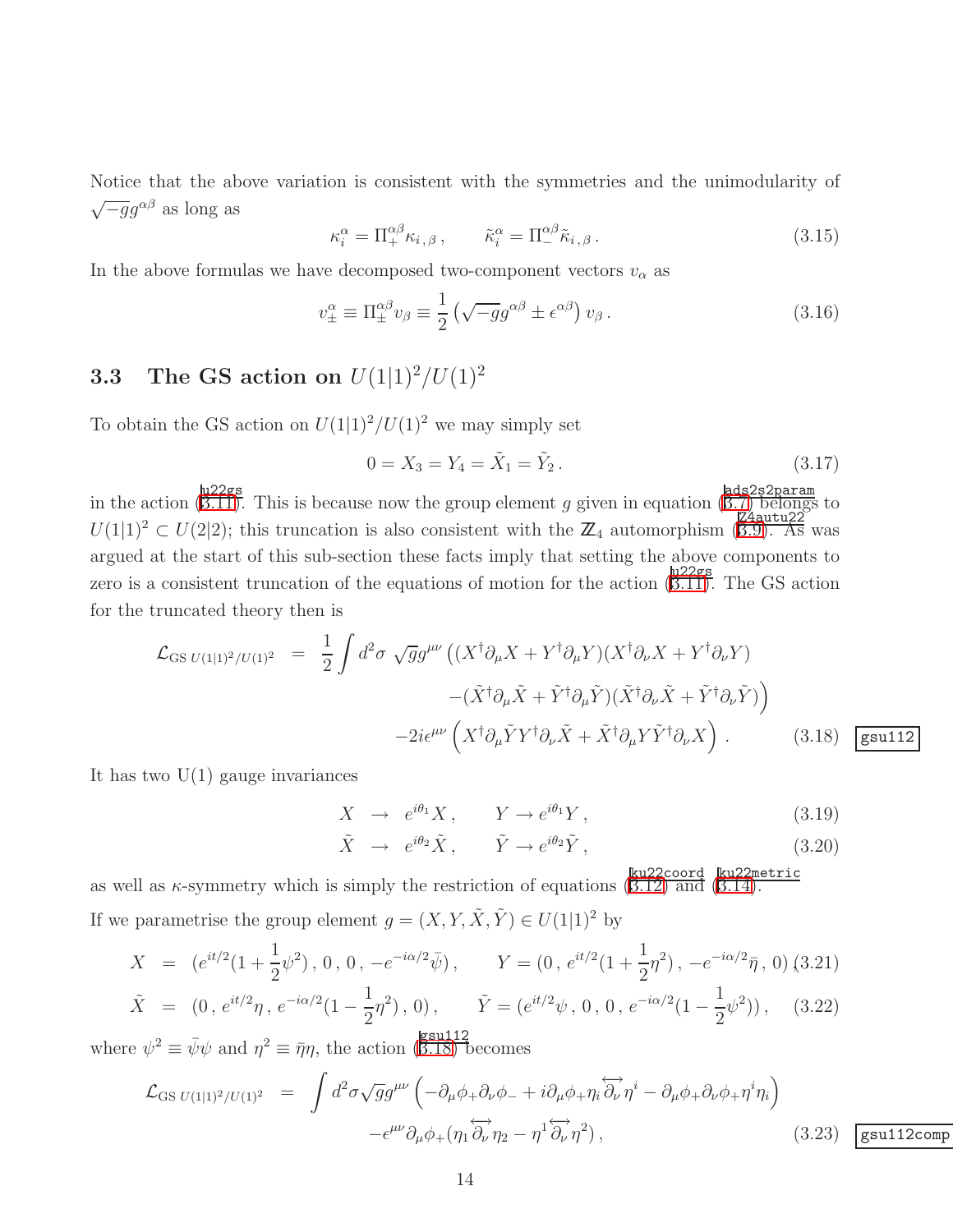This action was postulated in  $\frac{|\text{aaf}|}{[28]}$  $\frac{|\text{aaf}|}{[28]}$  $\frac{|\text{aaf}|}{[28]}$  to be a consistent truncation of the full Type IIB GS action on  $AdS_5 \times S^5$ , by checking the absense of certain cubic terms in the latter action, using an explicit non-unitary representation for  $PSU(2, 2|4)$ . Here we have shown that on group-theoretic grounds this action is indeed such a consistent truncation, and have obtained its form using a unitary representation of the group.

On the local coordinates defined above  $\kappa$ -symmetry acts as

$$
\delta \eta_i = \epsilon_i, \qquad \delta t = -\delta \alpha = i \left( \eta^i \epsilon_i + \eta_i \epsilon^i \right). \tag{3.24}
$$

In particular notice that  $\delta \phi_+ = 0$ . The parameters  $\epsilon_i$  are not however free, instead they are given by

$$
\epsilon_j = \frac{i}{2} \left( \eta_i \overleftrightarrow{\partial_\alpha} \eta^i + i \partial_\alpha \phi_- + i \eta^i \eta_i \partial_\alpha \phi_+ \right) \kappa_j^\alpha. \tag{3.25}
$$
  $\boxed{\text{epskappa}}.$ 

Above  $\kappa_i^{\alpha}$  are complex-valued Grassmann functions of the world-sheet; their complex conjugates are denoted by  $\kappa^{\alpha i}$ . We will also require that the metric vary under  $\kappa$ -symmetry as

$$
\delta(\sqrt{-g}g^{\alpha\beta}) = -\frac{i}{2} \left[ \kappa^{(\alpha}P_{+}^{\beta)\gamma}(-\eta_{1}\partial_{\gamma}\phi_{+} - i\eta^{2}\partial_{\gamma}\phi_{+} + 2i\partial_{\gamma}\eta_{1} + 2\partial_{\gamma}\eta^{2}) \right. \left. + \bar{\kappa}^{(\alpha}P_{+}^{\beta)\gamma}(-\eta^{1}\partial_{\gamma}\phi_{+} + i\eta_{2}\partial_{\gamma}\phi_{+} - 2i\partial_{\gamma}\eta^{1} + 2\partial_{\gamma}\eta_{2}) \right. \left. + \tilde{\kappa}^{(\alpha}P_{-}^{\beta)\gamma}(\eta_{1}\partial_{\gamma}\phi_{+} - i\eta^{2}\partial_{\gamma}\phi_{+} - 2i\partial_{\gamma}\eta_{1} + 2\partial_{\gamma}\eta^{2}) \right. \left. + \bar{\kappa}^{(\alpha}P_{-}^{\beta)\gamma}(\eta^{1}\partial_{\gamma}\phi_{+} + i\eta_{2}\partial_{\gamma}\phi_{+} + 2i\partial_{\gamma}\eta^{1} + 2\partial_{\gamma}\eta_{2}) \right] \n= -\frac{i}{2} \left[ \sqrt{-g}g^{\alpha\gamma} \left( \kappa^{\beta}i\partial_{\gamma}\eta_{i} + \kappa_{i}^{\beta}\partial_{\gamma}\eta^{i} + \frac{i}{2}\partial_{\gamma}\phi_{+}(\kappa^{\beta}i\eta_{i} - \kappa_{i}^{\beta}\eta^{i}) \right) \right. \left. + i\epsilon^{\alpha\gamma} \left( \kappa_{1}^{\beta}\partial_{\gamma}\eta_{2} + \kappa_{2}^{\beta}\partial_{\gamma}\eta_{1} - \kappa^{\beta}i\partial_{\gamma}\eta^{2} - \kappa^{\beta}i\partial_{\gamma}\eta^{1} \right) \right] \n- \frac{1}{2} \epsilon^{\alpha\gamma} \partial_{\gamma}\phi_{+} \left( \kappa_{1}^{\beta}\eta_{2} + \kappa_{2}^{\beta}\eta_{1} + \kappa^{\beta}i\eta^{2} + \kappa^{\beta}i\eta^{1} \right) . \tag{3.26}
$$
  $\boxed{\text{epskappa}}{\text{epsk}}{\text{epsk}}{\text{epsk}}{\text{epsk}}{\text{epsk}}{\text{epsk}}{\text{epsk}}{\text{epsk}}{\text{epsk$ 

where  $a^{(\alpha}b^{\beta)} = a^{\alpha}b^{\beta} + a^{\beta}b^{\alpha}$  and

$$
\kappa_1^{\alpha} = \frac{i}{2} (\tilde{\kappa}^{\alpha} - \bar{\kappa}^{\alpha}), \qquad \kappa_2^{\alpha} = \frac{1}{2} (\tilde{\kappa}^{\alpha} + \kappa^{\alpha}), \qquad (3.27)
$$

with the complex conjugates defined as  $\kappa^{\dagger} \equiv \bar{\kappa}$  and  $\tilde{\kappa}^{\dagger} \equiv \bar{\tilde{\kappa}}$ . The above variation of the metric is symmetric and since  $\sqrt{-g}g^{\alpha\beta}$  has unit determinant (is uni-modular) we require that

$$
\kappa^{\alpha} = P_{+}^{\alpha\beta}\kappa_{\beta} , \qquad \tilde{\kappa}^{\alpha} = P_{-}^{\alpha\beta}\tilde{\kappa}_{\beta} . \tag{3.28}
$$

Using the above formulas one can check that the action  $(3.23)$  $(3.23)$  is indeed invariant under this symmetry. However, as we show below this local symmetry is trivial on-shell.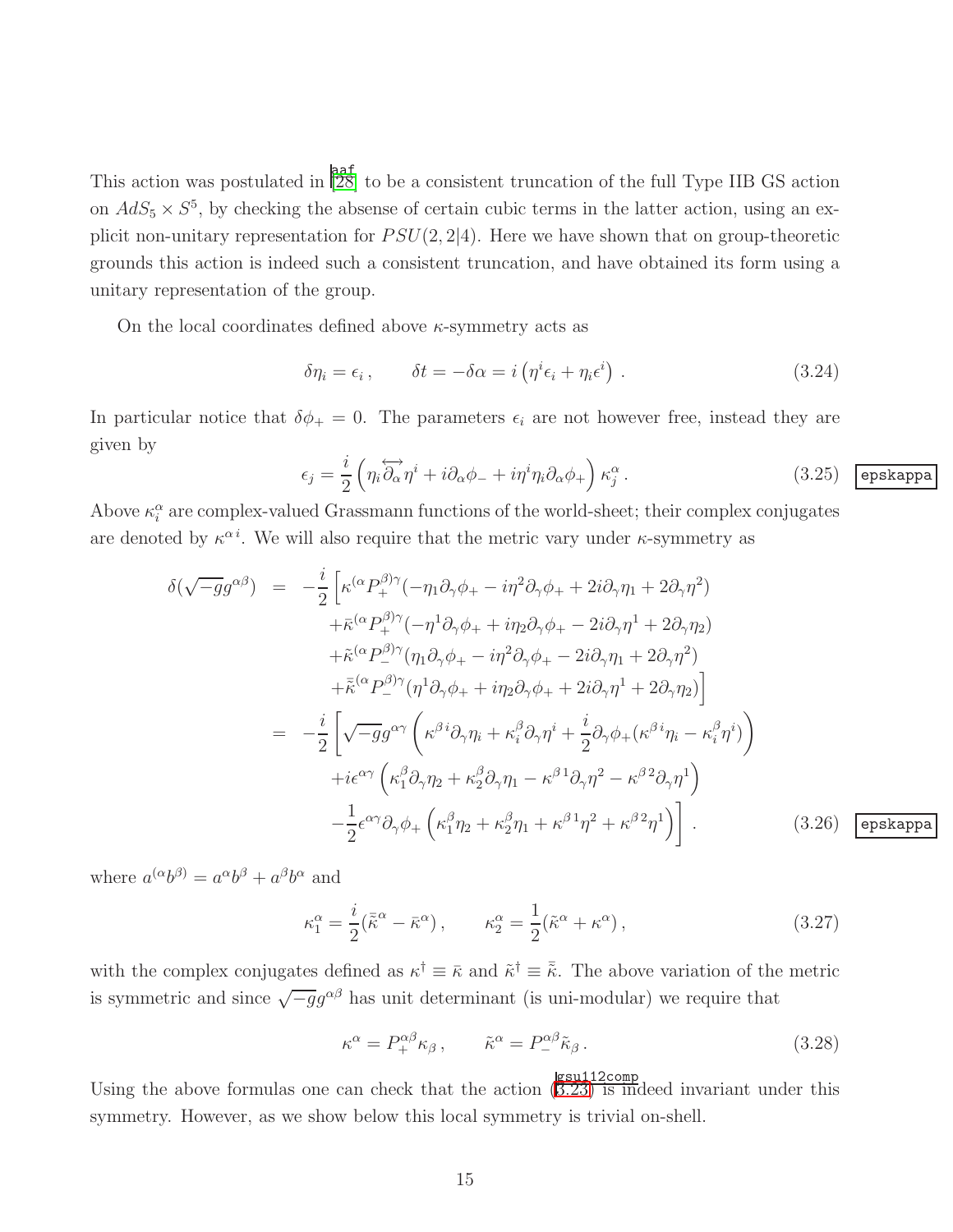#### <span id="page-16-3"></span>3.4 Fake  $\kappa$ -symmetry

partlim

In this sub-section we show that  $\kappa$ -symmetry acts trivially on-shell on the fermionic GS actions studied in this section. To see this most easily we will first consider the particle limit (in other words we remove all  $\sigma$  dependence of fields) for the action  $\mathcal{L}_{GS U(1|1)^2/U(1)^2}$ . This gives

<span id="page-16-2"></span>
$$
\mathcal{L}_{\text{particle}} = -\int d\tau e^{-1} \dot{\phi}_{+} \left( \dot{\phi}_{-} + \dot{\phi}_{+} \eta^{i} \eta_{i} - i \eta_{i} \dot{\eta}^{i} - i \eta^{i} \dot{\eta}_{i} \right) = -\int d\tau e^{-1} \dot{\phi}_{+} a \,, \tag{3.29}
$$

where for convenience we have defined  $8$ 

$$
a = \left(\dot{\phi}_- + \dot{\phi}_+ \eta^i \eta_i - i \eta_i \dot{\eta}^i - i \eta^i \dot{\eta}_i\right). \tag{3.30}
$$

Setting  $e =$  constant, we may solve the the  $\phi_+$ ,  $\phi_-$  and  $\eta_i$  equations of motion to get

$$
\phi_+ = 2\kappa\tau \,, \qquad \phi_- = \lambda\tau \,, \qquad \eta_i = e^{-i\kappa\tau} \eta_{0i} \,, \tag{3.31}
$$

where  $\kappa$ ,  $\lambda$  (respectively,  $\eta_{0i}$ ) are complex constant Grassmann-even (odd) numbers.<sup>[9](#page-16-1)</sup> Finally, we turn to the equation for the einbein e which reduces to

$$
\kappa \lambda = 0. \tag{3.32}
$$

or in other words forces us to set either  $\kappa$  or  $\lambda$  to zero. As a result the theory consists of two sectors, one with  $\kappa = 0$  and the other with  $\lambda = 0$ . The former sector is trivial and uninteresting as all fields apart from  $\phi$  are constant and the energy is zero. The physically more relevant sector has  $\lambda = 0$  and  $\kappa \neq 0$ .

Let us now turn to the  $\kappa$  invariance of the action ([3.29\)](#page-16-2). It is easy to see that this action is invariant under

$$
\delta\phi_{+} = 0, \qquad \delta\eta_{i} = a\kappa_{i}, \qquad \delta\phi_{-} = ia(\eta^{i}\kappa_{i} + \eta_{i}\kappa^{i}),
$$

$$
\delta(e^{-1}) = 2i(\dot{\eta}^{i}\kappa_{i} + \dot{\eta}_{i}\kappa^{i}) + \dot{\phi}_{+}(\eta^{i}\kappa_{i} + \eta_{i}\kappa^{i}), \qquad (3.33)
$$

where  $\kappa_i$  are arbitrary Grassmann-odd functions of  $\tau$ . Since we are free to pick the parameters  $\kappa_i$  one might think that we could simply gauge away the femrionic degrees of freedom using this symmetry; had the  $\kappa$  variations been of the form

$$
\delta \eta_i = \kappa_i \,,
$$

<sup>&</sup>lt;sup>8</sup>As an aside note that the fermion index i can now run over any number and is not restricted to  $i = 1, 2$  as is the case for the super-string. This is quite typical of  $\kappa$ -invariant particle actions.

<span id="page-16-1"></span><span id="page-16-0"></span><sup>&</sup>lt;sup>9</sup>In the above solution we have, without loss of generality, set the constant parts of  $\phi_+$  and  $\phi_-$  to zero.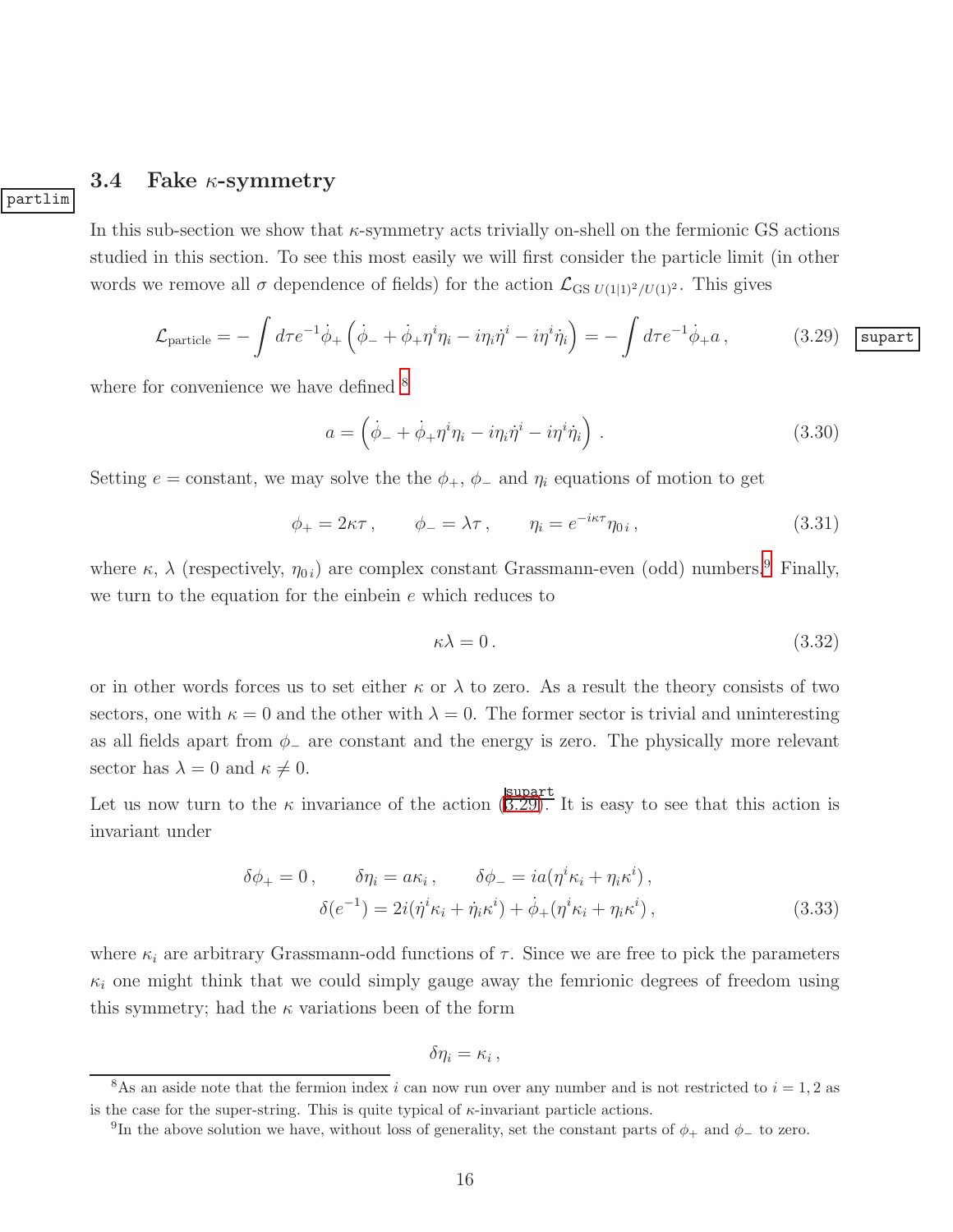we would have been able to gauge away the fermions. In fact this is not the case: the  $\kappa$  variation of the fermions instead reads

$$
\delta \eta_i = a \kappa_i \,, \tag{3.34}
$$

From the equation for the einbein e we see that in fact  $a = 0$  (in the physically important sector for which  $\kappa \neq 0$  as discussed above) and so on-shell the above  $\kappa$  symmetry acts trivially on all fields except the einbein itself. But any  $\kappa$  variation of the einbein e can be compensated for by a diffeomorphism. We conclude that while the actions  $(\overline{3.29)}$  $(\overline{3.29)}$  $(\overline{3.29)}$  and  $(\overline{3.18})$  formally have a  $\kappa$ -symmetry, this has a trivial action on-shell and so cannot be used to eliminate any fermions.

The argument in the above paragraph relies on the fact that on fermions  $\kappa$ -symmetry was acting as  $\delta \eta_i = a \kappa_i$  and on-shell  $a = 0$ . Returning to the fermionic GS superstring actions discussed in this section we see from equation  $(\overline{3.13})$  that here too  $\kappa$ -symmetry acts as  $\delta \eta_i = a_{\text{string}} \kappa_i$ , where now

$$
a_{\text{string}} = (X^{\dagger} \partial_{\alpha} X + Y^{\dagger} \partial_{\alpha} Y + \tilde{X}^{\dagger} \partial_{\alpha} \tilde{X} + \tilde{Y}^{\dagger} \partial_{\alpha} \tilde{Y}). \tag{3.35}
$$

It is easy to check that because of the Virasoro constrains  $a_{\text{string}}$  is also zero on-shell. We conclude that the  $\kappa$ -symmetry of the action  $(3.23)$  $(3.23)$  is trivial on-shell and so cannot be used to eliminate any fermions.

### <span id="page-17-0"></span>4 Large charge limits of fermionic GS actions

sec4

Given a  $\mathbb{Z}_4$  automorphism on some coset  $G/H$  we may construct a Green-Schwarz Lagrangian for it  $(\frac{24gs}{3.2})$ . On general grounds the large charge limit of this Lagrangian should be a generalised Landau Lifshitz sigma model. Further, since we expect the global charges of the two actions to map onto one another, this LL sigma model should be constructed on a coset  $G/H$ . In this section we will attempt to identify  $H$ .

One step in this direction is to count the number of degrees of freedom that the GS action has and compare it with that of the LL model. For example in the case of the Type IIB superstirng on  $AdS_5 \times S^5$  there are 10 real bosonic degrees of freedom, and there are  $32/2 = 16$ fermionic degrees of freedom (where the factor of  $1/2$  comes from  $\kappa$  symmetry). In the large charge limit two of the bosonic degrees of freedom are eliminated; the remaining eight are 'doubled' since the LL Lagrangian should be thought of as a Lagrangian on phase space. The 16 fermions are described by coupled first order equations. When taking the LCL we integrate out half of the fermions, in order to arrive at second order equations  $\begin{bmatrix} \mathsf{st2} \\ \mathsf{19} \end{bmatrix}$ , leaving us with 8 real fermionic degrees freedom; as in the case of the bosons this should also be 'doubled', leaving us with 16 fermionic degrees of freedom. At this point we may simply guess what  $H$  is in the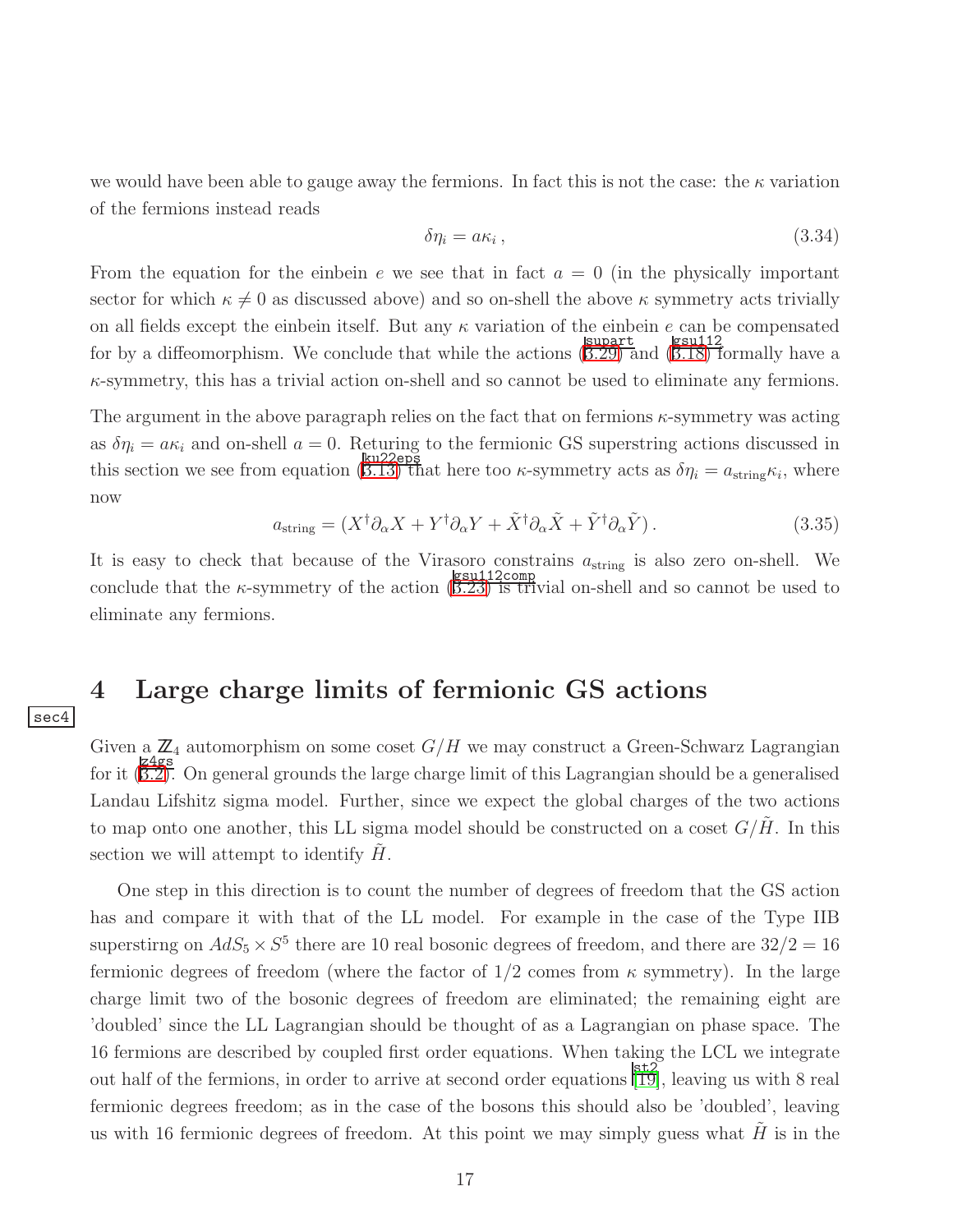case of  $G = PSU(2, 2|4)$ , since the only coset of the form  $G/\tilde{H}$  with 16 bosonic and fermionic degrees of freedom each is

$$
\tilde{H} = PS(U(1, 1|2) \times U(2|2)), \qquad (4.1)
$$

though of course in this case  $H$  is well known from gauge theory.

Let us persue this counting argument further and consider the GS action on

$$
\frac{U(1|1)^2}{U(1)^2}.
$$
\n(4.2)

This is a sub-sector of the classical GS string action on  $AdS_5 \times S^5$ . It has 2 real bosonic degrees of freedom and 4 real fermionic degrees of freedom. As was shown in section [3.4,](#page-16-3) κsymmetry in this case is trivial on-shell, and so, following the counting argument in the previous paragraph, [10](#page-18-0) we expect the LL sigma model corresponding to the LCL of this GS action to have 4 real fermionic degrees of freedom and no bosonic degrees of freedom. The only such coset is

$$
\frac{U(1|1)^2}{U(1)^4},\tag{4.3}
$$

in other words  $\tilde{H} = U(1)^4$ .

Similarily, we may consider the bigger sub-sector of the full classical superstring on  $AdS_5 \times S^5$ 

$$
\frac{U(2|2)}{SU(2)^2},\tag{4.4}
$$

for which  $\kappa$ -symmetry is also trivial on-shell. This sub-sector has 2 bosonic and 8 fermionic d.o.f. As a result we expect the LL sigma-model to have no bosonic d.o.f. and 8 fermionic d.o.f. Again this is enough for us to identify

$$
\frac{U(2|2)}{U(2)^2},\tag{4.5}
$$

as the coset on which the LL sigma model is constructed. Finally, the largest classical subsector of the GS string action on  $AdS_5 \times S^5$  for which  $\kappa$ -symmetry is trivial is the GS action on

$$
\frac{PS(U(1,1|2) \times U(2|2))}{SU(1,1) \times SU(2)^3}.
$$
\n(4.6)

<span id="page-18-0"></span> $10$ For the bosons we subtract two real degrees of freedom in the LCL and double the remaining ones. In the present case this gives  $2\times(2-2)=0$  d.o.f. For the fermions, the number of d.o.f. in the LL sigma model should be the same as that of the GS string once  $\kappa$ -symmetry is fixed. This is because, once  $\kappa$ -symmetry is fixed, we halve the number of d.o.f. since the GS action gives first order differential equations, and the LL action gives second order differential equations; we then double it because the LL action is an action on phase space. In the present case, since  $\kappa$ -symmetry is trivial on-shell we end up with  $2 \times 4/2 = 4$  fermionic d.o.f.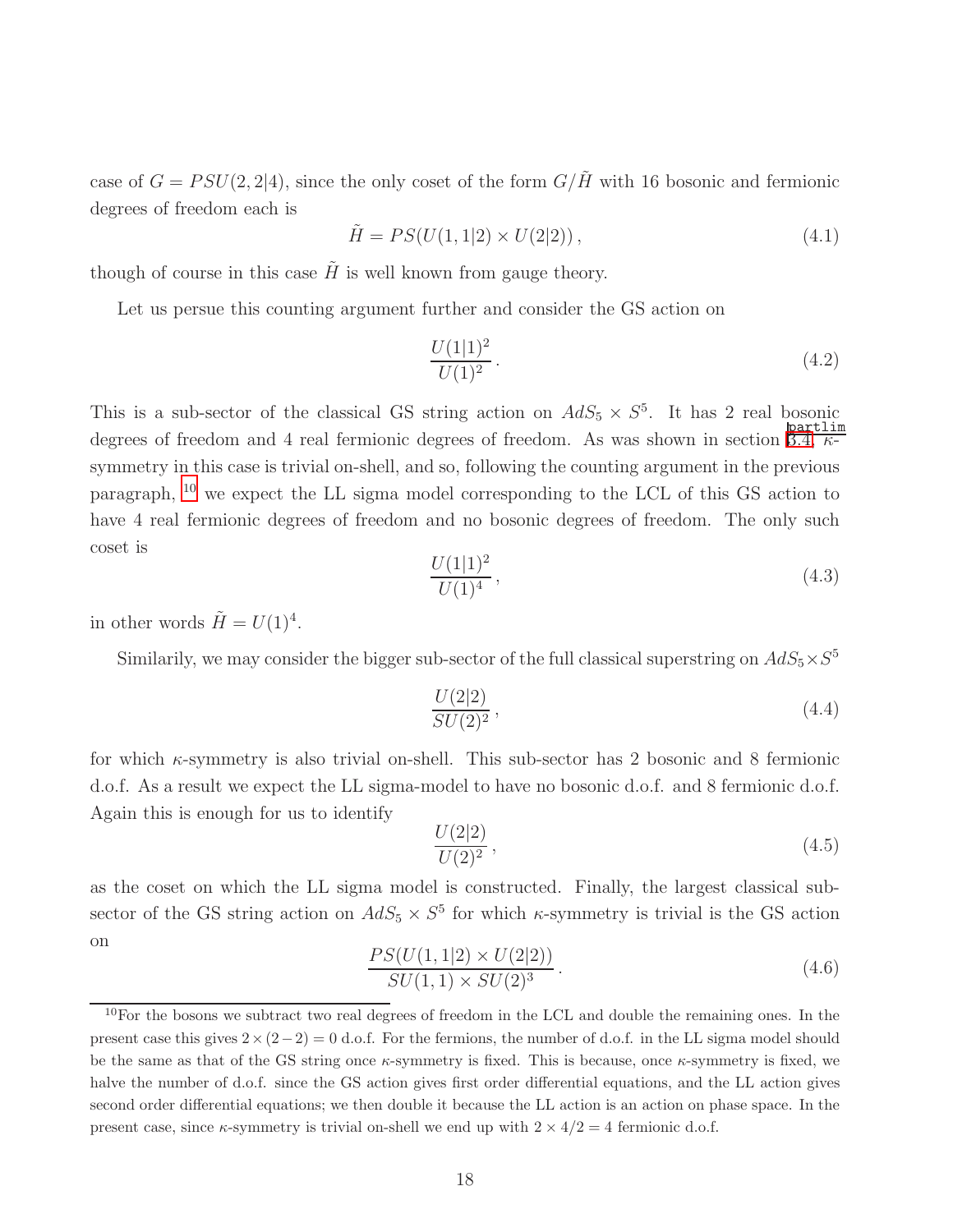By our counting argument the corresponding LCL coset should have 16 fermionic and no bosonic d.o.f. As a result, the LL sigma model which corresponds to the LCL limit of the GS action on  $(U(1, 1|2) \times U(2|2))/SU(1, 1) \times SU(2)^3$  is constructed over the coset

$$
\frac{PS(U(1,1|2) \times U(2|2))}{U(1,1) \times U(2)^3}.
$$
\n(4.7)

While this counting argument shows how to identify  $H$ , it is not very clear how the LCL should be taken in practice and in particular how starting from a GS action one arrives at a LL action. The rest of this section will address these issues in the three cases of  $G = U(1|1)^2$ ,  $U(2|2)$ and  $U(1, 1|2) \times U(2|2)$ . We will restrict our discussion to the leading order term in the LCL and leave the matching of sub-leading terms to a future publication.

## **4.1** Matching the  $U(1|1)^2$  sub-sectors

In this subsection we will argue that the large charge limit of the Lagrangian given in equations  $(\overline{B.18})$  and  $(\overline{B.23})$  which describes the Green-Schwarz string on the coset

$$
\frac{U(1|1)^2}{U(1)^2},\tag{4.8}
$$

is given by the Landau-Lifshitz Lagrangian on the coset  $11$ 

$$
\frac{U(1|1)^2}{U(1)^4}.
$$
\n(4.9)

We will first arrive at this result in a very pedestrian way. Since general solutions to both the LL and GS cosets can be given explicitly in full generality we will write them down using unconstrained coordinates. On the GS side,

$$
\phi_+ = \kappa \tau \,,\tag{4.10}
$$

the general solution takes the form

$$
\eta_1 = \sum_{n=-\infty}^{\infty} e^{in\sigma} \left( e^{i\omega_n \tau} \psi_n^+ + e^{-i\omega_n \tau} \psi_n^- \right), \qquad (4.11)
$$

where  $\psi_n^{\pm}$  are constant Grassmann-odd numbers, and

$$
\omega_n = \sqrt{n^2 + \kappa^2/4} \,. \tag{4.12}
$$

<span id="page-19-0"></span><sup>&</sup>lt;sup>11</sup>This is somewhat different to the comparison between gauge and string theory done in  $\frac{|\text{aaf}|}{|28|}$  where it was argued that on the gauge theory side the coset should be  $U(1|1)/U(1)^2$ .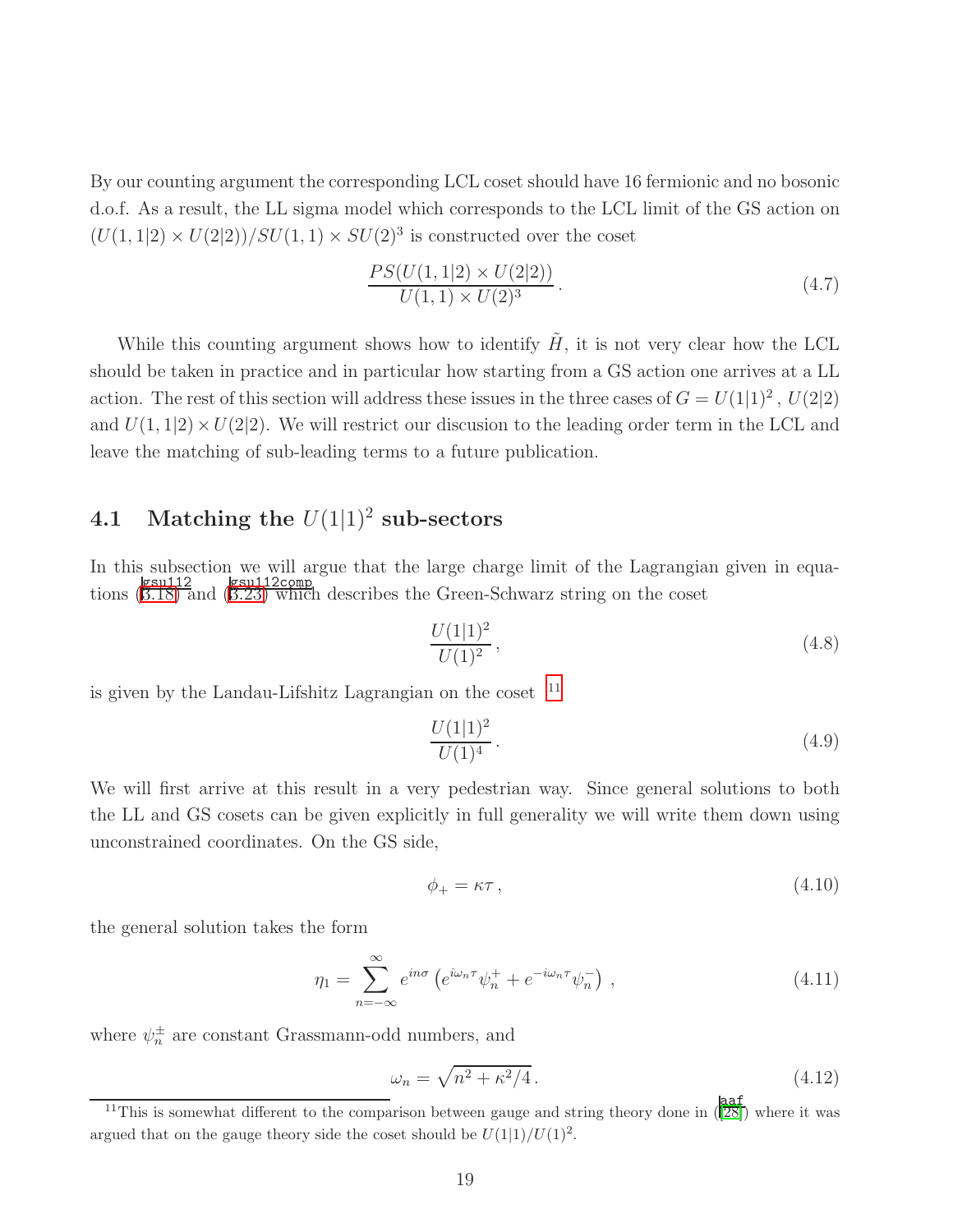$\eta_2$  is completely determined via the equation of motion

$$
\partial_{\sigma} \eta_2 = i \partial_{\tau} \eta^1 - \frac{\kappa}{2} \eta^1. \tag{4.13}
$$

In the LCL we take  $\kappa \to \infty$  in which case we have

$$
\eta_1 \sim \sum_{n=-\infty}^{\infty} e^{in\sigma} \left( e^{i(\kappa/2 + n^2/\kappa)\tau} \psi_n^+ + e^{-i(\kappa/2 + n^2/\kappa)\tau} \psi_n^- \right)
$$
  
\n
$$
= e^{i\kappa\tau/2} \left[ \psi_0^+ + \sum_{n=1}^{\infty} e^{in^2\tau/\kappa} \left( \psi_n^+ e^{in\sigma} + \psi_{-n}^+ e^{-in\sigma} \right) \right]
$$
  
\n
$$
+ e^{-i\kappa\tau/2} \left[ \psi_0^- + \sum_{n=1}^{\infty} e^{-in^2\tau/\kappa} \left( \psi_n^- e^{in\sigma} + \psi_{-n}^- e^{-in\sigma} \right) \right]
$$
  
\n
$$
\equiv e^{i\kappa\tau/2} \psi_1 \mathop{\rm LL} + e^{-i\kappa\tau/2} \bar{\psi}_2 \mathop{\rm LL} , \tag{4.14}
$$

where  $\psi_1$ <sub>LL</sub> and  $\psi_2$ <sub>LL</sub> are the 2 complex fermionic d.o.f. for the LL sigma model on (see equation  $(\overline{2.15})$ 

$$
\frac{U(1|1)^2}{U(1)^4}.
$$
\n(4.15)

In particular, after rescaling  $\tau \to \kappa \tau$ , they satisfy the equations of motion

$$
0 = \left(\partial_{\sigma}^{2} - i\partial_{\tau}\right)\psi_{1,2 \,\mathrm{LL}}\,. \tag{4.16}
$$

In this way we match, to leading order in the LCL, the classical string Lagrangian with the corresponding coherent state continuum limit of the gauge theory dilatation operator in the  $U(1|1)^2$  sub-sector.

Notice that physical string solutions have to satisfy the level-matching condition

<span id="page-20-0"></span>
$$
\int_0^{2\pi} \partial_1 \phi_- = 2\pi m \,, \qquad \text{for } m \in \mathbb{Z} \,. \tag{4.17}
$$
 *Levmatch*

The winding parameter m does not, however, enter the LCL Lagrangian Rather, it gives a constraint on its solutions. This matches the spin-chain side where  $m$  enters as a constraint on the Bethe roots, but does not enter the algebraic Bethe equations or the LL sigma-model action. This feature is very similar to the  $SL(2)$  sector discussed in [\[29\]](#page-42-6).

### 4.2 Large Charge Limit of fermionic GS actions

In this section we re-phrase the above discussion in terms of the embedding coordinates X, Y..., and the currents  $j_{\mu}^{(k)}$ . This allows for a straightforward generalisation from the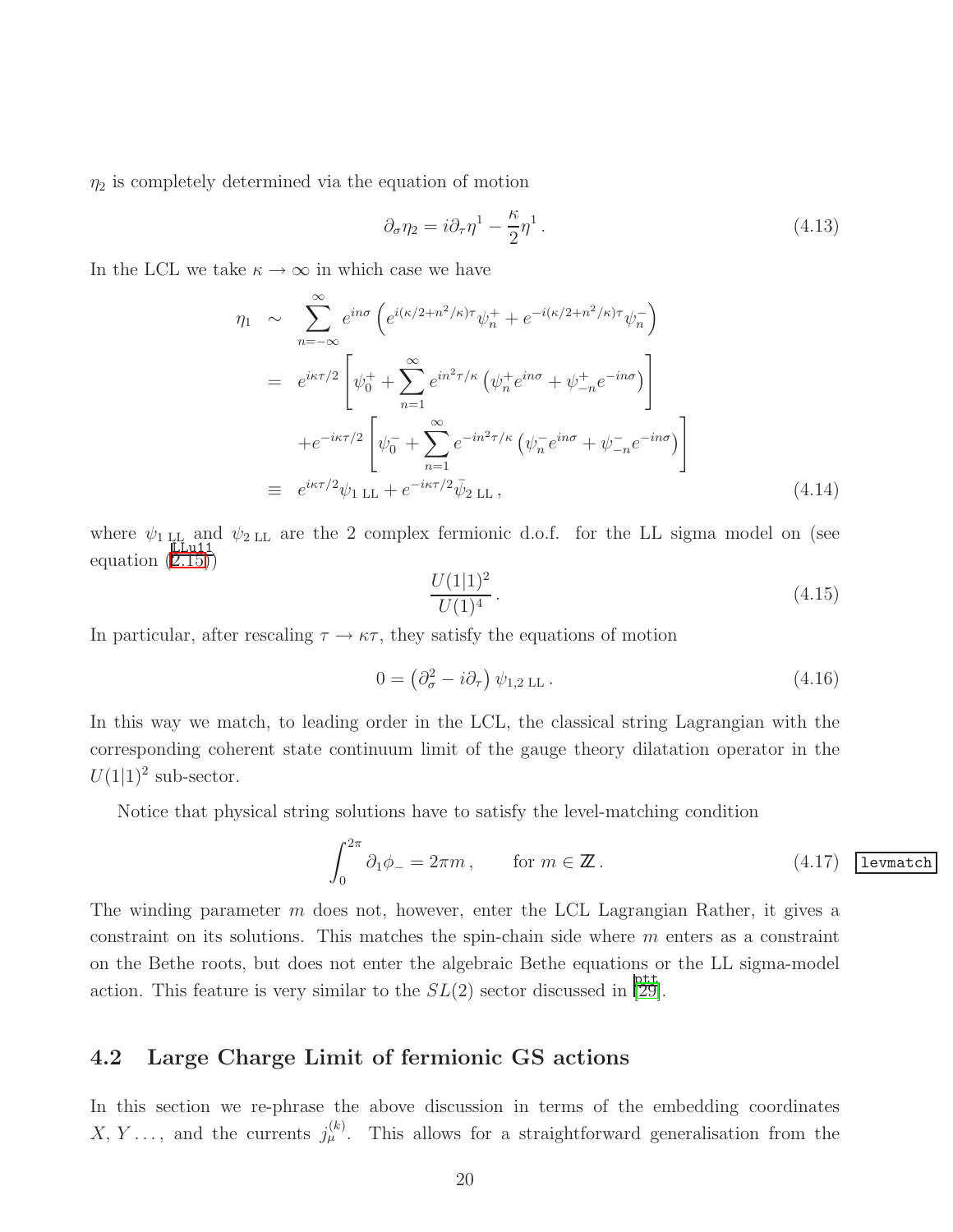$U(1|1)^2$  sub-sector to the  $U(2|2)$  and  $U(1, 1|2) \times U(2|2)$  sub-sectors. We present the explicit discussion only for the case of  $U(2|2)$ , but the other case follows almost trivially.

The first thing to note is that the equation of motion for one of the two bosonic fields,  $\phi_+$ , is particularily simple in the GS models presently considered. This can be obtained as the super-trace of equation  $\sqrt{\frac{\text{eom1}}{3.3}}$ . As a result we may set

<span id="page-21-2"></span>
$$
X^{\dagger} \partial_{\mu} X + Y^{\dagger} \partial_{\mu} Y - \tilde{X}^{\dagger} \partial_{\mu} \tilde{X} - \tilde{Y}^{\dagger} \partial_{\mu} \tilde{Y} = i\kappa \delta_{\mu,,0}.
$$
 (4.18) phi

Using this, in conformal gauge the equation of motion for the off-diagonal component of the worldsheet metric implies that

<span id="page-21-3"></span>
$$
X^{\dagger} \partial_{\sigma} X + Y^{\dagger} \partial_{\sigma} Y + \tilde{X}^{\dagger} \partial_{\sigma} \tilde{X} + \tilde{Y}^{\dagger} \partial_{\sigma} \tilde{Y} = 0, \qquad (4.19)
$$
 **offdiagVir**

while the fermionic equations of motion  $\left(\frac{\text{eom2}}{3.4}\right)$ ,  $\left(\frac{\text{eom3}}{3.5}\right)$  reduce to <sup>[12](#page-21-0)</sup>

$$
0 = \kappa(j_{\tau}^{(3)} - j_{\sigma}^{(3)}) + \dots, \qquad 0 = \kappa(j_{\tau}^{(1)} + j_{\sigma}^{(1)}) + \dots \tag{4.20} \text{fermrel}
$$

As a result of these relations the WZ term does not contribute to the bosonic equation of motion  $(3.3)$  $(3.3)$ . <sup>[13](#page-21-1)</sup> This fact allows us to check explicitly that the bosonic equations of motion, together with the ansatz  $(\overline{4.18})$ , are consistent with the equations of motion for the metric  $g_{\mu\nu}$ in conformal gauge. In fact these Virasoro constraints then imply that

$$
D_{\mu}t = \delta_{\mu,0}\frac{\kappa}{2}, \qquad \tilde{D}_{\mu}\alpha = -\delta_{\mu,0}\frac{\kappa}{2}.
$$
 (4.21)

As in the discussion around equation  $(\frac{\text{leumatch}}{(4.17) \text{ above}})$  $(\frac{\text{leumatch}}{(4.17) \text{ above}})$  $(\frac{\text{leumatch}}{(4.17) \text{ above}})$ , the level matching condition that follows from the Virasoro constraints does not enter the LCL action.

Using equations ( $\frac{\text{phipans\texttt{defined}}}{(4.18)}$  $\frac{\text{phipans\texttt{defined}}}{(4.18)}$  $\frac{\text{phipans\texttt{defined}}}{(4.18)}$ ,  $\frac{\text{phipans\texttt{defined}}}{(4.19)}$  $\frac{\text{phipans\texttt{defined}}}{(4.19)}$  $\frac{\text{phipans\texttt{defined}}}{(4.19)}$  and  $\frac{\text{deformel}}{4.20}$  together with a rescaling  $\tau \to \kappa \tau$  we may re-write

<span id="page-21-0"></span><sup>12</sup>In terms of X, Y,  $\tilde{X}$ ,  $\tilde{Y}$  this implies that we have relations of the form

<span id="page-21-4"></span> $X^{\dagger} \partial_{\tau} \tilde{Y} = i \tilde{X}^{\dagger} \partial_{\sigma} Y \, , \qquad \tilde{X}^{\dagger} \partial_{\tau} Y = -i X^{\dagger} \partial_{\sigma} \tilde{Y} \, , \qquad etc.$ 

<span id="page-21-1"></span><sup>13</sup>This is easy to see since the WZ term's contribution to these equations is proportional to  $\left[j^{(1)}_{\tau}, j^{(1)}_{\sigma}\right]$  –  $\left[j_{\tau}^{(3)}, j_{\sigma}^{(3)}\right]$ . However, since  $j_{\tau}^{(1)} = -j_{\sigma}^{(1)}$  and  $j_{\tau}^{(3)} = j_{\sigma}^{(3)}$  each of these commutators vanishes seperately.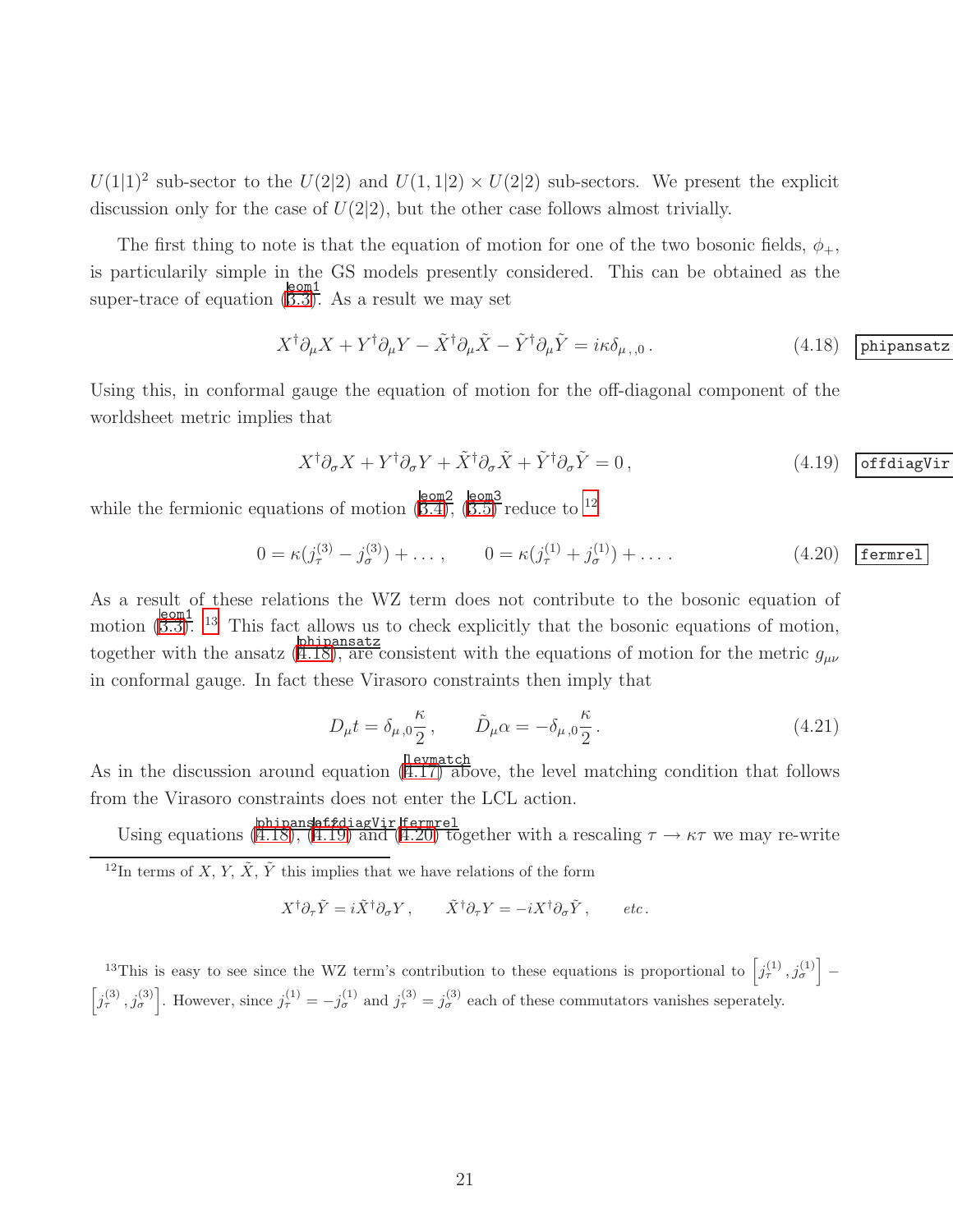the GS Lagrangian in conformal gauge as follows

$$
\mathcal{L}_{\text{GS }U(2|2)/SU(2)^2} = \eta^{\mu\nu} \text{Str}(j_{\mu}^{(2)} j_{\nu}^{(2)}) + \epsilon^{\mu\nu} \text{Str}(j_{\mu}^{(1)} j_{\nu}^{(3)}) \n= \eta^{\mu\nu} \left( X^{\dagger} \partial_{\mu} X + Y^{\dagger} \partial_{\mu} Y - \tilde{X}^{\dagger} \partial_{\mu} \tilde{X} - \tilde{Y}^{\dagger} \partial_{\mu} \tilde{Y} \right) \n\times \left( X^{\dagger} \partial_{\mu} X + Y^{\dagger} \partial_{\mu} Y + \tilde{X}^{\dagger} \partial_{\mu} \tilde{X} + \tilde{Y}^{\dagger} \partial_{\mu} \tilde{Y} \right) \n-2 \text{Str } (j_{\sigma}^{(1)} j_{\sigma}^{(3)}) \n= i \left( X^{\dagger} \partial_{\tau} X + Y^{\dagger} \partial_{\tau} Y + \tilde{X}^{\dagger} \partial_{\tau} \tilde{X} + \tilde{Y}^{\dagger} \partial_{\tau} \tilde{Y} \right) - \text{STr } ((j_{\sigma}^{(1)} + j_{\sigma}^{(3)}) (j_{\sigma}^{(1)} + j_{\sigma}^{(3)})) \n= \mathcal{L}_{\text{LL } U(2|2)/U(2)^2}
$$
\n(4.22)

The right-hand side of the above equation is nothing but the LL sigma model Lagrangian defined on  $G/\tilde{H}$ , where  $\tilde{H}$  is fixed under the  $\mathbb{Z}_2$  automorphism which is the square of the  $\mathbb{Z}_4$ automorphism used in the construction of the GS action. We have thus shown that to leading order in the LCL the fermionic GS actions constructed in section  $\frac{\sec3}{3 \text{ above}}$  $\frac{\sec3}{3 \text{ above}}$  $\frac{\sec3}{3 \text{ above}}$  reduce to LL sigma model actions in the manner anticipated by the general argument presented at the start of the present section. It would be interesting to consider sub-leading corrections to this LCL for example in a manner similar to [\[15\]](#page-41-5).

#### 4.3 A gauge-theory inspired  $\kappa$  gauge

The GS sigma model on  $AdS_5 \times S^5$  has  $\kappa$ -symmetry. This, as well as other symmetries of the string action, such as world-sheet diffeomorphisms, are not manifest in the corresponding spinchain simply because this latter system keeps track only of the physical degrees of freedom. One of the challenges of defining a LCL is to identify suitable gauges for these stringy symmetries in which the physical degrees of freedom are written in the most natural coordinates for the spin-chain: while all gauges should be in principle equivalent it may be much more difficult to define a LCL between the two theories if we pick an unnatural gauge. In the previous sub-section we have defined an LCL which matches all 16 fermionic degrees of freedom from the GS action to the corresponding LL model in a very natural way. This strongly suggests what  $\kappa$ -gauge should be used in the full  $AdS_5 \times S^5$  string action when comparing to gauge theory. Specifically it should be the gauge which keeps non-zero the 16 fermions of the coset  $PS(U(1, 1|2) \times U(2|2))/(SU(1, 1) \times SU(2)^3)$ . In fact this is the gauge used recently in [\[30\]](#page-42-7) and the above argument can be interpreted as one motivation for their  $\kappa$ -gauge choice.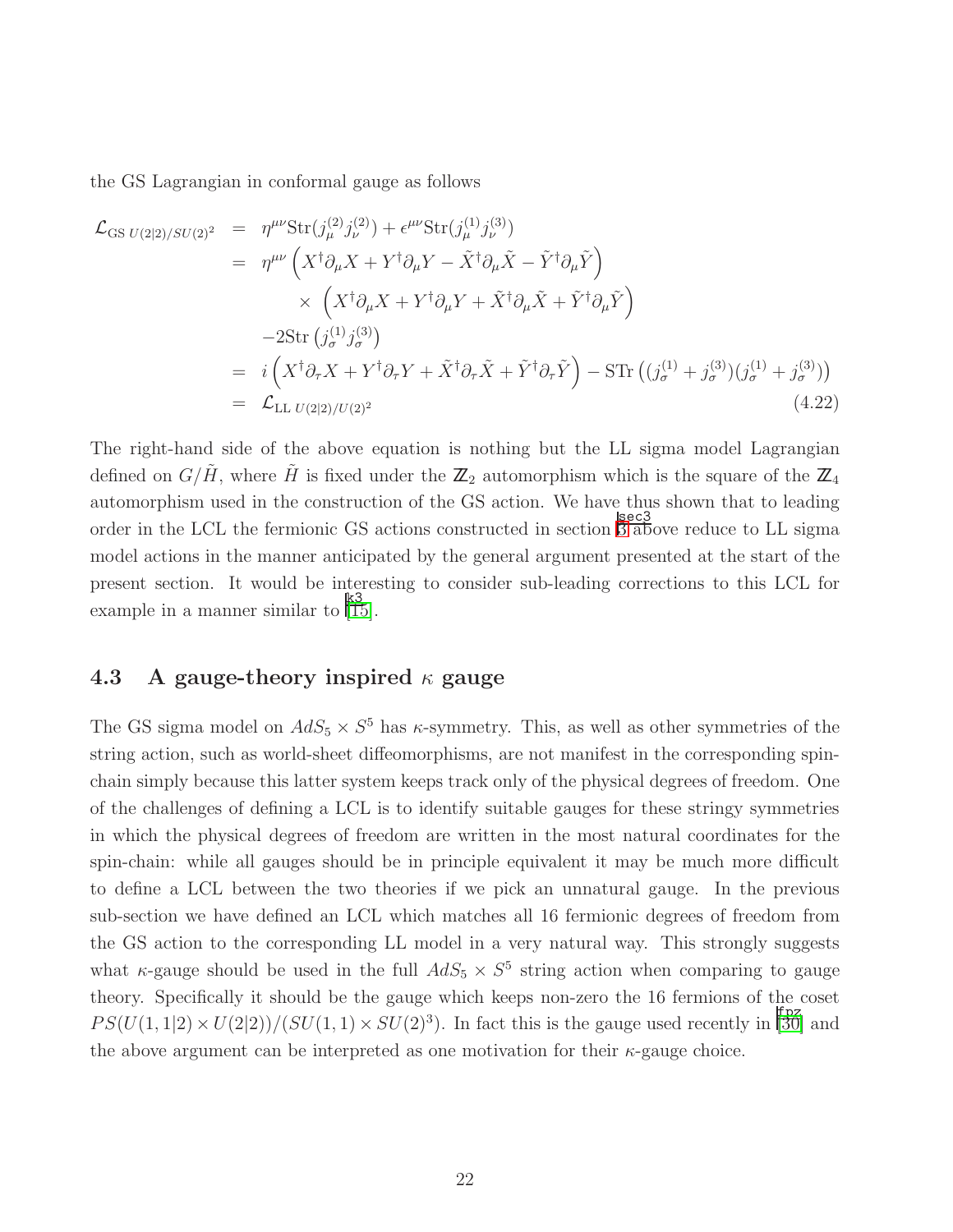### Acknowledgements

I am grateful to Arkady Tseytlin for many stimulating discussions throughout this project and to Chris Hull for a number of detailed conversations on  $\kappa$ -symmetry. I would also like to thanks Charles Young for discussions and Gleb Arutyunov for providing a copy of his notes [\[27\]](#page-42-5). This research is funded by EPSRC and MCOIF.

### <span id="page-23-0"></span>A Some examples of Landau-Lifshitz sigma models

In this appendix we collect some expressions for a number of relevant Landau-Lifshitz sigma models.

### **A.1** The  $SU(2|3)/S(U(2|2) \times U(1))$  model

The  $SU(2|3)$  sub-sector sigma model Lagrangian is  $\frac{[3L]}{[18]}$  $\frac{[3L]}{[18]}$  $\frac{[3L]}{[18]}$ 

$$
\mathcal{L}_{\text{LL SU(2|3)}} = -iU^i \partial_\tau U_i - i\psi^\alpha \partial_\tau \psi_a - \frac{1}{2} |D_\sigma U_i|^2 - \frac{1}{2} \bar{D}_\sigma \psi^a D_\sigma \psi_a + \Lambda (U_i U^i + \psi_a \psi^a - 1) \,, \quad \text{(A.1)} \quad \text{gtsu23}
$$

where

$$
D_{\mu} \equiv \partial_{\mu} - iC_{\mu} , \qquad \bar{D}_{\mu} \equiv \partial_{\mu} + iC_{\mu} , \qquad C_{\mu} = -iU^{i}\partial_{\mu}U_{i} - i\psi^{a}\partial_{\mu}\psi_{a} , \qquad (A.2)
$$

and  $\psi^a = \psi_a^*$  and  $a = 1, 2$ .

### A.2 The  $SU(4)/S(U(2) \times U(2))$  model

so6

appe

The  $SO(6) \sim SU(4)$  sub-sector sigma model Lagrangian is [\[18\]](#page-41-4)

$$
\mathcal{L}_{\text{LL SU(4)}} = \mathcal{L}_{\text{SU(4) WZ}} - \frac{1}{8} \text{Tr}(\partial_1 m)^2 - \frac{1}{32} \text{Tr}(m \partial_1 m)^2 + \Lambda (m - m^3)
$$
  
=  $-i V^i \partial_\tau V_i - \frac{1}{2} |D_\sigma V_i|^2 + \Lambda_1 (V^i V_i - 1) + \Lambda_2 (V_i V_i - 1) + \Lambda_2^* (V^i V^i - 1),$  (A.3) gtso6

where  $m_{ij}$  is a  $6 \times 6$  matrix, related to  $V_i$  by

$$
m_{ij} = V_i V^j - V_j V^i, \qquad (A.4)
$$

and

$$
D_{\mu} \equiv \partial_{\mu} - iC_{\mu} , \qquad C_{\mu} = -iV^{i}\partial_{\mu}V_{i} . \tag{A.5}
$$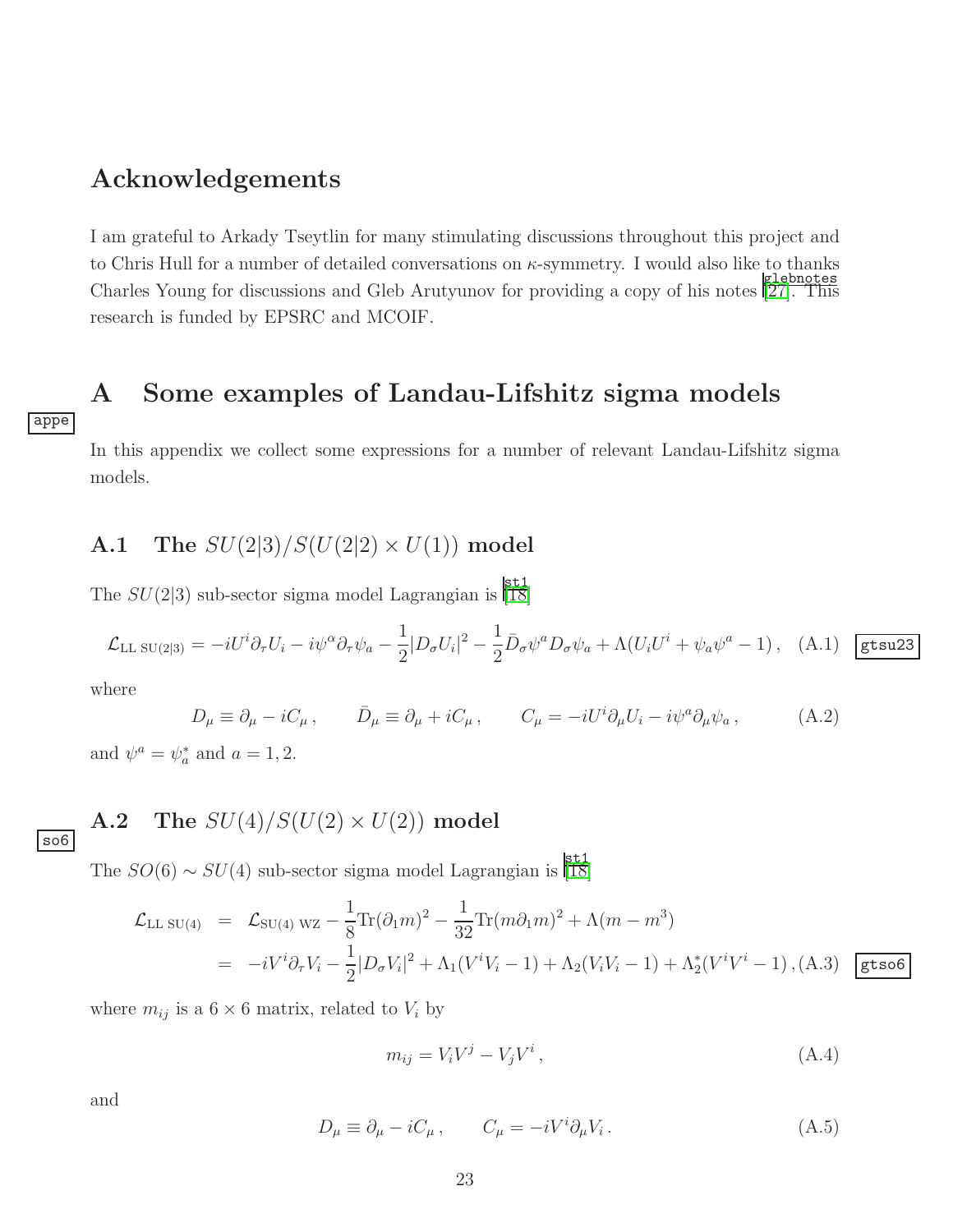Let us define

$$
M^{A}{}_{B} = \frac{1}{2} m_{ij} \rho^{ij}{}^{A}{}_{B} , \qquad m_{ij} = \frac{1}{4} \text{tr}(M \rho^{ij}) , \qquad (A.6)
$$

where  $\rho$  are the usual  $SU(4)$   $\rho$ -matrices. Notice that

$$
\text{Tr} M = 0 \,, \qquad M^{\dagger} = M \,, \qquad M^2 = M \,. \tag{A.7}
$$

and so we can write it as

$$
M = 2XX^{\dagger} - 1 = -2YY^{\dagger} + 1, \tag{A.8}
$$

where now  $X$  and  $Y$  are  $4 \times 2$  matrices which satisfy

$$
X^{\dagger}X = \mathbf{1}_2, \qquad Y^{\dagger}Y = \mathbf{1}_2, \qquad X^{\dagger}Y = 0, \qquad Y^{\dagger}X = 0, \tag{A.9}
$$

$$
XX^{\dagger} + YY^{\dagger} = \mathbf{1}_4. \tag{A.10}
$$

Further we can write the  $4\times 2$  matrix  $X$  as two four-component vectors  $u_A$  and  $v_A$ 

$$
X = (u_A, v_A), \tag{A.11}
$$

in terms of which  $M_{B}^{A}$  can be written as

$$
M_{\ B}^{A} = 2u_{\ B} + 2v_{\ B} - \delta_{B}^{A} \,, \tag{A.12}
$$

with

<span id="page-24-1"></span>
$$
u^A u_A = 1
$$
,  $v^A v_A = 1$ ,  $u^A v_A = 0$ . (A.13) uvconds

We can relate  $u_A$  and  $v_A$  to  $V_i$  by

$$
V_i = \frac{1}{\sqrt{2}} u^A \rho^i_{AB} v^B, \qquad V^i = \frac{1}{\sqrt{2}} v_A \rho^{iAB} u_B.
$$
 (A.14) **matgencoor**

It is an easy check to see that these are consistent with

$$
V_i V^i = 1, \t V_i V_i = 0, \t M^A{}_B = V_i V^j \rho^{ij}{}_B. \t (A.15)
$$

In terms of these, the Lagrangian is

<span id="page-24-0"></span>
$$
\mathcal{L}_{\text{LL SU(4)}} = -iu^A \partial_0 u_A - iv^A \partial_0 v_A - \frac{1}{2} \Big( \partial_1 u^A \partial_1 u_A + \partial_1 v^A \partial_1 v_A
$$
  

$$
+ u^A \partial_1 u_A u^B \partial_1 u_B + v^A \partial_1 v_A v^B \partial_1 v_B + 2u^A \partial_1 v_A v^B \partial_1 u_B \Big)
$$
  

$$
= -i \text{Tr}(X^{\dagger} \partial_0 X) - \frac{1}{2} \text{Tr}(\bar{D}_1 X^{\dagger} D_1 X), \qquad (A.16)
$$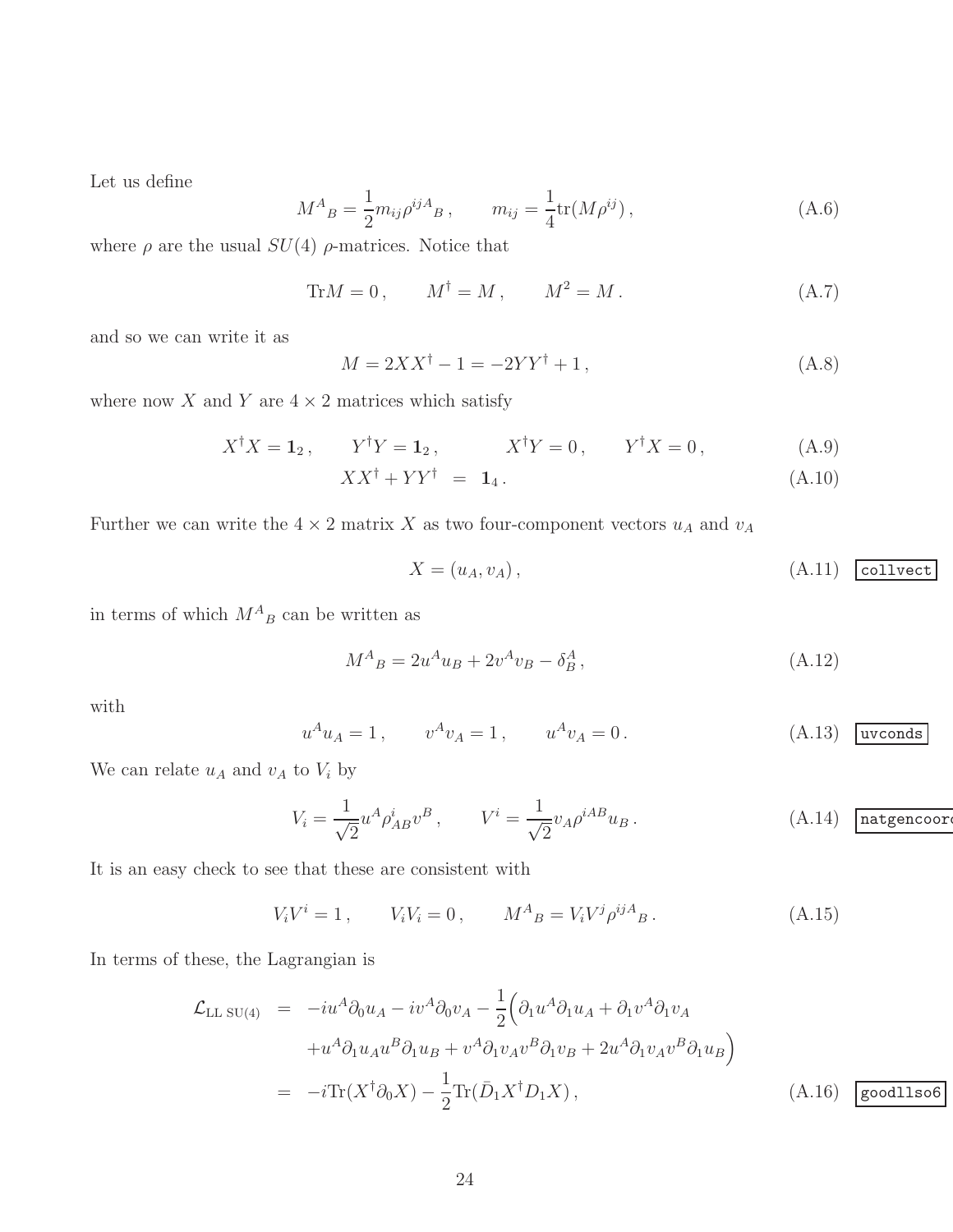As before

so6sub

$$
X = (u_A, v_A), \qquad X^{\dagger} \equiv \left(\begin{array}{c} u^A \\ v^A \end{array}\right), \tag{A.17}
$$

$$
D_{\mu}X = \partial_{\mu}X - XX^{\dagger}\partial_{\mu}X. \tag{A.18}
$$

The action  $\left(\overline{A.16}\right)$  has a local U(2) invariance

$$
X \to XU(\tau, \sigma), \tag{A.19}
$$

for  $U(\tau, \sigma)$  a general  $U(2)$  matrix

$$
U^{\dagger}(\tau,\sigma)U(\tau,\sigma) = U(\tau,\sigma)U^{\dagger}(\tau,\sigma) = 1_2.
$$
 (A.20)

In terms of the  $u_A$  and  $v_A$  the action ([A.16\)](#page-24-0) is invariant with respect to the following local transformations

$$
(u_A, v_A) \rightarrow (\cos \theta(\tau, \sigma) u_A + \sin \theta(\tau, \sigma) v_A, -\sin \theta(\tau, \sigma) u_A + \cos \theta(\tau, \sigma) v_A),
$$
  
\n
$$
(u_A, v_A) \rightarrow (e^{i\phi_1(\tau, \sigma)} u_A, e^{i\phi_1(\tau, \sigma)} v_A),
$$
  
\n
$$
(u_A, v_A) \rightarrow (e^{i\phi_2(\tau, \sigma)} u_A, e^{-i\phi_2(\tau, \sigma)} v_A),
$$
  
\n
$$
(u_A, v_A) \rightarrow (e^{i\phi_3(\tau, \sigma)} v_A, -e^{i\phi_3(\tau, \sigma)} u_A),
$$
\n(A.21)

#### **A.2.1** Subsectors of the  $SU(4)/S(U(2) \times U(2))$  model

When written in terms of the  $V_i$ , the Lagrangian  $\mathcal{L}_{\text{SU}(4)}$  can be reduced to the SU(3) sub-sector by requiring

$$
V^{2a} = -iV^{2a-1} \equiv \frac{1}{\sqrt{2}}U^a, \qquad a = 1, 2, 3,
$$
 (A.22)

which can further be restriced to the SU(2) subsector for  $V^5 = 0 = V^6$ . In terms of the  $u_A$  and  $v_A$  this restriction is easily enforced by setting for example

$$
u_A = (U_1, U_2, U_3, 0), \qquad v_A = (0, 0, 0, 1). \tag{A.23}
$$

Since  $U_a U^a = 1$ , this choice satisfies the constraints ([A.13\)](#page-24-1). Restricting to the SU(2) sector is achieved by setting  $u_3 = U_3 = 0$ . Upon inserting these ansatze, the Lagrangian ([A.16\)](#page-24-0) reduces to the Lagrangian  $(\overline{2.16})$ .

Another interesting sub-sector is obtained by setting

$$
u_A = (U_1, U_2, 0, 0), \qquad v_A = (0, 0, V_3, V_4), \qquad (A.24) \quad \text{suzsub}
$$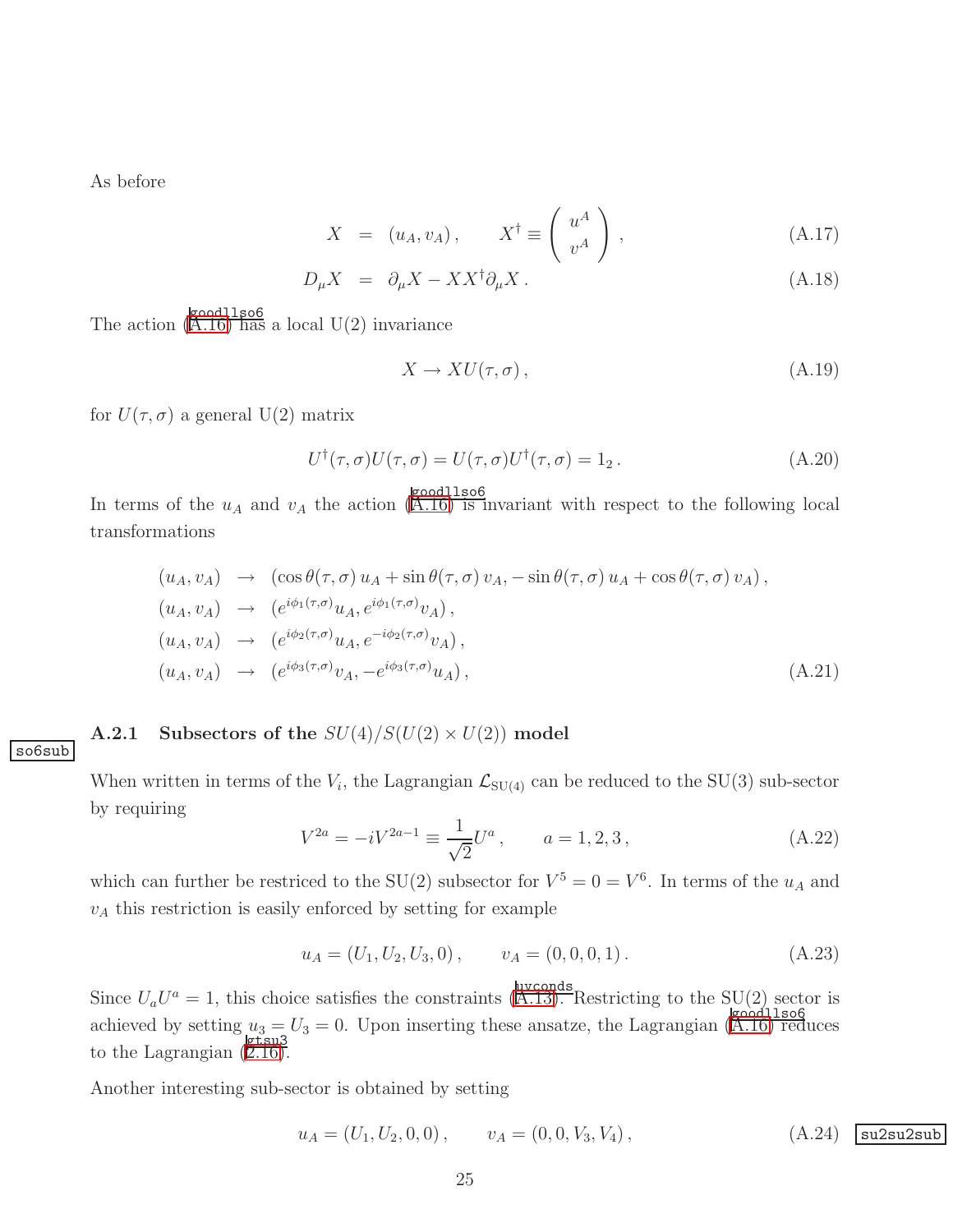together with the conditions

$$
U^{1}U_{1} + U^{2}U_{2} = 1, \qquad V^{1}V_{1} + V^{2}V_{2} = 1.
$$
\n(A.25)

This results in  $SU(2) \times SU(2)$  subsector consisting of two decoupled  $SU(2)$  Landau Lifshitz Lagrangians.

### A.3 The  $SU(2,2)/S(U(2)\times U(2))$  model

For later convenience we present here the  $SO(2, 4)/S(O(2) \times O(4)) \sim SU(2, 2)/S(U(2) \times U(2))$ Landau-Lifshitz Lagrangian

<span id="page-26-0"></span>
$$
\mathcal{L}_{\text{LL SU}(2,2)} = -i\tilde{V}^i \partial_0 \tilde{V}_i - \frac{1}{2} |D_\sigma \tilde{V}_i|^2
$$
\n
$$
= -i\tilde{u}^A \partial_0 \tilde{u}_A - i\tilde{v}^A \partial_0 \tilde{v}_A - \frac{1}{2} \Big( \partial_1 \tilde{u}^A \partial_1 \tilde{u}_A + \partial_1 \tilde{v}^A \partial_1 \tilde{v}_A
$$
\n
$$
- \tilde{u}^A \partial_1 \tilde{u}_A \tilde{u}^B \partial_1 \tilde{u}_B - \tilde{v}^A \partial_1 \tilde{v}_A \tilde{v}^B \partial_1 t v_B - 2\tilde{u}^A \partial_1 \tilde{v}_A \tilde{v}^B \partial_1 \tilde{u}_B \Big)
$$
\n
$$
= i \text{Tr}(\tilde{X}^\dagger \partial_0 \tilde{X}) + \frac{1}{2} \text{Tr}(\bar{D}_1 \tilde{X}^\dagger D_1 \tilde{X}), \tag{A.26}
$$

where

so24

$$
\tilde{V}^i \equiv \tilde{V}_j^* \eta^{ji}, \qquad \text{where} \qquad \eta_{ij} = \text{diag}(-1, -1, 1, 1, 1, 1), \tag{A.27}
$$

and

$$
\tilde{u}^A \equiv \tilde{u}_B^* C^{BA} , \qquad \tilde{v}^A \equiv \tilde{v}_B^* C^{BA} , \qquad \text{where} \qquad C_{AB} = (1, 1, -1, -1) . \tag{A.28}
$$

The  $4 \times 2$  matrix  $\tilde{X}$  has two columns

$$
\tilde{X} = (\tilde{u}_A, \tilde{v}_A), \tag{A.29}
$$

and the covariant derivatives are

$$
D_{\mu}\tilde{V}_i = \partial_{\mu}\tilde{V}_i + \tilde{V}^j \partial_{\mu}\tilde{V}_j \tilde{V}_i, \qquad (A.30)
$$

$$
D_{\mu}\tilde{X} = \partial_{\mu}\tilde{X} - \tilde{X}\tilde{X}^{\dagger}\partial_{\mu}\tilde{X}.
$$
\n(A.31)

We define

$$
\tilde{X}^{\dagger} \equiv -\left(\begin{array}{c} \tilde{u}^A\\ \tilde{v}^A \end{array}\right). \tag{A.32}
$$

This is done for convenience, so that the form of the action in terms of  $X$  is independent of the signature. The fields in the Lagrangian  $(A.26)$  $(A.26)$  now satisfy the constraints

<span id="page-26-1"></span>
$$
\tilde{X}^{\dagger}\tilde{X} = 1_2, \tag{A.33}
$$

$$
\tilde{V}^i \tilde{V}_i = -1, \qquad \tilde{V}_i \tilde{V}_i = 0, \qquad (A.34)
$$

$$
\tilde{u}^A \tilde{u}_A = -1, \qquad \tilde{v}^A \tilde{v}_A = -1, \qquad \tilde{u}^A \tilde{v}_A = 0.
$$
\n(A.35) **uvlor conv**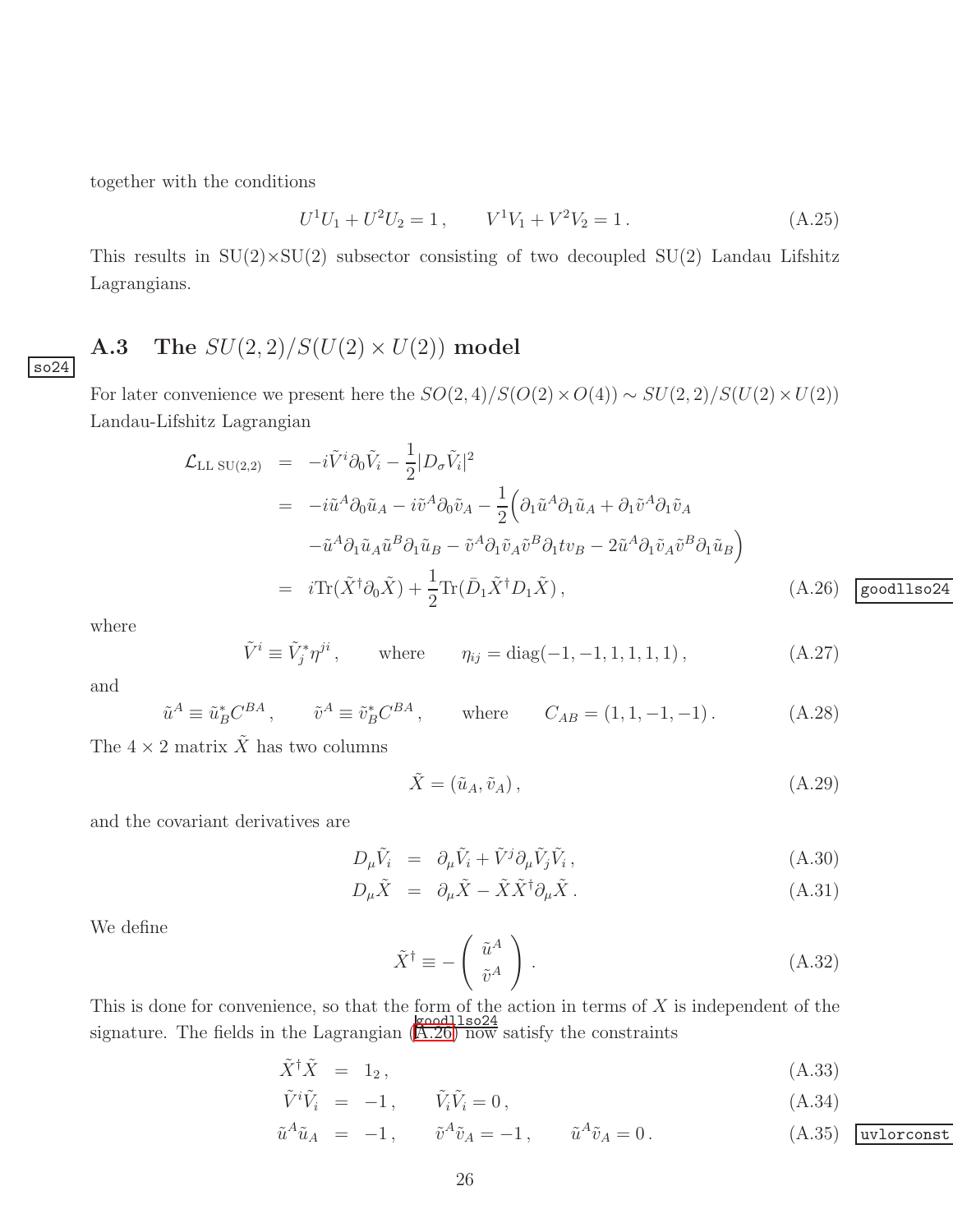The action  $\left(\overline{A.26}\right)$  has a local non-compact U(2) invariance

$$
\tilde{X} \to \tilde{X} U(\tau, \sigma) , \tag{A.36}
$$

for  $U(\tau, \sigma)$  a general U(2) matrix

$$
U^{\dagger}(\tau,\sigma)U(\tau,\sigma) = U(\tau,\sigma)U^{\dagger}(\tau,\sigma) = 1_2.
$$
 (A.37)

In terms of the  $\tilde{u}_A$  and  $\tilde{v}_A$  the action ([A.26\)](#page-26-0) is invariant with respect to the following local transformations

$$
(\tilde{u}_A, \tilde{v}_A) \rightarrow (\cos \theta(\tau, \sigma) \tilde{u}_A + \sin \theta(\tau, \sigma) \tilde{v}_A, -\sin \theta(\tau, \sigma) \tilde{u}_A + \cos \theta(\tau, \sigma) \tilde{v}_A),
$$
  
\n
$$
(\tilde{u}_A, \tilde{v}_A) \rightarrow (e^{i\phi_1(\tau, \sigma)} \tilde{u}_A, e^{i\phi_1(\tau, \sigma)} \tilde{v}_A),
$$
  
\n
$$
(\tilde{u}_A, \tilde{v}_A) \rightarrow (e^{i\phi_2(\tau, \sigma)} \tilde{u}_A, e^{-i\phi_2(\tau, \sigma)} \tilde{v}_A),
$$
  
\n
$$
(\tilde{u}_A, \tilde{v}_A) \rightarrow (e^{i\phi_3(\tau, \sigma)} \tilde{v}_A, -e^{i\phi_3(\tau, \sigma)} \tilde{u}_A),
$$
\n(A.38)

To relate the  $\tilde{V}_i$  coordinates to the  $\tilde{u}_A$ ,  $\tilde{v}_A$  coordinates recall that the SU(4)  $\rho$  matrices could be combined into  $8 \times 8 \gamma$  matrices of  $SO(6)$  as follows

$$
\gamma^i = \left(\begin{array}{cc} 0 & \rho_{AB}^i \\ \rho^{iAB} & 0 \end{array}\right), \qquad i = 1, \dots, 6, \tag{A.39}
$$

with the  $\gamma^i$  satisfying the  $SO(6)$  anti-commutation relations

$$
\{\gamma^i, \gamma^j\} = 2\delta^{ij} \,. \tag{A.40}
$$

The  $SO(2, 4)$   $\gamma$ -matrix algebra is instead

<span id="page-27-0"></span>
$$
\{\tilde{\gamma}^i, \tilde{\gamma}^j\} = -2\eta^{ij} \,. \tag{A.41}
$$

Given a set of  $SO(6)$   $\gamma$  matrices we can define

$$
\tilde{\gamma}^i = \begin{cases} \gamma^i, & i = 1, 2, \\ i\gamma^i, & i = 3, \dots, 6, \end{cases}
$$
\n(A.42)

which satisfy  $\left(\overline{A.41}\right)$ . Similarily we will define

$$
\tilde{\rho}_{AB}^{i} = \begin{cases}\n\rho_{AB}^{i}, & i = 1, 2, \\
i\rho_{AB}^{i}, & i = 3, ..., 6,\n\end{cases}\n\text{ and } \tilde{\rho}^{iAB} = \begin{cases}\n\rho^{iAB}, & i = 1, 2, \\
i\rho^{iAB}, & i = 3, ..., 6,\n\end{cases}
$$
\n(A.43)

which now satisfy

$$
\tilde{\rho}_{AB}^{i}\tilde{\rho}^{jBC} + \tilde{\rho}_{AB}^{i}\tilde{\rho}^{jBC} = -2\delta_A^C \eta^{ij},\tag{A.44}
$$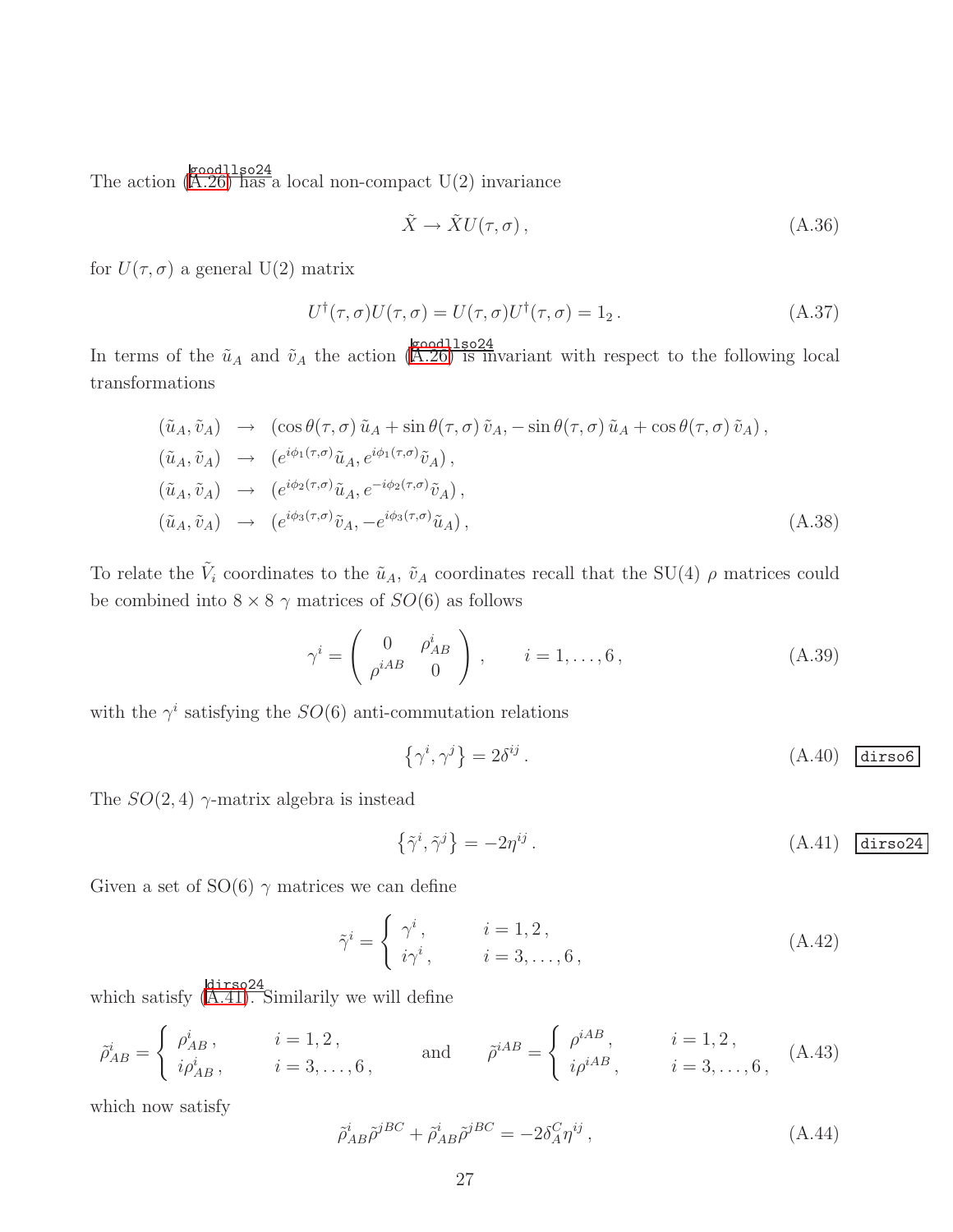as well as

$$
\eta_{ij}\tilde{\rho}_{AB}^{i}\tilde{\rho}^{jCD} = 2(\delta_A^C \delta_B^D - \delta_A^D \delta_B^C). \tag{A.45}
$$

Note also that for  $SU(4)$   $\rho$  matrices we had

$$
(\rho_{AB}^i)^* = -\rho^{iAB}, \tag{A.46}
$$

while for the  $SU(2,2)$   $\tilde{\rho}$  matrices we have

$$
(\tilde{\rho}_{AB}^i)^* = \eta^{ij} \rho^{jAB} \,. \tag{A.47}
$$

The relationship between the  $\tilde{v}_A$ ,  $\tilde{u}_A$  and the  $\tilde{V}_i$  is

$$
\tilde{V}_i = \frac{1}{\sqrt{2}} \tilde{u}^A \tilde{\rho}_{AB}^i \tilde{v}^B , \qquad \tilde{V}^i = \frac{1}{\sqrt{2}} \tilde{v}_A \tilde{\rho}^{iAB} \tilde{u}_B . \qquad (A.48)
$$

This can be used to derive the equality between the first and second lines in equation  $(\overline{A.26})$ .

### **A.3.1** Subsectors of the  $SU(2, 2)/S(U(2) \times U(2))$  model

so24sub

When written in terms of the  $V_i$ , the Lagrangian  $\mathcal{L}_{LL \text{ SU}(2,2)}$  can be reduced to the  $\text{SU}(1,2)$ sub-sector by requiring

$$
\tilde{V}^{2a} = -i\tilde{V}^{2a-1} \equiv \frac{1}{\sqrt{2}} \tilde{U}^a, \qquad a = 1, 2, 3,
$$
\n(A.49)

which can further be restriced to the SU(2) subsector for  $\tilde{V}^5 = 0 = \tilde{V}^6$ . In terms of the  $\tilde{u}_A$  and  $\tilde{v}_A$  this restriction is easily enforced by setting for example

$$
\tilde{u}_A = (\tilde{U}_1, \tilde{U}_2, \tilde{U}_3, 0), \qquad \tilde{v}_A = (0, 0, 0, 1).
$$
\n(A.50)

We require

$$
\sum_{a=1}^{3} \eta^{ab} \tilde{U}_a^* \tilde{U}_b = -1 \,, \tag{A.51}
$$

so as to satisfy the constraints  $\stackrel{\text{hypothesis}}{(A.35)}$  $\stackrel{\text{hypothesis}}{(A.35)}$  $\stackrel{\text{hypothesis}}{(A.35)}$ . Restricting to the SU(1,1) sector is achieved by setting  $\tilde{u}_3 = \tilde{U}_3 = 0$ . Upon inserting these ansatze, the Lagrangian  $(\overline{A.26})$  reduces to the standard  $\overline{\text{SU}(1,2)}$  Landau-Lifshitz Lagrangian  $\overline{18}$ 

$$
\mathcal{L}_{\text{SU}(1,2)} = -i\tilde{U}^a \partial_0 \tilde{U}_a - \frac{1}{2} |D_\sigma \tilde{U}_a|^2 + \Lambda (\tilde{U}^a \tilde{U}_a + 1) ,\tag{A.52}
$$

with  $a = 1, 2, 3$  and  $\tilde{U}^a \equiv \eta^{ab} \tilde{U}_b^*$ .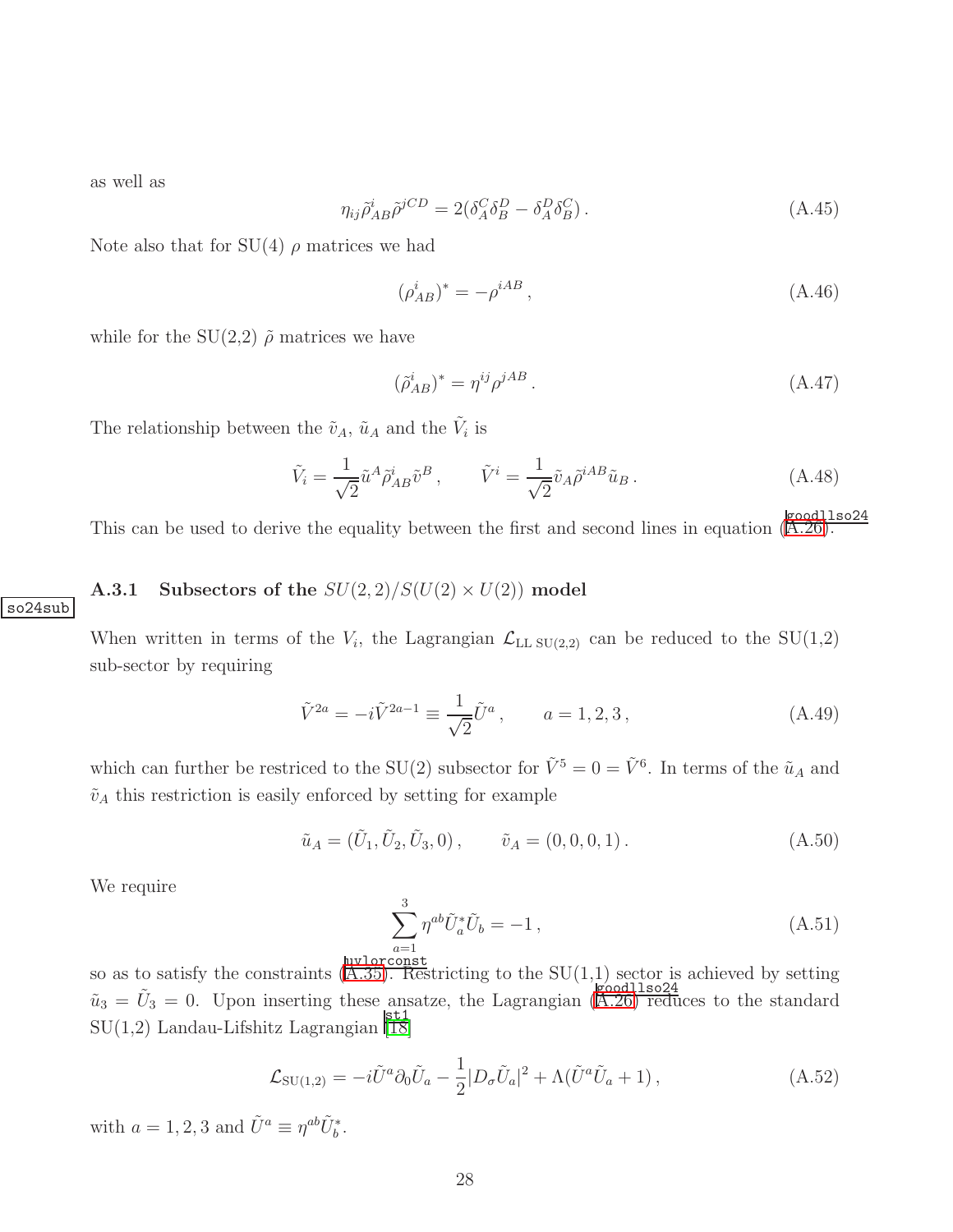### **A.4** The  $SU(2|2)/S(U(1|1) \times U(1|1))$  model

Lets construct the LL model on  $SU(2|2)/S(U(1|1) \times U(1|1))$ . Starting from equation  $(\overline{2.4})$ , with Tr now replaced by STr we may define

$$
g = (X, Y), \tag{A.53}
$$

with  $X$  and  $Y$  super-matrices which satisfy

$$
X^{\dagger}X = 1_2, \qquad Y^{\dagger}Y = 1_2, \qquad XX^{\dagger} + YY^{\dagger} = \begin{pmatrix} 1_2 & 0 \\ 0 & 1_2 \end{pmatrix} . \tag{A.54}
$$

The LL Lagrangian for this model is then

$$
\mathcal{L}_{\text{LL SU}(2|2)} = \frac{i}{2} \text{STr} \left[ \begin{pmatrix} 1_n & 0 \\ 0 & 1_m \end{pmatrix} g^{-1} \partial_0 g \right] - \frac{1}{4} \text{STr} \left( (g^{-1} D_1 g)(g^{-1} D_1 g) \right)
$$

$$
= i \text{STr} (X^{\dagger} \partial_0 X) - \frac{1}{2} \text{STr} \left[ \bar{D}_1 X^{\dagger} D_1 X \right], \tag{A.55}
$$

where

$$
D_1 X \equiv \partial_1 X - X X^{\dagger} \partial_1 X. \tag{A.56}
$$

The bosonic base of  $SU(2|2)$  is  $SU(2)\times SU(2)$ , where in the case of interest to us we write

$$
X = (\tilde{u}_A, v_A), \qquad A = 1 \dots, 4, \tag{A.57}
$$

with

$$
\tilde{u}^A \tilde{u}_A = -1, \qquad v^A v_A = 1, \tag{A.58}
$$

and

$$
\tilde{u}^A \equiv \tilde{u}_B^* C^{BA} , \qquad v^A \equiv v_B^* C^{BA} , \qquad X^\dagger \equiv -\left(\begin{array}{c} \tilde{u}^A\\ v^A \end{array}\right) , \tag{A.59}
$$

where  $C^{BA} \equiv \text{diag}(-1, -1, 1, 1)$ . Note that the first (last) two components of  $u_A$  ( $v_A$ ) are bosonic and the last (first) two components of  $u_A$  ( $v_A$ ) are fermionic.

<span id="page-29-0"></span>
$$
\mathcal{L}_{\text{LL SU}(2|2)} = -i\tilde{u}^A \partial_0 \tilde{u}_A - iv^A \partial_0 v_A - \frac{1}{2} \Big( \partial_1 \tilde{u}^A \partial_1 \tilde{u}_A + \partial_1 v^A \partial_1 v_A - \tilde{u}^A \partial_1 \tilde{u}_A \tilde{u}^B \partial_1 \tilde{u}_B + v^A \partial_1 v_A v^B \partial_1 v_B + 2\tilde{u}^A \partial_1 v_A v^B \partial_1 \tilde{u}_B \Big).
$$
 (A.60) goodllsu22

The action (goodllsu22 [A.60\)](#page-29-0) has a local non-compact U(1|1) invariance

$$
\tilde{X} \to \tilde{X} U(\tau, \sigma) , \tag{A.61}
$$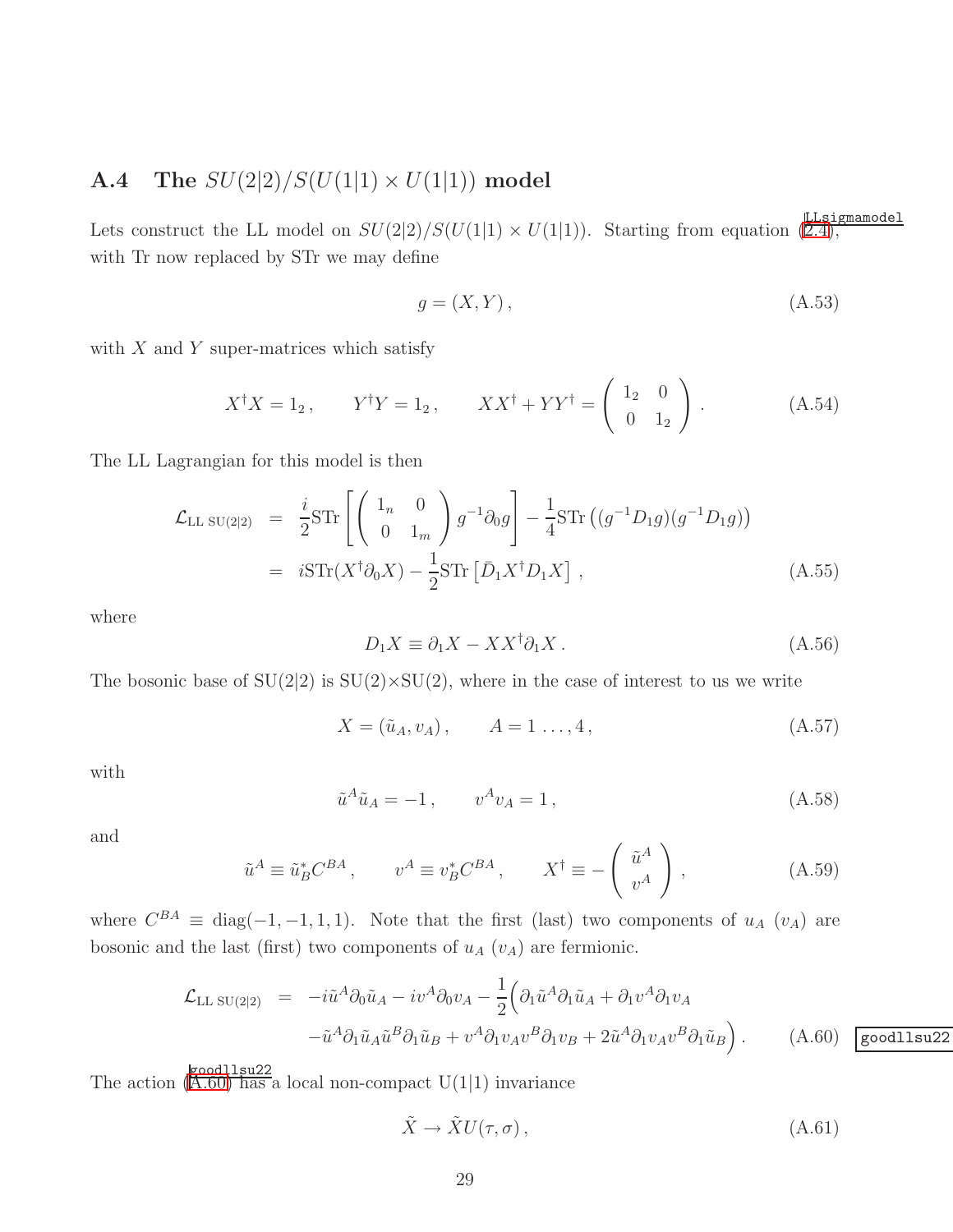for  $U(\tau, \sigma)$  a general U(1|1) matrix

$$
U^{\dagger}(\tau,\sigma)U(\tau,\sigma) = U(\tau,\sigma)U^{\dagger}(\tau,\sigma) = 1_2.
$$
 (A.62)

In terms of the  $\tilde{u}_A$  and  $v_A$  the action ([A.60\)](#page-29-0) is invariant with respect to the following local transformations

$$
(\tilde{u}_A, v_A) \rightarrow (\tilde{u}_A + v_A \theta_1(\tau, \sigma), v_A + \tilde{u}_A \theta_1(\tau, \sigma)),
$$
  
\n
$$
(\tilde{u}_A, v_A) \rightarrow (\tilde{u}_A - i v_A \theta_2(\tau, \sigma), v_A + i \tilde{u}_A \theta_2(\tau, \sigma)),
$$
  
\n
$$
(\tilde{u}_A, v_A) \rightarrow (e^{i\phi_1(\tau, \sigma)} \tilde{u}_A, e^{i\phi_1(\tau, \sigma)} v_A),
$$
  
\n
$$
(\tilde{u}_A, v_A) \rightarrow (e^{i\phi_2(\tau, \sigma)} \tilde{u}_A, e^{-i\phi_2(\tau, \sigma)} v_A),
$$
\n(A.63)

<span id="page-30-0"></span>where  $\psi_1$ ,  $\psi_2$  ( $\theta_1$ ,  $\theta_2$ ) are real Grassmann-even (-odd) valued function.

### B Quantising the action (  $\overline{3.18}) \text{ in the } t+\alpha = \kappa \tau \text{ gauge}$

appa

Given the simple form of the action  $(\overline{3.18})$ ,  $(\overline{3.23})$  we present a brief light-cone quantisation of it here. The main point is that, as expected, the Hamiltonian has a non-zero normal ordering constant ([B.18\)](#page-31-0).

Since the equation of motion for  $\phi_+$  is

$$
0 = \partial_{\mu} \left( \sqrt{g} g^{\mu \nu} \partial_{\nu} \phi_{+} \right) , \qquad (B.1)
$$

we may impose conformal gauge  $(g_{\mu\nu} = \eta_{\mu\nu})$  and set

$$
\phi_+ = 2\kappa\tau \,. \tag{B.2}
$$

The fermionic equations of motion then reduce to

$$
0 = (i\partial_0 + \kappa)\eta^i + \partial_1 \eta_j, \qquad (B.3)
$$
 (F.3) (B.4)

where  $i \neq j$ . The fermionic fields have the following periodicity conditions

$$
\eta_1(\tau, 2\pi) = e^{i\alpha}\eta_1(\tau, 0), \qquad \eta_2(\tau, 2\pi) = e^{-i\alpha}\eta_1(\tau, 0), \tag{B.4}
$$

The fermionic equations of motion then are solved by

$$
\eta_1 = \sum_{n=-\infty}^{\infty} \theta_n e^{i(n\sigma + \omega_n \tau)} + \tilde{\theta}_n e^{i(n\sigma - \omega_n \tau)}, \qquad (B.5)
$$

$$
\eta_2 = \sum_{n=-\infty}^{\infty} \xi_n e^{-i(n\sigma + \omega_n \tau)} + \tilde{\xi}_n e^{-i(n\sigma - \omega_n \tau)}, \tag{B.6}
$$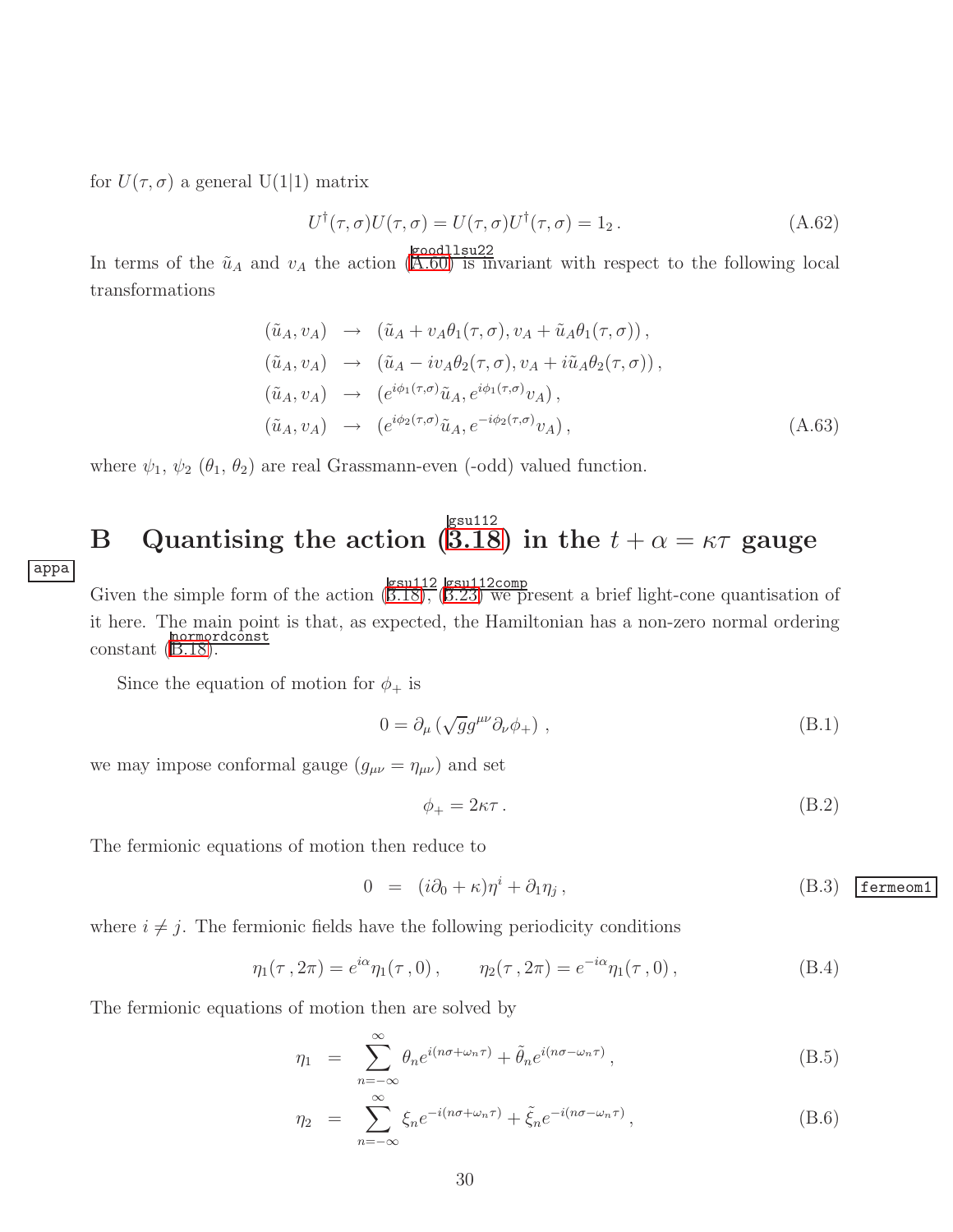where

$$
\omega_n = \sqrt{n^2 + \frac{\kappa^2}{4}},\tag{B.7}
$$

and for  $n \neq 0$ 

$$
\bar{\theta} = \frac{in}{\omega_n + \kappa} \xi_n, \qquad \bar{\tilde{\theta}} = \frac{-in}{\omega_n - \kappa} \tilde{\xi}_n,
$$
\n(B.8)

while for  $n = 0$ 

$$
0 = \theta_0 = \tilde{\xi}_0. \tag{B.9}
$$

The Virasoro constraints can be used to find  $\phi_-$  in terms of the other fields

$$
0 = \partial_0 \phi_- + \frac{i}{2} \eta_i \overleftrightarrow{\partial_0} \eta^i - \frac{\kappa}{2} \eta^i \eta_i , \qquad (B.10)
$$

$$
0 = \partial_1 \phi_- + \frac{i}{2} \eta_i \overleftrightarrow{\partial_1} \eta^i. \tag{B.11}
$$

The Nöther current for time translations  $t \to t + \epsilon$  is

$$
j^t_\mu = -\partial_\mu \phi_+ - \partial_\mu \phi_- + i\eta_i \overleftrightarrow{\partial_\mu} \eta^i - 2\partial_\mu \phi_+ \eta^i \eta_i - \epsilon_\mu{}^\nu \left( \eta_1 \overleftrightarrow{\partial_\nu} \eta_2 - \eta^1 \overleftrightarrow{\partial_\nu} \eta^2 \right) . \tag{B.12}
$$

We can use the equations of motion to write the Hamiltonian of the system as

$$
H_{\kappa} \equiv -\frac{1}{2\pi} \int d\sigma j_0^t = 2\kappa + \frac{i}{2\pi} \int d\sigma \eta_i \overleftrightarrow{\partial_0} \eta^i.
$$
 (B.13) **Hkappa**

The canonical momentum conjugate to  $\eta_i$  is  $4i\kappa\eta^i$  and so upon quantisation we must have

$$
\{\eta^i(\tau,\sigma),\eta_j(\tau,\sigma')\} = -\frac{1}{4\kappa}\delta^i_j \delta(\sigma-\sigma').
$$
 (B.14)

As a consequence the mode oscillators have the following non-zero anti-commutators

$$
\{\bar{\xi}_n, \xi_m\} = -\delta_{nm} \frac{\omega_n + \kappa}{16\pi \kappa \omega_n}, \qquad \{\bar{\xi}_n, \tilde{\xi}_m\} = -\delta_{nm} \frac{\omega_n - \kappa}{16\pi \kappa \omega_n},
$$
\n(B.15)

together with

$$
\{\bar{\xi}_0, \xi_0\} = -\frac{1}{8\pi\kappa}, \qquad \left\{\bar{\tilde{\theta}}_0, \tilde{\theta}_0\right\} = -\frac{1}{8\pi\kappa}, \qquad (B.16)
$$

with all other anti-commutators equal to zero. With the convention that  $\xi_n$ ,  $\bar{\tilde{\xi}}_n$ ,  $\xi_0$  and  $\tilde{\theta}_0$  are the annihilaiton operators the normal ordered expression for  $H_{\kappa}$  in the quantum theory is

$$
H_{\kappa} = 2\kappa(\bar{\xi}_0 \xi_0 + \bar{\tilde{\theta}}_0 \tilde{\theta}_0) + 4 \sum_{n \neq 0} \omega_n^2 \left( \frac{\bar{\xi}_n \xi_n}{\omega_n + \kappa} + \frac{\tilde{\xi}_n \bar{\tilde{\xi}}_n}{\omega_n - \kappa} \right) + a_{\kappa} \,. \tag{B.17}
$$

The normal ordering constant  $a_{\kappa}$  is

<span id="page-31-0"></span>
$$
a_{\kappa} = \frac{1}{4\pi\kappa} \sum_{n=-\infty}^{\infty} \omega_n.
$$
 (B.18) **normordcon**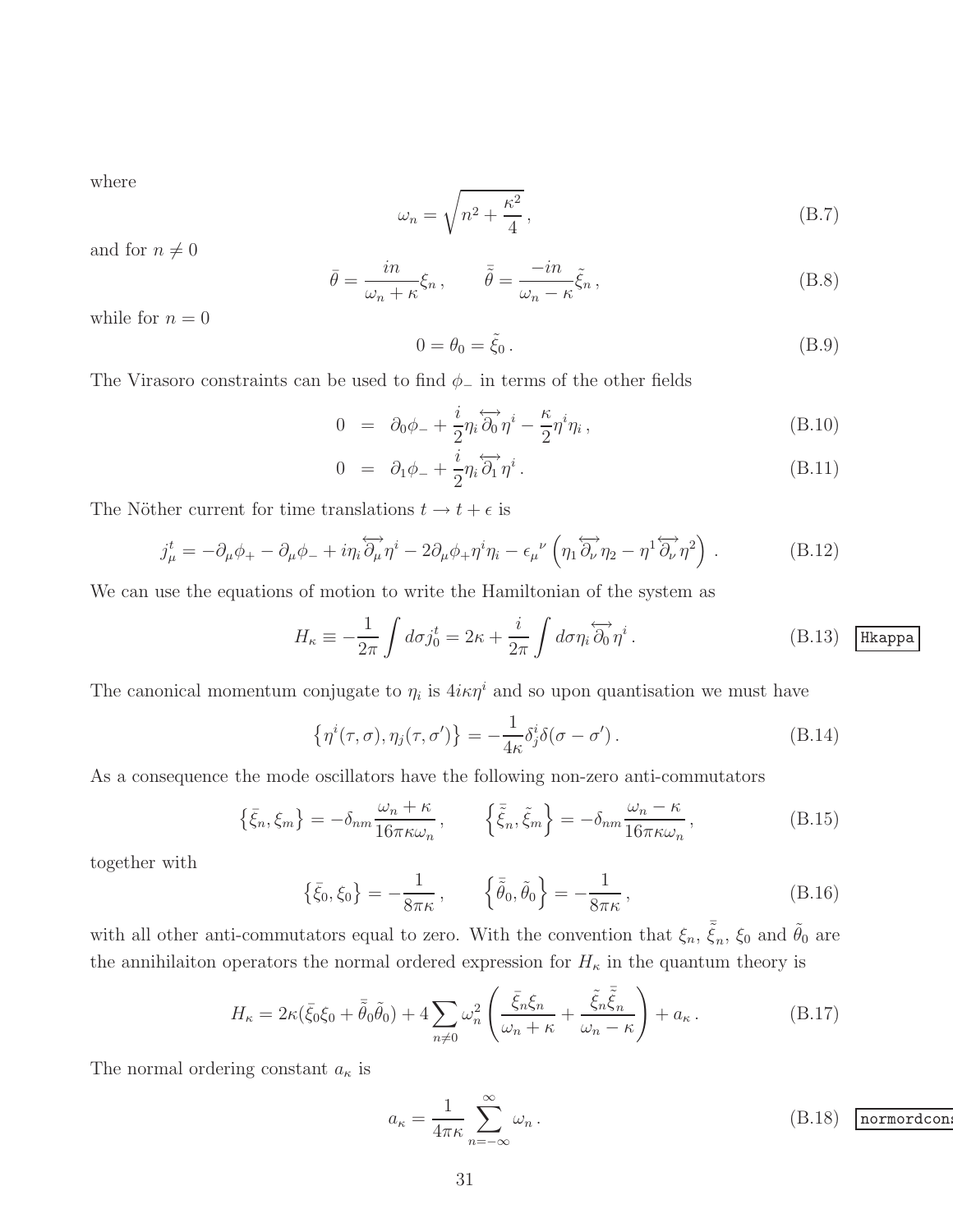The remaining non-trivial bosonic Nöther current for the rotations

$$
\eta_1 \to e^{i\epsilon} \eta_1 \,, \qquad \eta_2 \to e^{-i\epsilon} \eta_2 \,, \tag{B.19}
$$

is

$$
j_{\mu}^{c} = \partial_{\mu}\phi_{+}(\eta_{1}\eta^{1} - \eta_{2}\eta^{2}) + 2i\eta_{\mu}^{\nu}\partial_{\nu}\phi_{+}(\eta_{2}\eta_{1} + \eta^{2}\eta^{1}). \tag{B.20}
$$

The corresponding normal-ordered conserved current is

$$
J = -\frac{1}{2\pi} \int d\sigma j_0^c = \frac{\kappa}{\pi} \int d\sigma (\eta_2 \eta^2 - \eta_1 \eta^1)
$$
  

$$
= 2\kappa \bar{\tilde{\theta}}_0 \tilde{\theta}_0 - 2\kappa \bar{\xi}_0 \xi_0 + \sum_{n \neq 0} \omega_n \left( \frac{\tilde{\xi}_n \bar{\tilde{\xi}}_n}{\omega_n - \kappa} - \frac{\bar{\xi}_n \xi_n}{\omega_n + \kappa} \right).
$$
(B.21)

In this case the normal ordering constant is zero. Since  $\phi_-$  is periodic in  $\sigma$  we require that

$$
0 = \int_0^{2\pi} d\sigma \partial_1 \phi_- = i \int_0^{2\pi} d\sigma \eta_i \overleftrightarrow{\partial_1} \eta^i , \qquad (B.22)
$$

In the quantum theory this is equivalent to the level matching requirement

$$
0 = \sum_{n \neq 0} n \omega_n \left( \frac{\tilde{\xi}_n \bar{\tilde{\xi}}_n}{\omega_n - \kappa} - \frac{\bar{\xi}_n \xi_n}{\omega_n + \kappa} \right) \mid \text{physical } \rangle . \tag{B.23}
$$

Finally, we may compute the four non-zero supercharges

$$
Q_1 \equiv i \int_0^{2\pi} \frac{d\sigma}{2\pi} Q_{04}^1 = \kappa e^{-i\kappa\tau} \frac{d\sigma}{2\pi} \eta^1 = \kappa \bar{\tilde{\theta}}_0 \,, \tag{B.24}
$$

$$
Q_2 \equiv i \int_0^{2\pi} \frac{d\sigma}{2\pi} Q_{03}^2 = \kappa e^{-i\kappa\tau} \frac{d\sigma}{2\pi} \eta^2 = \kappa \bar{\xi}_0 \,, \tag{B.25}
$$

$$
\bar{Q}_1 \equiv i \int_0^{2\pi} \frac{d\sigma}{2\pi} Q_{01}^4 = \kappa e^{i\kappa\tau} \frac{d\sigma}{2\pi} \eta_1 = \kappa \tilde{\theta}_0 \,, \tag{B.26}
$$

$$
\bar{Q}_2 \equiv i \int_0^{2\pi} \frac{d\sigma}{2\pi} Q_{02}^3 = \kappa e^{i\kappa\tau} \frac{d\sigma}{2\pi} \eta_2 = \kappa \xi_0 \,, \tag{B.27}
$$

The above (super-)charges form a  $U(1|1)^2$  algebra and in particular we find

$$
[H_{\kappa}, J] = 0, \qquad \left\{Q_i, \bar{Q}_j\right\} = -\frac{\kappa}{8\pi} \delta i j. \tag{B.28}
$$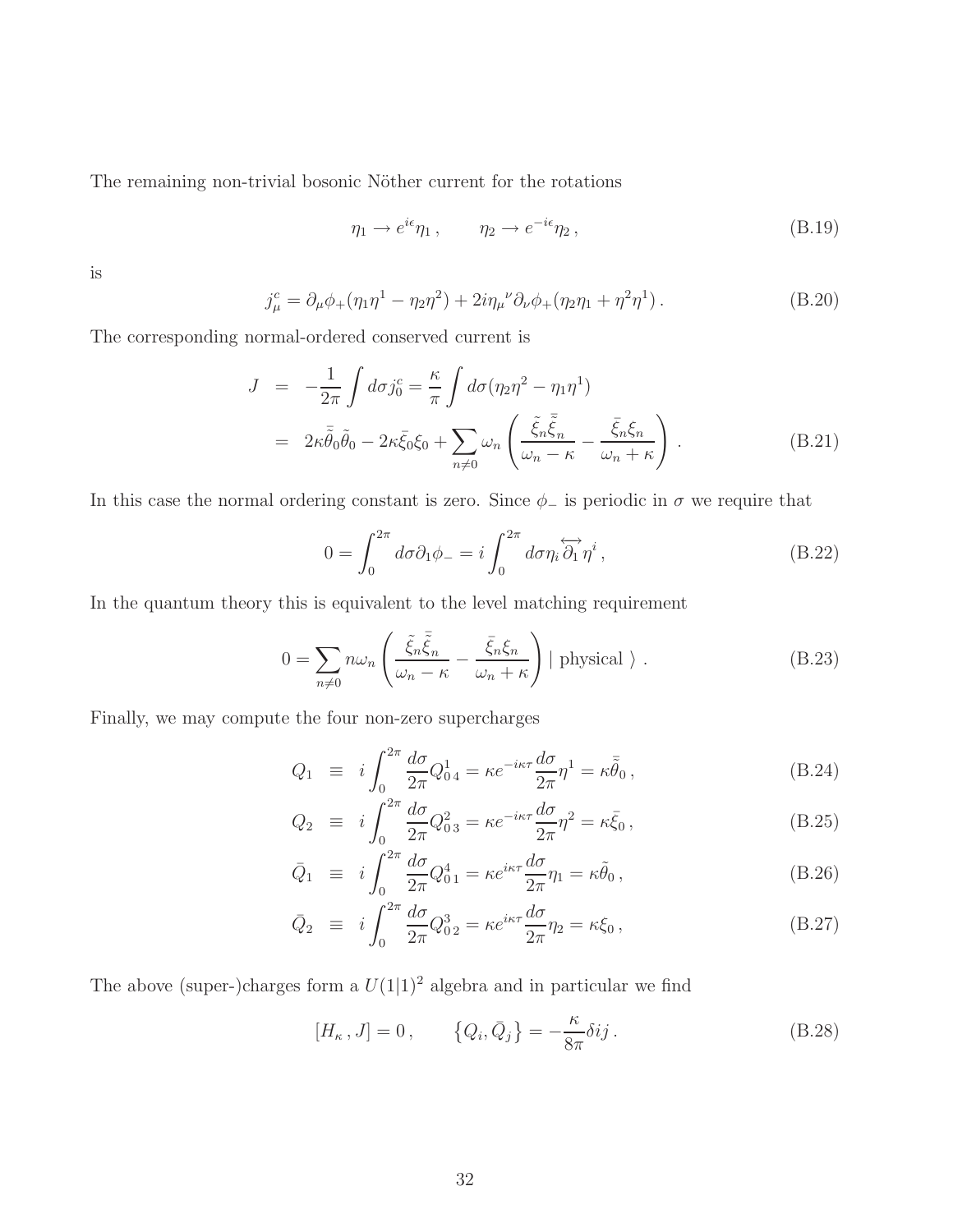### appb

#### <span id="page-33-0"></span>C Comments on conformal invariance of the action ( gsu112  $\overline{3.18})$

In this appendix we entertain the possibility of using the action  $\left(\frac{\text{gsu112}}{\text{B.18}}\right), \left(\frac{\text{gsu112}}{\text{B.23}}\right)$  as a Polyakov string action. As a warm-up let us integrate out  $\phi_-$  in the action ([3.23\)](#page-14-1). We arrive at an effective action for the fermions in which we may set

$$
\phi_+ = 2\kappa\tau \,. \tag{C.1}
$$

Explicitly we then have

$$
\mathcal{L}_{\text{eff}} = (-\kappa) \int d^2 \sigma \, i \eta_i \overleftrightarrow{\partial_0} \eta^i - 2\kappa \eta^i \eta_i + \eta_1 \overleftrightarrow{\partial_1} \eta_2 - \eta^1 \overleftrightarrow{\partial_1} \eta^2. \tag{C.2}
$$

We may represent the worldsheet gamma matrices as

$$
\rho^0 = \begin{pmatrix} -1 & 0 \\ 0 & 1 \end{pmatrix}, \qquad \rho^1 = \begin{pmatrix} 0 & -i \\ -i & 0 \end{pmatrix}, \tag{C.3}
$$

and define a world-sheet Dirac spinor as

$$
\psi_{\alpha} = \left(\begin{array}{c} \eta_1 \\ \eta^2 \end{array}\right), \qquad \alpha = 1, 2. \tag{C.4}
$$

The conjugate spinor is then

$$
\bar{\psi}_{\alpha} = (\psi^{\dagger} \rho^0)_{\alpha} = (-\eta^1, \eta_2)_{\alpha} , \qquad (C.5)
$$

and the effective action may be written as

$$
\mathcal{L}_{\text{eff}} = (-\kappa) \int d^2 \sigma \, i \delta_a^\mu \bar{\psi} \rho^a \overleftrightarrow{\partial_\mu} \psi + 2\kappa \bar{\psi} \psi \,, \tag{C.6}
$$

where

$$
\bar{\psi}\rho^a \overleftrightarrow{\partial_\mu}\psi \equiv \bar{\psi}\rho^a \partial_\mu\psi - \partial_\mu\bar{\psi}\gamma^a\psi. \tag{C.7}
$$

This is simply the Lagrangian for a worldsheet Dirac fermion of mass  $2\kappa$ . Since such fermions are not conformal, we get the first indication that the Lagrangian  $(\overline{3.18})$  is also not conformal. With the above definitions for  $\rho^a$ ,  $\psi_\alpha$  and  $\bar{\psi}_\alpha$  we can re-write the action  $\frac{gsu112}{(3.18)}$  $\frac{gsu112}{(3.18)}$  $\frac{gsu112}{(3.18)}$  as

<span id="page-33-1"></span>
$$
\mathcal{L} = \int d^2 \sigma \sqrt{-g} \left( g^{\mu \nu} \partial_{\mu} \phi_{+} \partial_{\nu} \phi_{-} + i e_a^{\mu} \bar{\psi} \rho^a \overleftrightarrow{\partial_{\mu}} \psi + 2 m \bar{\psi} \psi \right) , \qquad (C.8)
$$
 **first curve**

where

$$
e_a^{\mu} = \left( g^{\mu\nu} \partial_{\nu} \phi_+, \frac{1}{\sqrt{-g}} \epsilon^{\mu\nu} \partial_{\nu} \phi_+ \right).
$$
 (C.9)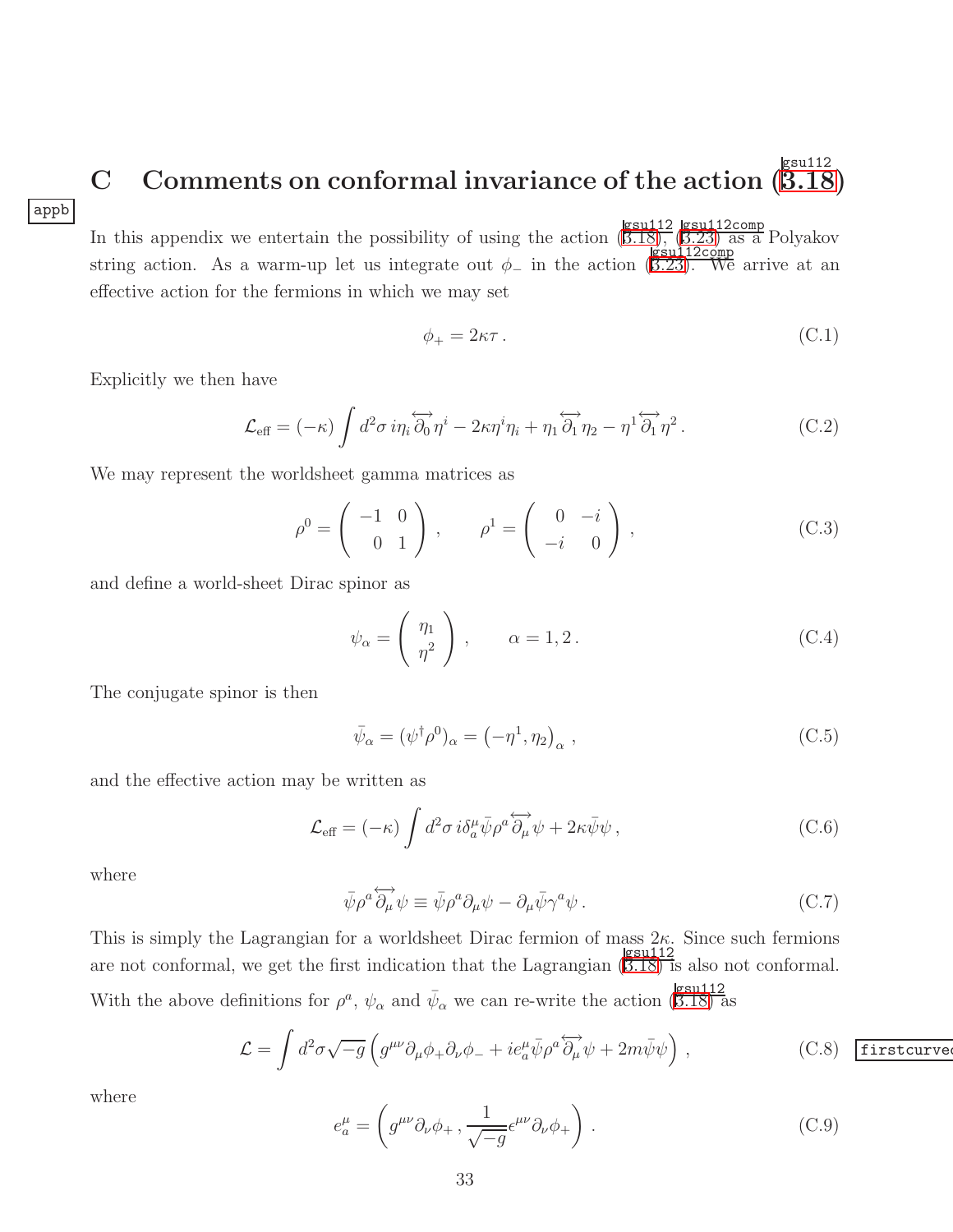We have written the above expression in the form of an inverse zwei-bein; we will see shortly that this is indeed justified. The corresponding zwei-bein is

$$
e^a_\mu = (\partial_\mu \phi_+, \epsilon_{\mu\nu} \partial^\nu \phi_+), \qquad (C.10)
$$

and the metric is

$$
G_{\mu\nu} \equiv e^a_\mu e^b_\nu \eta_{ab} = -\frac{1}{m} g_{\mu\nu} \,. \tag{C.11}
$$

Above

$$
m \equiv g^{\mu\nu}\partial_{\mu}\phi_{+}\partial_{\nu}\phi_{+} = \sqrt{-G^{\mu\nu}\partial_{\mu}\phi_{+}\partial_{\nu}\phi_{+}},
$$
\n(C.12)

is the norm of  $\phi_+$ , which needs to be non-zero. For completness note that the determinant of the metric and the zwei-bein are

$$
G \equiv \det G_{\mu\nu} = \frac{g}{m^2}, \qquad e \equiv \det(e^a_\mu) = -\frac{\sqrt{-g}}{m}.
$$
 (C.13)

Rescaling fermions in the action  $(\overline{C.8})$  by

$$
\psi \to m^{-1/2}\psi \,,\tag{C.14}
$$

gives

$$
\mathcal{L} = \int d^2 \sigma \sqrt{-g} \left( g^{\mu\nu} \partial_{\mu} \phi_{+} \partial_{\nu} \phi_{-} + i m^{-1} e_a^{\mu} \bar{\psi} \rho^a \overleftrightarrow{\partial_{\mu}} \psi + 2 \bar{\psi} \psi \right) . \tag{C.15}
$$

Integrating by parts this can be written as

<span id="page-34-0"></span>
$$
\mathcal{L} = \int d^2 \sigma \sqrt{-g} \left( g^{\mu\nu} \partial_{\mu} \phi_{+} \partial_{\nu} \phi_{-} + 2im^{-1} e^{\mu}_{a} \bar{\psi} \rho^{a} \partial_{\mu} \psi + \frac{\partial_{\mu} (e^{\mu}_{a} \sqrt{-g} m^{-1})}{\sqrt{-g}} \bar{\psi} \rho^{a} \psi + 2 \bar{\psi} \psi \right)
$$
  
\n
$$
= \int d^2 \sigma \sqrt{-g} \left( g^{\mu\nu} \partial_{\mu} \phi_{+} \partial_{\nu} \phi_{-} + 2im^{-1} e^{\mu}_{a} \bar{\psi} \rho^{a} \partial_{\mu} \psi + m^{-1} \frac{\partial_{\mu} (e^{\mu}_{a} \sqrt{G})}{\sqrt{G}} \bar{\psi} \rho^{a} \psi + 2 \bar{\psi} \psi \right)
$$
  
\n
$$
= \int d^2 \sigma \sqrt{-g} \left( g^{\mu\nu} \partial_{\mu} \phi_{+} \partial_{\nu} \phi_{-} + 2im^{-1} e^{\mu}_{a} \bar{\psi} \rho^{a} \partial_{\mu} \psi + m^{-1} \omega_{a}^{01} \bar{\psi} \rho^{a} \rho_{01} \psi + 2 \bar{\psi} \psi \right)
$$
  
\n
$$
= \int d^2 \sigma \sqrt{-G} \left( -G^{\mu\nu} \partial_{\mu} \phi_{+} \partial_{\nu} \phi_{-} + 2 \bar{\psi} (i \rho^{\mu} D_{\mu} + m) \psi \right).
$$
 (C.16) 
$$
\boxed{\text{curved}}
$$

The final form of the action is that of a world-sheet Dirac fermion of mass  $m$  together with the fields  $\phi_{\pm}$  moving in a curved metric  $G_{\mu\nu}$ . Above we have used the fact that in two dimensions for any zwei-bein  $\hat{e}^a_\mu$  and corresponding metric  $\hat{g}_{\mu\nu}$ , the spin connection  $\hat{\omega}^{ab}_\mu$  can be written as

$$
\hat{\omega}_{\mu}^{ab} = -\epsilon^{ab} \frac{1}{\sqrt{\hat{g}}} \hat{e}_{\mu}^c \epsilon_c^d \partial_{\nu} \left( \hat{e}_{d}^{\nu} \sqrt{\hat{g}} \right) , \qquad (C.17)
$$

where  $\epsilon^{ab}$  ( $\epsilon_c^{d}$ ) is the flat Minkowski space  $\epsilon$ -tensor with non-zero components  $\epsilon^{01} = -\epsilon^{10} = 1$  $(\epsilon_0^1 = \epsilon_1^0 = -1)$ . This formula can be derived from the xpressions presentd in Appendix [D.](#page-35-0)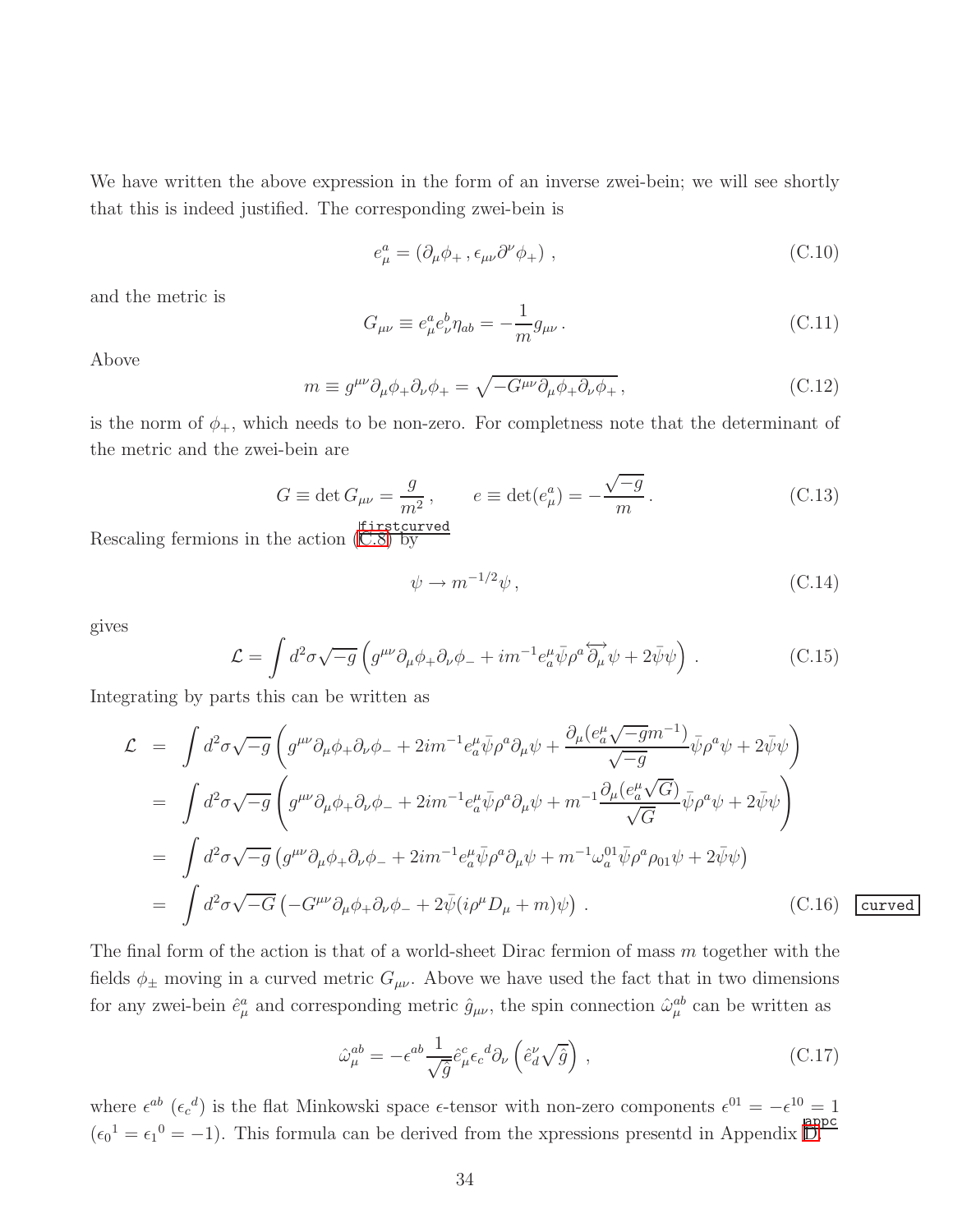We may now want to define a string theory path integral for this Lagrangian. To do so we consider the Polyakov path integral for the Lagrangian  $\overline{(C.16)}$  $\overline{(C.16)}$  $\overline{(C.16)}$ . Since the path integral integrates over metrics  $g_{\mu\nu}$ , and the Lagrangian is a function of the metric  $G_{\mu\nu} = -m^{-1}g_{\mu\nu}$  we first rescale

$$
g_{\mu\nu} \to -m^{1/2} g_{\mu\nu} \,, \tag{C.18}
$$

in order to eliminate the metric  $G_{\mu\nu}$ . We arrive at a Polyakov-type path-integral with action

<span id="page-35-2"></span>
$$
\mathcal{L} \to \int d^2 \sigma \sqrt{-g} \left( g^{\mu \nu} \partial_{\mu} \phi_{+} \partial_{\nu} \phi_{-} + 2 \bar{\psi} (i \rho^{\mu} D_{\mu} + \sqrt{m}) \psi \right) . \tag{C.19}
$$

This Lagrangian is conformally invariant. One way to see this is to generalise the argument presented in [\[31\]](#page-42-8) which considered sigma-models on plane-wave backgrounds. Let us integrate out the fermions to obtain an effective Lagrangian for  $\phi_{\pm}$ <sup>[14](#page-35-1)</sup>

$$
\mathcal{L}_{\text{eff}} \sim \eta^{\mu\nu} \partial_{\mu} \phi_{+} \partial_{\mu} \phi_{-} + \frac{i}{2} \log \det \left[ -\frac{\delta^{2} \mathcal{L}}{\delta \eta \delta \eta} \right]
$$
\n
$$
= \eta^{\mu\nu} \partial_{\mu} \phi_{+} \partial_{\mu} \phi_{-} + \frac{i}{2} \log \det \left[ \partial_{\mu_{1}} \phi_{+} \Pi_{+}^{\mu_{1} \mu_{2}} \partial_{\mu_{2}} \partial_{\nu_{1}} \phi_{+} \Pi_{-}^{\nu_{1} \nu_{2}} \partial_{\nu_{2}} + \frac{1}{4} m^{2} \right]
$$
\n
$$
= \eta^{\mu\nu} \partial_{\mu} \phi_{+} \partial_{\mu} \phi_{-} + \frac{i}{2} \det \left[ \partial^{2} + \frac{1}{4} m^{2} \right] + \frac{i}{2} \log(m^{2})
$$
\n
$$
\sim \eta^{\mu\nu} \partial_{\mu} \phi_{+} \partial_{\mu} \phi_{-} + \eta^{\mu\nu} \partial_{\mu} \phi_{+} \partial_{\mu} \phi_{+} \ln \Lambda, \qquad (C.20) \quad \text{altu11}
$$

where  $\Lambda$  is the cut-off. We can re-absorb this divergent piece by re-defining  $\phi$ <sub>-</sub>

$$
\phi_- \to \phi_- - \phi_+ \ln \Lambda \,. \tag{C.21}
$$

This shows that the Lagrangian  $(\overline{C.19})$  is conformal. As it stands however, this Lagrangian is not Weyl invariant and, just as in  $\overline{31}$ , we need to turn on a dilaton

$$
\Phi = \phi_+^2. \tag{C.22}
$$

### <span id="page-35-0"></span>D Two dimensional spin connection

appc

Let us consider a geenral Lorenzian two dimensional metric  $g_{\mu\nu}$  which we will parametrise for convenience as

$$
g_{\mu\nu} = \begin{pmatrix} a^2 & b \\ b & d^2 \end{pmatrix}, \tag{D.1}
$$

<span id="page-35-1"></span><sup>&</sup>lt;sup>14</sup>I am grateful to A. Tseytlin for a number of discussions and explanations of these issues.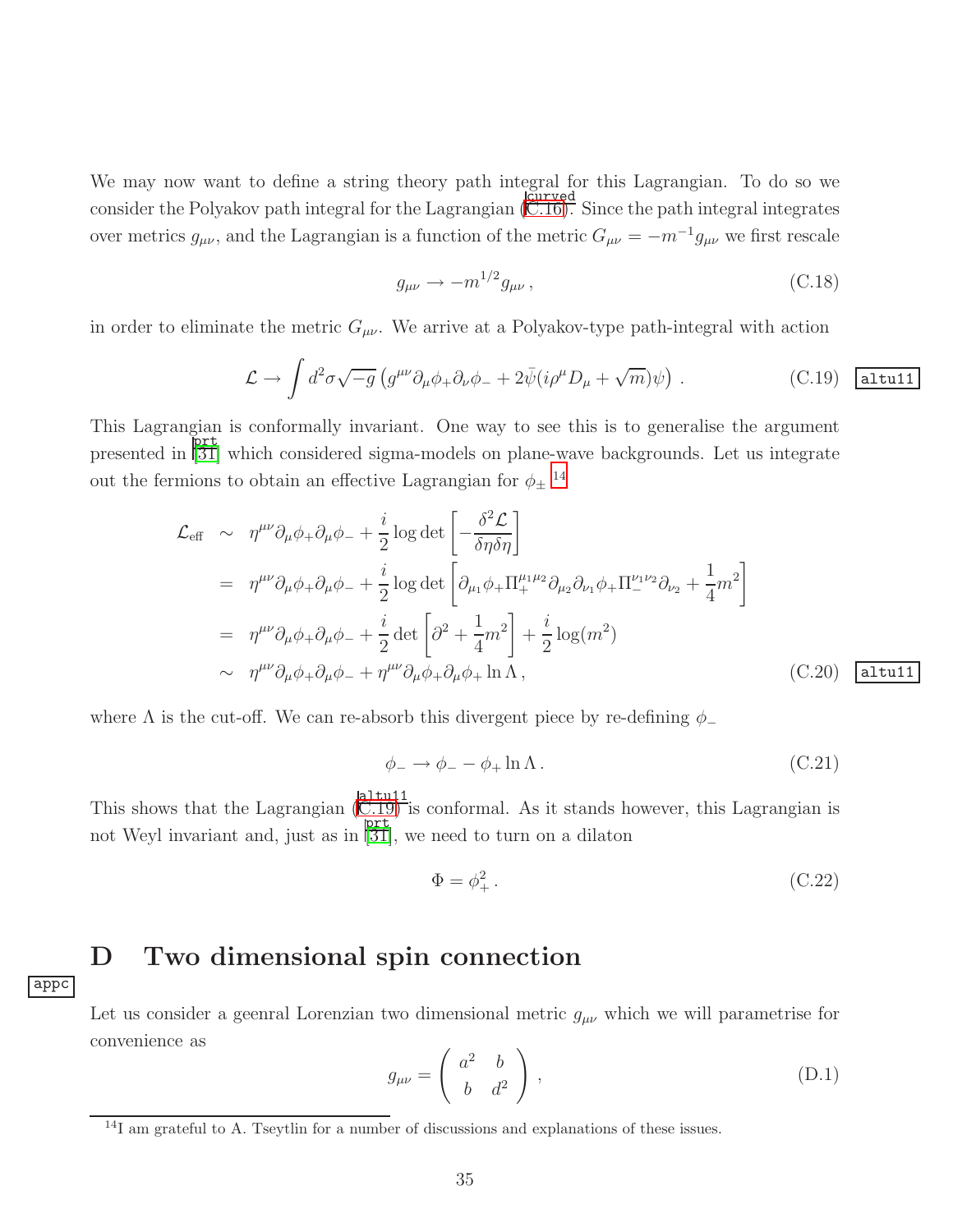where a, b and d are complex functions of  $\tau$  and  $\sigma$  the coordinates on the manifold. The zwei-bein from which this follows is given by

$$
e_{\mu}^{1} = (a \sinh \rho, -d \sinh \rho), \qquad e_{\mu}^{2} = (a \cosh \rho, d \cosh \rho), \qquad (D.2)
$$

where

$$
\cosh\frac{1}{2}\rho = \frac{b}{ad} \,. \tag{D.3}
$$

The Christoffel symbols

$$
\Gamma^{\mu}_{\nu\lambda} = \frac{1}{2} g^{\mu\kappa} \left( g_{\kappa\nu,\lambda} + g_{\kappa\lambda,\nu} - g_{\nu\lambda,\kappa} \right) \tag{D.4}
$$

are given by

$$
\Gamma_{11}^{1} = g^{-1} \left( aba_{,1} + ad^{2}a_{,0} - bb_{,0} \right) , \qquad (D.5)
$$

$$
\Gamma_{12}^1 = \Gamma_{21}^1 = g^{-1} \left( d^2 a a_{,1} - b d d_{,0} \right) , \tag{D.6}
$$

$$
\Gamma_{22}^1 = g^{-1} \left( d^2 b_{,1} - b d d_{,1} - d^3 d_{,0} \right) , \tag{D.7}
$$

$$
\Gamma_{11}^2 = g^{-1} \left( -a^3 a_{,1} - aba_{,0} + a^2 b_{,0} \right) , \tag{D.8}
$$

$$
\Gamma_{12}^2 = \Gamma_{21}^1 = g^{-1} \left( -aba_{,1} + a^2 dd_{,0} \right) , \tag{D.9}
$$

$$
\Gamma_{22}^2 = g^{-1} \left( a^2 d d_{,1} - b b_{,1} + b d d_{,0} \right) . \tag{D.10}
$$

where  $g = \det g_{\mu\nu}$ . It is easy to check that these satisfy the defining equation

$$
g_{\mu\nu,\lambda} - g_{\kappa\nu} \Gamma^{\kappa}_{\mu\lambda} - g_{\kappa\mu} \Gamma^{\kappa}_{\nu\lambda} = 0.
$$
 (D.11)

The spin connection  $\omega_{\mu}^{mn}$  can be determined from the following equation

$$
D_{\mu}e_{\nu}^{m} = \partial_{\mu}e_{\nu}^{m} + \omega_{\mu}^{m}e_{\nu}^{n} - \Gamma_{\mu\nu}^{\kappa}e_{\kappa}^{m} = 0.
$$
 (D.12)

Since  $\omega_{\mu}^{mn}$  is anti-symmetric in  $(m, n)$  the non-zero components are given by

$$
\omega_0^{01} = -\omega_0^{10} = \frac{-2a^2da_{,1} - bda_{,0} + adb_{,0} + abd_{,0}}{2ad\sqrt{-g}},
$$
\n(D.13)

$$
\omega_1^{01} = -\omega_1^{10} = \frac{-bda_{,1} - adb_{,1} + abd_{,1} + 2ad^2d_{,0}}{2ad\sqrt{-g}}.
$$
\n(D.14)

#### <span id="page-36-0"></span>E T-dual version of the action ( gsu112  $\overline{3.18})$

appd

Performing T-duality for the action  $(3.18)$  $(3.18)$  along  $\alpha$  leads to a very simple form for an equivalent action. In this appendix we breifly present these results. To T-dualise along  $\alpha$  we replace  $\partial_{\mu}\alpha$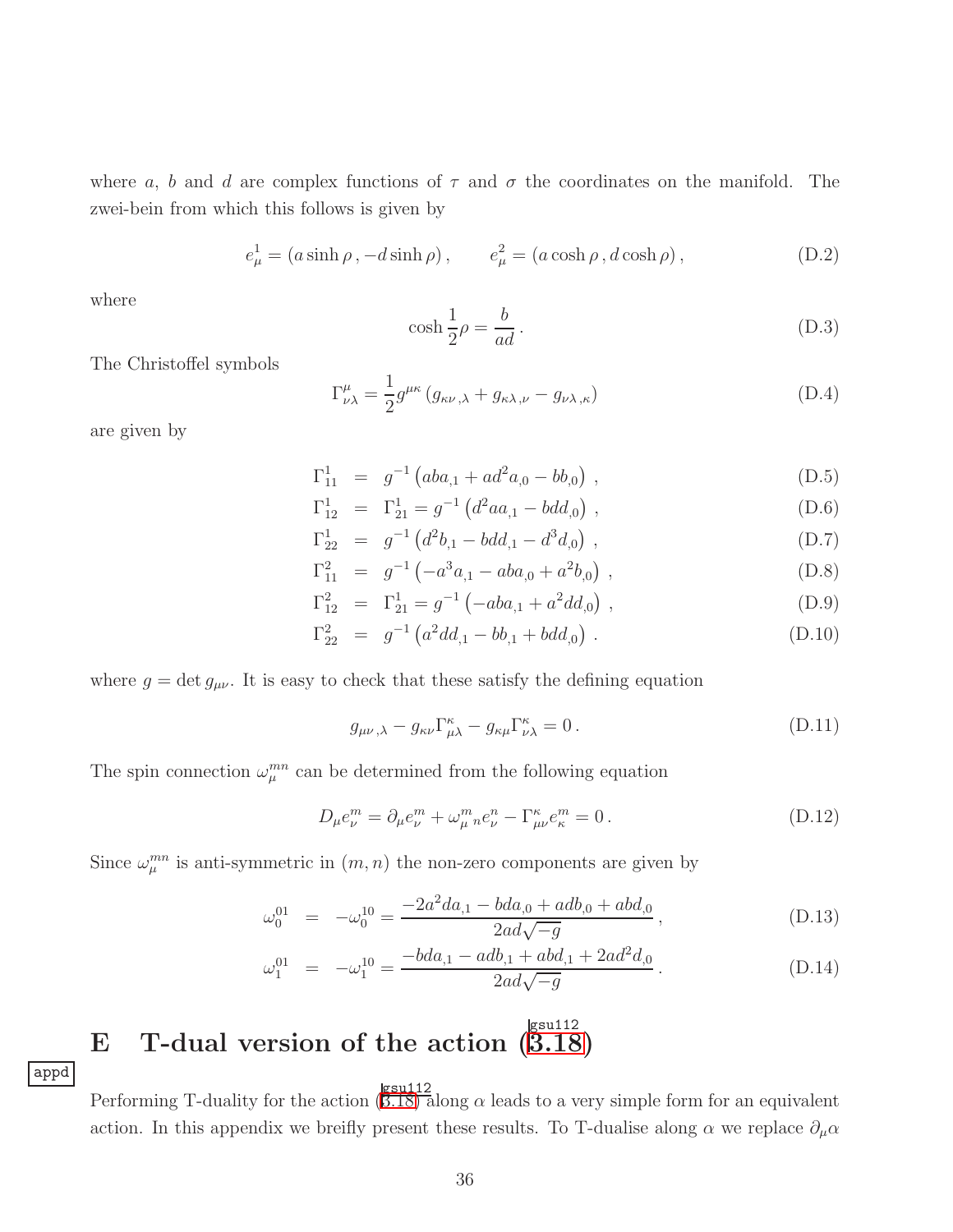by  $A_\alpha$  and adding the Lagrange multiplier term  $\epsilon^{\mu\nu}A_\mu\partial_\nu\tilde{\alpha}$ . The  $A_\mu$  are then integrated out and we obtain the action

<span id="page-37-0"></span>
$$
\mathcal{L}_{\kappa}^{d} = \int d^{2} \sigma \frac{\sqrt{g} g^{\mu \nu}}{1 - \eta^{i} \eta_{i}} \left( -(\partial_{\mu} t - \frac{i}{2} \eta_{i} \overleftrightarrow{\partial_{\mu}} \eta^{i}) (\partial_{\nu} t - \frac{i}{2} \eta_{i} \overleftrightarrow{\partial_{\nu}} \eta^{i}) \right. \\ \left. + (\partial_{\mu} \tilde{\alpha} - (\eta_{1} \overleftrightarrow{\partial_{\mu}} \eta_{2} - \eta^{1} \overleftrightarrow{\partial_{\mu}} \eta^{2})) (\partial_{\nu} \tilde{\alpha} - (\eta_{1} \overleftrightarrow{\partial_{\nu}} \eta_{2} - \eta^{1} \overleftrightarrow{\partial_{\nu}} \eta^{2})) \right) \\ \left. + \frac{2 \epsilon^{\mu \nu}}{1 - \eta^{i} \eta_{i}} \left( (\partial_{\mu} t - \frac{i}{2} \eta_{i} \overleftrightarrow{\partial_{\mu}} \eta^{i}) (\partial_{\nu} \tilde{\alpha} - (\eta_{1} \overleftrightarrow{\partial_{\nu}} \eta_{2} - \eta^{1} \overleftrightarrow{\partial_{\nu}} \eta^{2})) \right) \right) \tag{E.1}
$$

where we have used the fact that up to total derivatives

$$
\int d^2 \sigma \frac{\epsilon^{\mu\nu}}{1 - \eta^i \eta_i} \partial_\mu t \partial_\nu \tilde{\alpha} \eta^i \eta_i = \int d^2 \sigma \frac{\epsilon^{\mu\nu}}{1 - \eta^i \eta_i} \partial_\mu t \partial_\nu \tilde{\alpha} \,. \tag{E.2}
$$

At the level of classical equations of motion we may integrate out the metric to get a Nambu-Goto type action

$$
\mathcal{L}_{\kappa}^{dNG} = \int d^2 \sigma \frac{\epsilon^{\mu \nu}}{1 - \eta^i \eta_i} \left( (\partial_{\mu} t - i \eta_i \overleftrightarrow{\partial_{\mu}} \eta^i)(\partial_{\nu} \tilde{\alpha} - (\eta_1 \overleftrightarrow{\partial_{\nu}} \eta_2 - \eta^1 \overleftrightarrow{\partial_{\nu}} \eta^2)) \right) , \tag{E.3}
$$

where we have rescaled  $t \to t/2$  and multiplied the whole action by a factor of 2. The Nambu-Goto form of the action is particularily simple due to the 'two-dimensional' target space form of the action ([E.1\)](#page-37-0). The equations of motion for  $\tilde{\alpha}$  and t imply that

$$
\frac{1}{1 - \eta^i \eta_i} (\partial_\mu t - \frac{i}{2} \eta_i \overleftrightarrow{\partial_\mu} \eta^i) = \partial_\mu \chi_1 , \qquad (E.4)
$$

$$
\frac{1}{1 - \eta^i \eta_i} (\partial_\nu \tilde{\alpha} - (\eta_1 \overleftrightarrow{\partial_\nu} \eta_2 - \eta^1 \overleftrightarrow{\partial_\nu} \eta^2) = \partial_\mu \chi_2 ,
$$
 (E.5)

where  $\chi_i$  are arbitrary Grassmann-even functions of  $\tau$  and  $\sigma$ . The fermion equations of motion can then be written in form notation as

$$
0 = \eta_i \mathrm{d}\chi_{1\wedge} \mathrm{d}\chi_2 - i \mathrm{d}\eta_{i\wedge} \mathrm{d}\chi_2 + i \mathrm{d}\chi_{1\wedge} \mathrm{d}\eta^j , \tag{E.6}
$$

where  $i \neq j$ .

Let us combine the  $(1 + 1$  dimensional) spacetime coordinates into a two-vector

$$
x^{i} = (t, \tilde{\alpha})^{i}, \qquad i = 1, 2, \tag{E.7}
$$

and represent the spacetime gamma matrices as

$$
\gamma^0 = \begin{pmatrix} -1 & 0 \\ 0 & 1 \end{pmatrix}, \qquad \gamma^1 = \begin{pmatrix} 0 & -i \\ -i & 0 \end{pmatrix}, \tag{E.8}
$$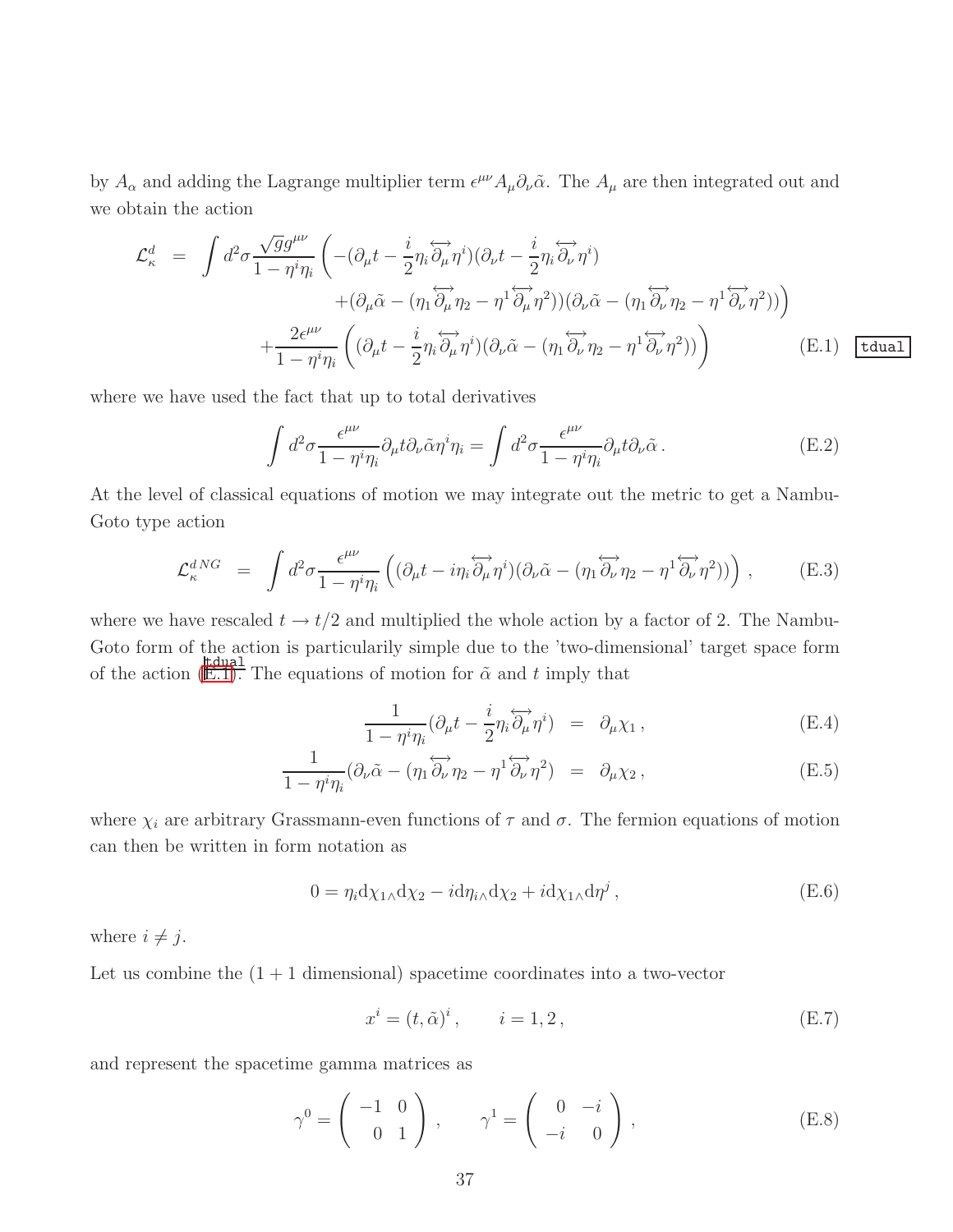a spacetime Dirac spinor as

$$
\Psi_{\alpha} = \left(\begin{array}{c} \eta_1 \\ \eta^2 \end{array}\right) , \qquad \alpha = 1, 2. \tag{E.9}
$$

The conjugate spinor is then

$$
\bar{\Psi}_{\alpha} = (\Psi^{\dagger} \gamma^0)_{\alpha} = (-\eta^1, \eta_2)_{\alpha} . \tag{E.10}
$$

With these definitions the Nambu-Goto action can be written as

$$
\mathcal{L}_{\kappa}^{dNG} = \frac{1}{2} \int d^2 \sigma \frac{\epsilon_{ij} \epsilon^{\mu \nu}}{1 + \Psi^2} \Pi_{\mu}^i \Pi_{\nu}^j, \tag{E.11}
$$

where we define

$$
\Pi^i_\mu \equiv (\partial_\mu x^i - i \bar{\Psi} \gamma^i \overleftrightarrow{\partial_\mu} \Psi), \qquad \Psi^2 = \bar{\Psi} \Psi, \qquad (E.12)
$$

and

$$
\bar{\Psi}\gamma^{i}\overleftrightarrow{\partial_{\mu}}\Psi \equiv \bar{\Psi}\gamma^{i}\partial_{\mu}\Psi - \partial_{\mu}\bar{\Psi}\gamma^{i}\Psi.
$$
 (E.13)

### <span id="page-38-0"></span>References

[1] J. M. Maldacena, *The large N limit of superconformal field theories and supergravity*, Adv. Theor. Math. Phys. 2 (1998) 231 [Int. J. Theor. Phys. 38 (1999) 1113] [\[arXiv:hep-th/9711200\]](http://arXiv.org/abs/hep-th/9711200). S. S. Gubser, I. R. Klebanov and A. M. Polyakov, *Gauge theory correlators from*

*non-critical string theory*, Phys. Lett. B 428 (1998) 105 [\[arXiv:hep-th/9802109\]](http://arXiv.org/abs/hep-th/9802109).

- <span id="page-38-1"></span>[2] E. Witten, *Anti-de Sitter space and holography*, Adv. Theor. Math. Phys. 2 (1998) 253 [\[arXiv:hep-th/9802150\]](http://arXiv.org/abs/hep-th/9802150).
- <span id="page-38-2"></span>[3] D. Berenstein, J. M. Maldacena and H. Nastase, *Strings in flat space and pp waves from N = 4 super Yang Mills*, JHEP 0204 (2002) 013 [\[arXiv:hep-th/0202021\]](http://arXiv.org/abs/hep-th/0202021).
- <span id="page-38-3"></span>[4] S. S. Gubser, I. R. Klebanov and A. M. Polyakov, *A semi-classical limit of the gauge/string correspondence*, Nucl. Phys. B 636 (2002) 99 [\[arXiv:hep-th/0204051\]](http://arXiv.org/abs/hep-th/0204051).
- [5] S. Frolov and A. A. Tseytlin, *Semiclassical quantization of rotating superstring in AdS(5) x S(5)*, JHEP 0206 (2002) 007 [\[arXiv:hep-th/0204226\]](http://arXiv.org/abs/hep-th/0204226). S. Frolov and A. A. Tseytlin, *Multi-spin string solutions in AdS(5) x S\*\*5*, Nucl. Phys. B 668 (2003) 77 [\[arXiv:hep-th/0304255\]](http://arXiv.org/abs/hep-th/0304255).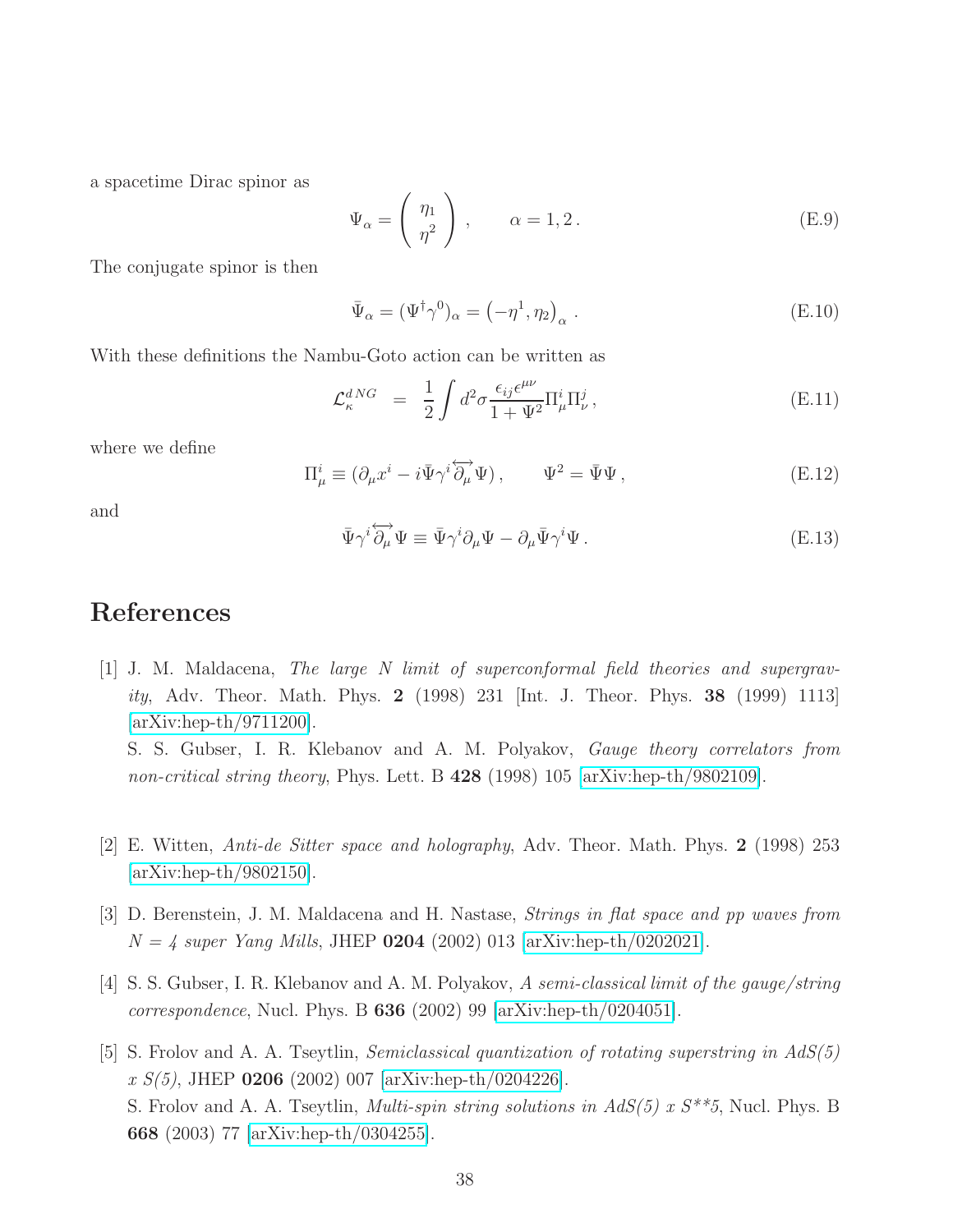S. Frolov and A. A. Tseytlin, *Quantizing three-spin string solution in AdS(5) x S\*\*5*, JHEP 0307 (2003) 016 [\[arXiv:hep-th/0306130\]](http://arXiv.org/abs/hep-th/0306130).

S. Frolov and A. A. Tseytlin, *Rotating string solutions: AdS/CFT duality in nonsupersymmetric sectors*, Phys. Lett. B 570 (2003) 96 [\[arXiv:hep-th/0306143\]](http://arXiv.org/abs/hep-th/0306143).

G. Arutyunov, S. Frolov, J. Russo and A. A. Tseytlin, *Spinning strings in AdS(5) x S\*\*5 and integrable systems*, Nucl. Phys. B 671 (2003) 3 [\[arXiv:hep-th/0307191\]](http://arXiv.org/abs/hep-th/0307191).

G. Arutyunov, J. Russo and A. A. Tseytlin, Phys. Rev. D 69 (2004) 086009 [\[arXiv:hep-th/0311004\]](http://arXiv.org/abs/hep-th/0311004).

N. Beisert, S. Frolov, M. Staudacher and A. A. Tseytlin, *Precision spectroscopy of AdS/CFT*, JHEP 0310 (2003) 037 [\[arXiv:hep-th/0308117\]](http://arXiv.org/abs/hep-th/0308117).

<span id="page-39-0"></span>[6] J. A. Minahan and K. Zarembo, *The Bethe-ansatz for N = 4 super Yang-Mills*, JHEP 0303 (2003) 013 [\[arXiv:hep-th/0212208\]](http://arXiv.org/abs/hep-th/0212208).

N. Beisert, C. Kristjansen and M. Staudacher, *The dilatation operator of N = 4 super Yang-Mills theory*, Nucl. Phys. B 664 (2003) 131 [\[arXiv:hep-th/0303060\]](http://arXiv.org/abs/hep-th/0303060).

N. Beisert, J. A. Minahan, M. Staudacher and K. Zarembo, *Stringing spins and spinning strings*, JHEP 0309 (2003) 010 [\[arXiv:hep-th/0306139\]](http://arXiv.org/abs/hep-th/0306139).

N. Beisert, *The complete one-loop dilatation operator of N = 4 super Yang-Mills theory*, Nucl. Phys. B 676 (2004) 3 [\[arXiv:hep-th/0307015\]](http://arXiv.org/abs/hep-th/0307015).

N. Beisert and M. Staudacher, *The N = 4 SYM integrable super spin chain*, Nucl. Phys. B 670 (2003) 439 [\[arXiv:hep-th/0307042\]](http://arXiv.org/abs/hep-th/0307042).

N. Beisert, *The su(2—3) dynamic spin chain*, Nucl. Phys. B 682 (2004) 487 [\[arXiv:hep-th/0310252\]](http://arXiv.org/abs/hep-th/0310252).

- <span id="page-39-1"></span>[7] A. V. Belitsky, A. S. Gorsky and G. P. Korchemsky, "Gauge / string duality for QCD conformal operators," Nucl. Phys. B  $667$ , 3 (2003) [\[hep-th/0304028\]](http://arXiv.org/abs/hep-th/0304028). A. V. Belitsky, S. E. Derkachov, G. P. Korchemsky and A. N. Manashov, "Superconformal operators in  $N = 4$  super-Yang-Mills theory," [hep-th/0311104.](http://arXiv.org/abs/hep-th/0311104) "Quantum integrability in (super) Yang-Mills theory on the light-cone," [hep-th/0403085.](http://arXiv.org/abs/hep-th/0403085)
- <span id="page-39-2"></span>[8] J. A. Minahan and K. Zarembo, *The Bethe-ansatz for N = 4 super Yang-Mills*, JHEP 0303 (2003) 013 [\[arXiv:hep-th/0212208\]](http://arXiv.org/abs/hep-th/0212208). V. A. Kazakov, A. Marshakov, J. A. Minahan and K. Zarembo, *Classical / quantum integrability in AdS/CFT* JHEP 0405 (2004) 024 [\[arXiv:hep-th/0402207\]](http://arXiv.org/abs/hep-th/0402207). N. Beisert, V. Dippel and M. Staudacher, *A novel long range spin chain and planar N = 4 super Yang-Mills*, JHEP 0407 (2004) 075 [\[arXiv:hep-th/0405001\]](http://arXiv.org/abs/hep-th/0405001). G. Arutyunov, S. Frolov and M. Staudacher, JHEP 0410 (2004) 016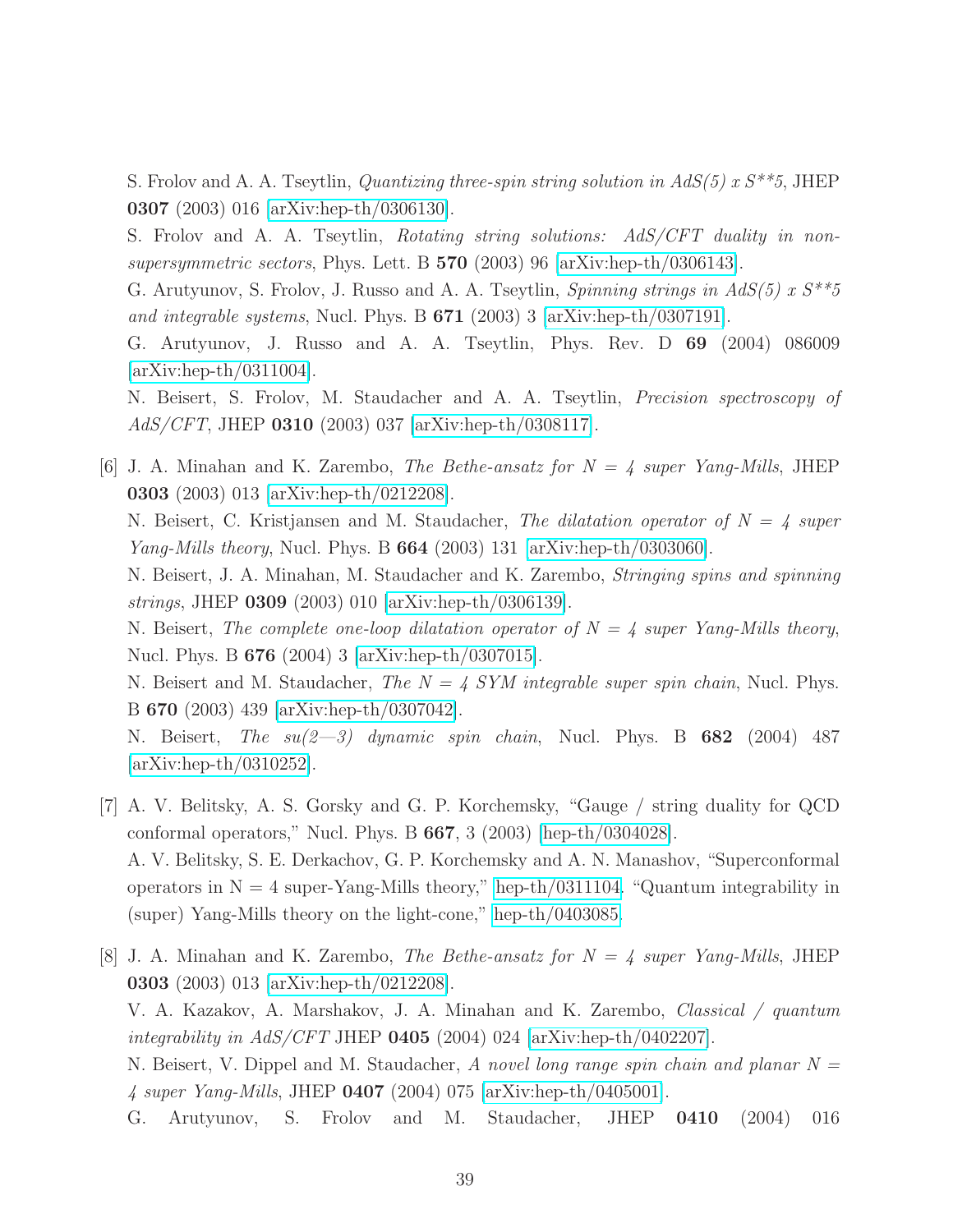[\[arXiv:hep-th/0406256\]](http://arXiv.org/abs/hep-th/0406256).

V. A. Kazakov and K. Zarembo, *Classical / quantum integrability in non-compact sector of AdS/CFT*, JHEP 0410 (2004) 060 [\[arXiv:hep-th/0410105\]](http://arXiv.org/abs/hep-th/0410105).

N. Beisert, V. A. Kazakov and K. Sakai, *Algebraic curve for the SO(6) sector of AdS/CFT*, Commun. Math. Phys. 263 (2006) 611 [\[arXiv:hep-th/0410253\]](http://arXiv.org/abs/hep-th/0410253).

S. Schafer-Nameki, *The algebraic curve of 1-loop planar N = 4 SYM*, Nucl. Phys. B 714 (2005) 3 [\[arXiv:hep-th/0412254\]](http://arXiv.org/abs/hep-th/0412254).

N. Beisert and M. Staudacher, *Long-range PSU(2,2—4) Bethe ansaetze for gauge theory and strings*, Nucl. Phys. B 727 (2005) 1 [\[arXiv:hep-th/0504190\]](http://arXiv.org/abs/hep-th/0504190).

<span id="page-40-1"></span>S. Frolov, J. Plefka and M. Zamaklar, J. Phys. A 39 (2006) 13037 [\[arXiv:hep-th/0603008\]](http://arXiv.org/abs/hep-th/0603008).

- [9] N. Beisert, V. A. Kazakov, K. Sakai and K. Zarembo, *The algebraic curve of classical superstrings on AdS(5) x S\*\*5*, Commun. Math. Phys. 263 (2006) 659 [\[arXiv:hep-th/0502226\]](http://arXiv.org/abs/hep-th/0502226). N. Beisert, V. A. Kazakov, K. Sakai and K. Zarembo, *Complete spectrum of long operators in*  $N = 4$  *SYM at one loop*, JHEP **0507** (2005) 030 [\[arXiv:hep-th/0503200\]](http://arXiv.org/abs/hep-th/0503200).
- <span id="page-40-0"></span>[10] M. Staudacher, *The factorized S-matrix of CFT/AdS*, JHEP 0505 (2005) 054 [\[arXiv:hep-th/0412188\]](http://arXiv.org/abs/hep-th/0412188).

N. Beisert, *An SU(1—1)-invariant S-matrix with dynamic representations*, Bulg. J. Phys. 33S1 (2006) 371 [\[arXiv:hep-th/0511013\]](http://arXiv.org/abs/hep-th/0511013).

N. Beisert, *The su(2—2) dynamic S-matrix*, [arXiv:hep-th/0511082.](http://arXiv.org/abs/hep-th/0511082)

R. A. Janik, *The AdS(5) x S\*\*5 superstring worldsheet S-matrix and crossing symmetry*, Phys. Rev. D 73 (2006) 086006 [\[arXiv:hep-th/0603038\]](http://arXiv.org/abs/hep-th/0603038).

G. Arutyunov and S. Frolov, *On AdS(5) x S\*\*5 string S-matrix*, Phys. Lett. B 639 (2006) 378 [\[arXiv:hep-th/0604043\]](http://arXiv.org/abs/hep-th/0604043).

J. Plefka, F. Spill and A. Torrielli, *On the Hopf algebra structure of the AdS/CFT S-matrix*, Phys. Rev. D 74 (2006) 066008 [\[arXiv:hep-th/0608038\]](http://arXiv.org/abs/hep-th/0608038).

N. Beisert, R. Hernandez and E. Lopez, *A crossing-symmetric phase for AdS(5) x S\*\*5 strings*, JHEP 0611 (2006) 070 [\[arXiv:hep-th/0609044\]](http://arXiv.org/abs/hep-th/0609044).

N. Beisert, B. Eden and M. Staudacher, J. Stat. Mech. 0701 (2007) P021 [\[arXiv:hep-th/0610251\]](http://arXiv.org/abs/hep-th/0610251).

T. Klose, T. McLoughlin, R. Roiban and K. Zarembo, *Worldsheet scattering in AdS(5) x S\*\*5*, JHEP 0703 (2007) 094 [\[arXiv:hep-th/0611169\]](http://arXiv.org/abs/hep-th/0611169).

N. Dorey, D. M. Hofman and J. Maldacena, *On the singularities of the magnon S-matrix*, [arXiv:hep-th/0703104.](http://arXiv.org/abs/hep-th/0703104)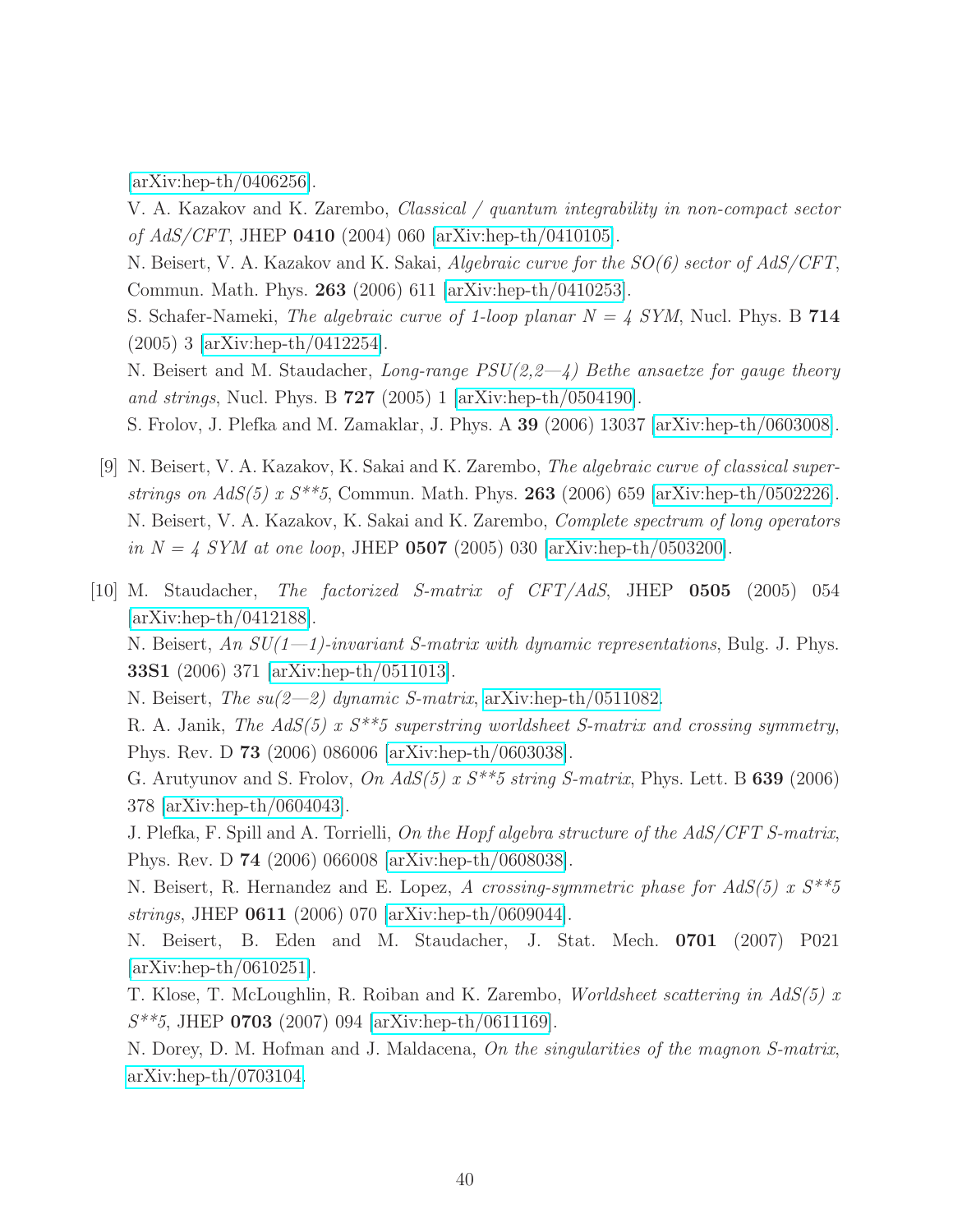- <span id="page-41-11"></span><span id="page-41-10"></span>[11] S. Randjbar-Daemi, A. Salam and J. Strathdee, *Generalized spin systems and sigma models*, Phys. Rev. B 48, 3190 (1993) [\[hep-th/9210145\]](http://arXiv.org/abs/hep-th/9210145).
- [12] A. Perelomov, "Generalized Coherent States and Their Applications", Berlin, Germany: Springer (1986) 320 p. W. M. Zhang, D. H. Feng and R. Gilmore, "Coherent States: Theory And Some Applications," Rev. Mod. Phys. 62, 867 (1990).
- <span id="page-41-2"></span><span id="page-41-1"></span>[13] M. Kruczenski, *Spin chains and string theory*, Phys. Rev. Lett. 93 (2004) 161602 [\[arXiv:hep-th/0311203\]](http://arXiv.org/abs/hep-th/0311203).
- [14] M. Kruczenski, A. V. Ryzhov and A. A. Tseytlin, *Large spin limit of AdS(5) x S\*\*5 string theory and low energy expansion of ferromagnetic spin chains*, Nucl. Phys. B 692 (2004) 3 [\[arXiv:hep-th/0403120\]](http://arXiv.org/abs/hep-th/0403120).
- <span id="page-41-5"></span><span id="page-41-3"></span>[15] M. Kruczenski and A. A. Tseytlin, *Semiclassical relativistic strings in S\*\*5 and long coherent operators in*  $N = 4$  *SYM theory*, JHEP **0409** (2004) 038 [\[arXiv:hep-th/0406189\]](http://arXiv.org/abs/hep-th/0406189).
- <span id="page-41-8"></span>[16] R. Hernandez and E. Lopez, *The SU(3) spin chain sigma model and string theory*, JHEP 0404 (2004) 052 [\[arXiv:hep-th/0403139\]](http://arXiv.org/abs/hep-th/0403139).
- <span id="page-41-4"></span>[17] R. Hernandez and E. Lopez, *Spin chain sigma models with fermions*, JHEP 0411 (2004) 079 [\[arXiv:hep-th/0410022\]](http://arXiv.org/abs/hep-th/0410022).
- <span id="page-41-7"></span>[18] B. Stefanski, jr. and A. A. Tseytlin, *Large spin limits of AdS/CFT and generalized Landau-Lifshitz equations*, JHEP 0405 (2004) 042 [\[arXiv:hep-th/0404133\]](http://arXiv.org/abs/hep-th/0404133).
- <span id="page-41-6"></span>[19] B. Stefa´nski, jr. and A. A. Tseytlin, *Super spin chain coherent state actions and AdS(5) x S\*\*5 superstring*, Nucl. Phys. B 718 (2005) 83 [\[arXiv:hep-th/0503185\]](http://arXiv.org/abs/hep-th/0503185).
- [20] A. Mikhailov, *Speeding strings*, JHEP 0312 (2003) 058 [\[arXiv:hep-th/0311019\]](http://arXiv.org/abs/hep-th/0311019). *Slow evolution of nearly-degenerate extremal surfaces*, [hep-th/0402067.](http://arXiv.org/abs/hep-th/0402067) *Supersymmetric null-surfaces* JHEP 0409 (2004) 068 [\[arXiv:hep-th/0404173\]](http://arXiv.org/abs/hep-th/0404173). *Notes on fast moving strings*, Commun. Math. Phys. 264 (2006) 683  $\arXiv:hep-th/0409040$ .
- <span id="page-41-9"></span><span id="page-41-0"></span>[21] I. Bena, J. Polchinski and R. Roiban, *Hidden symmetries of the AdS(5) x S\*\*5 superstring*, Phys. Rev. D 69 (2004) 046002 [\[arXiv:hep-th/0305116\]](http://arXiv.org/abs/hep-th/0305116).
- [22] W. Siegel, *Hidden Local Supersymmetry In The Supersymmetric Particle Action*, Phys. Lett. B 128 (1983) 397.